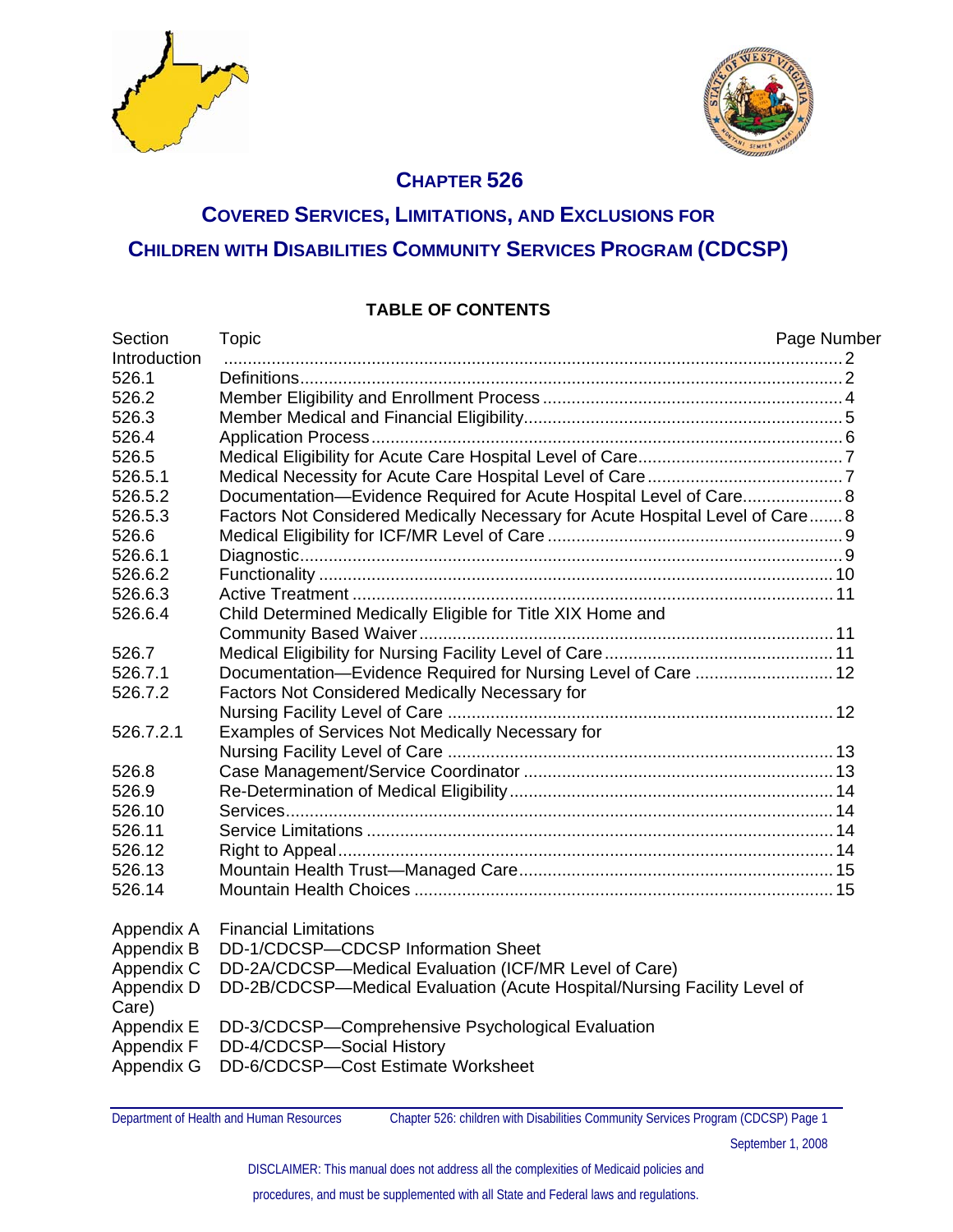



### **CHAPTER 526 CHILDREN WITH DISABILITIES COMMUNITY SERVICES PROGRAM (CDCSP)**

#### **INTRODUCTION**

The West Virginia (WV) Medicaid Program offers a comprehensive scope of medically necessary medical and mental health services to diagnose and treat eligible members. Covered and authorized services must be rendered by enrolled providers within the scope of their license and in accordance with all state and federal requirements. Any service, procedure, item, or situation not discussed in the manual must be presumed non-covered unless informed, otherwise in writing, by the Bureau for Medical Services (BMS).

This chapter sets forth the BMS eligibility and reimbursement requirements for services provided to eligible WV Medicaid members under the Children with Disabilities Community Services Program (CDCSP).

The policies and procedures set forth herein are the regulations governing the provision of services under the Children with Disabilities Community Services Program of the Medicaid Program administered by the Department of Health and Human Resources (DHHR) under the provisions of Title XIX of the Social Security Act and Chapter 9 of the WV Code. The Tax Equity and Fiscal Responsibility Act (TEFRA) of 1982 allowed the State of West Virginia to elect the option of providing CDCSP (Federal Title "Disabled Child In-Home Care Program" otherwise known as Katie Beckett) under Medicaid.

The CDCSP allows a child with a severe disability who is eligible to receive the level of care provided in a medical institution (i.e., nursing facility, ICF/MR, hospital) to receive Medical Assistance, i.e., the child will receive a West Virginia Medical card. Medicaid may pay the premiums, deductibles, coinsurance and other cost sharing obligations for eligible members who have primary insurance. The member will remain eligible for CDCSP State plan services. CDCSP applicants are encouraged to inquire about the guidelines for this program.

To be eligible for the CDCSP, the child must (a) live at home with his/her biological or adoptive parents and (b) have a program of community services developed by a health care provider. The level of services provided in the community must serve the child as well as or better than comparable services in a medical institution and must cost less than the same services delivered in a comparable medical institution (nursing facility, ICF/MR, hospital).

#### **526.1 DEFINITIONS**

Definitions governing the provision of all WV Medicaid services will apply pursuant to Chapter 200 Definitions of the Provider Manual. In addition, the following definitions also apply to the requirements for payment of the services in the **CDCSP** described in this chapter.

**Complex medication regimen** means the child must have a complex range of new medications (including medications by mouth) following a hospitalization where there is a high probability of adverse reactions and/or a need for changes in the dosage or type of medication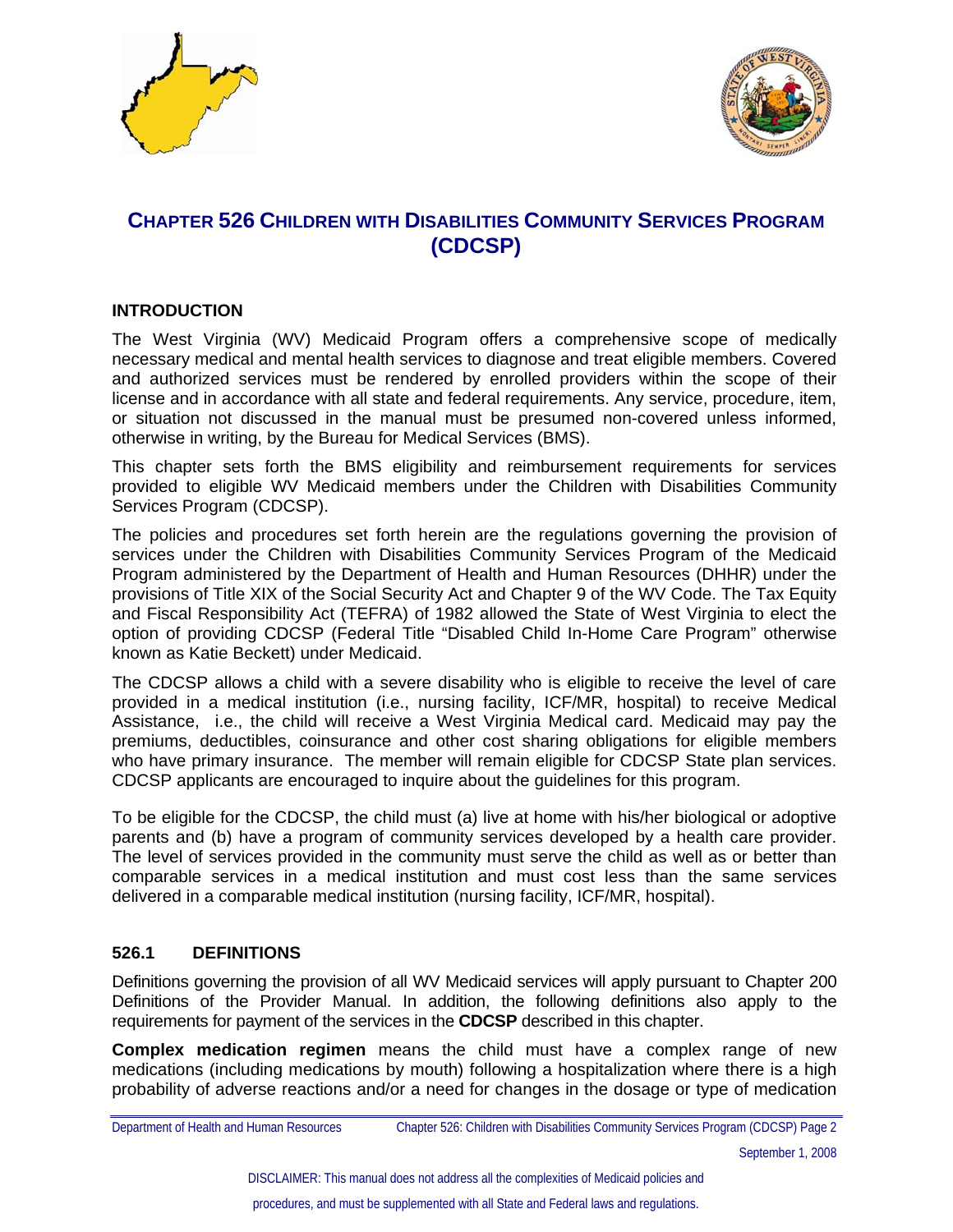



to maintain stability; and documentation must include the child's unstable condition, medication changes, continuing probability of complications and need for monitoring by skilled personnel.

**Complex teaching services to the child and/or family requiring 24-hour skilled nursing facility setting vs. intermittent home health setting** means the teaching itself is the skilled service that must be provided by the appropriate professional. The activity being taught may or may not be considered skilled; documentation should include the reasons why the teaching was not completed in the hospital, as well as the child's or family's capability of compliance.

**Cost Effectiveness** means the cost of care for the child in the home cannot exceed the cost of care in an institution.

**Children with Disabilities Community Services Program (CDCSP)** is a West Virginia optional program that provides Medicaid benefits to severely disabled children who meet the program's eligibility requirements. It is administered by the Bureau for Medical Services (BMS) and approved by the Centers for Medicare and Medicaid Services (CMS), the federal agency responsible for Title XIX. The CDCSP is an alternative to institutionalization and provides medically necessary services that are community-based and costs less than institutional services.

**Developmental Disability:** This term is used to describe a child who has not attained normal development when compared with the standard population. It may be attributable to mental retardation, cerebral palsy or epilepsy; or any other condition, other than mental illness, found to be closely related to mental retardation because this condition results in impairment of general intellectual functioning or adaptive behavior similar to that of mentally retarded persons, and requires treatment or services similar to those required for these persons. It is manifested before the person reaches age 22; it is likely to continue indefinitely; it results in substantial functional limitations in three or more of the following areas of major life activity: (1) self-care, (2) understanding and use of language, (3) learning (functional academics), (4) mobility, (5) self-direction and (6) capacity for independent living. (Code of Federal Regulations 42, 435.1010).

**Disability** for CDCSP means that the child must be disabled according to the SSI definition of disability.

#### **Forms:**

- DD1: CDCSP Information Sheet
- DD2A: Medical Evaluation (ICF/MR Level of Care)
- DD2B: Medical Evaluation (Acute Hospital/Nursing Home Level of Care)
- DD3: Comprehensive Psychological Evaluation
- DD4: Social History
- DD6: Cost Estimate Worksheet Instructions

**Level of Care** for CDCSP references the medical eligibility criteria for level of care provided in a hospital, nursing facility, and ICF/MR facility.

**Mental Retardation** means significantly sub-average intellectual functioning which manifests itself in a person during his/her developmental period and which is characterized by inadequacy in adaptive behavior. West Virginia Code § 27-1-3.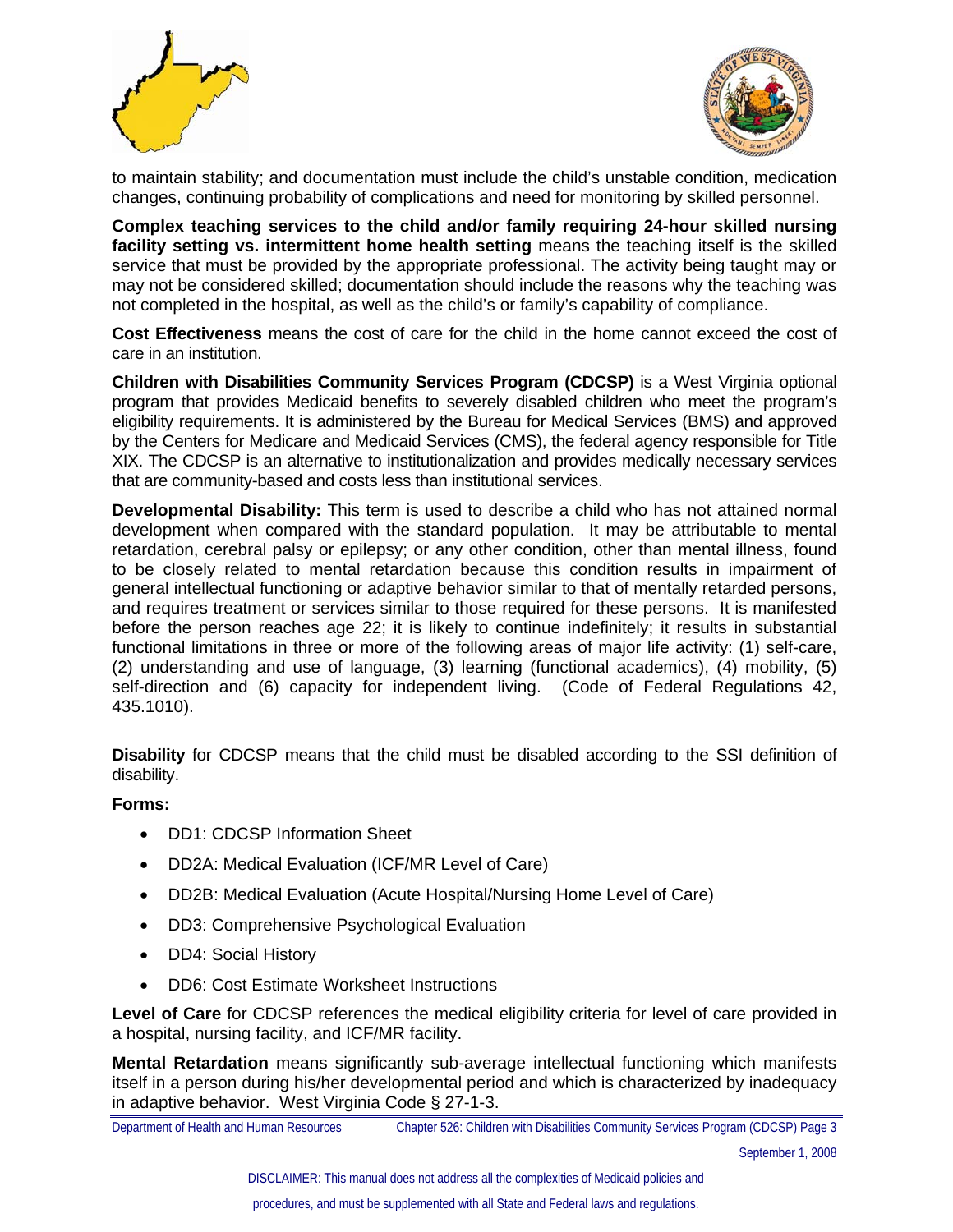



**Observation, assessment and monitoring of a complicated or unstable condition means** unstable condition of the child must require the skills of a licensed nurse or rehabilitation personnel in order to identify and evaluate the child's need for possible modification of the treatment plan or initiation of additional medical procedures; there must be a high likelihood of a change in a child's condition due to complications or further exacerbations; Daily nursing notes must give evidence of the child's condition and indicate the results of monitoring; Documentation must indicate the child's condition and indicate the results of monitoring.

**Wound care [including decubitus ulcers] Skilled** nursing facility services solely for the purpose of wound care should be rare. **All** of the following criteria must be met:

- Wound care must be ordered by a physician,
- The child must require extensive wound care that consists of packing, debridement and/or irrigation.

#### **526.2 MEMBER ELIGIBILITY AND ENROLLMENT PROCESS**

Targeted Population includes:

- A child from newborn up through the age of 18 [Soc. Sec. Act, Sect. 1902(e)(3)(A)], who lives with his/her adoptive or biological family, and;
- who has a disability that qualifies him/her to receive Supplemental Security Income (SSI), but who is denied SSI because his/her parents' income or assets exceeds the Social Security Administration guidelines;
- whose care is provided in his/her home and community setting at the same level of quality and does not exceed the cost of care in a medical institution, and:
- whose care requires the level of services provided in one of the following medical facilities:

**Acute Care Hospital:** A child with a significant need for medical services and/or nursing services who is at risk of hospitalization in an acute care hospital setting. Inpatient services are defined as services ordinarily furnished in a hospital for care and treatment of inpatients and are furnished under the direction of a physician. CFR §440.10.

• Hospital level of care is appropriate for individuals who continuously require the type of care ordinarily provided in a hospital, and who, without these services, would require frequent hospitalizations. This level of care is highly skilled and provided by professionals in amounts not normally available in a skilled nursing facility but available in a hospital.

**Intermediate Care Facility for Individuals with Mental Retardation and/or Related Conditions (ICF/MR):** A child with mental retardation and/or related conditions (e.g., cerebral palsy, autism, traumatic brain injury) who is at risk of being placed in an ICF/MR facility. CFR §440.50.

• An ICF/MR level of care is appropriate for individuals who require the type of active treatment typically provided by a facility whose primary purpose is to furnish health and habilitation services to persons with mental retardation or related conditions.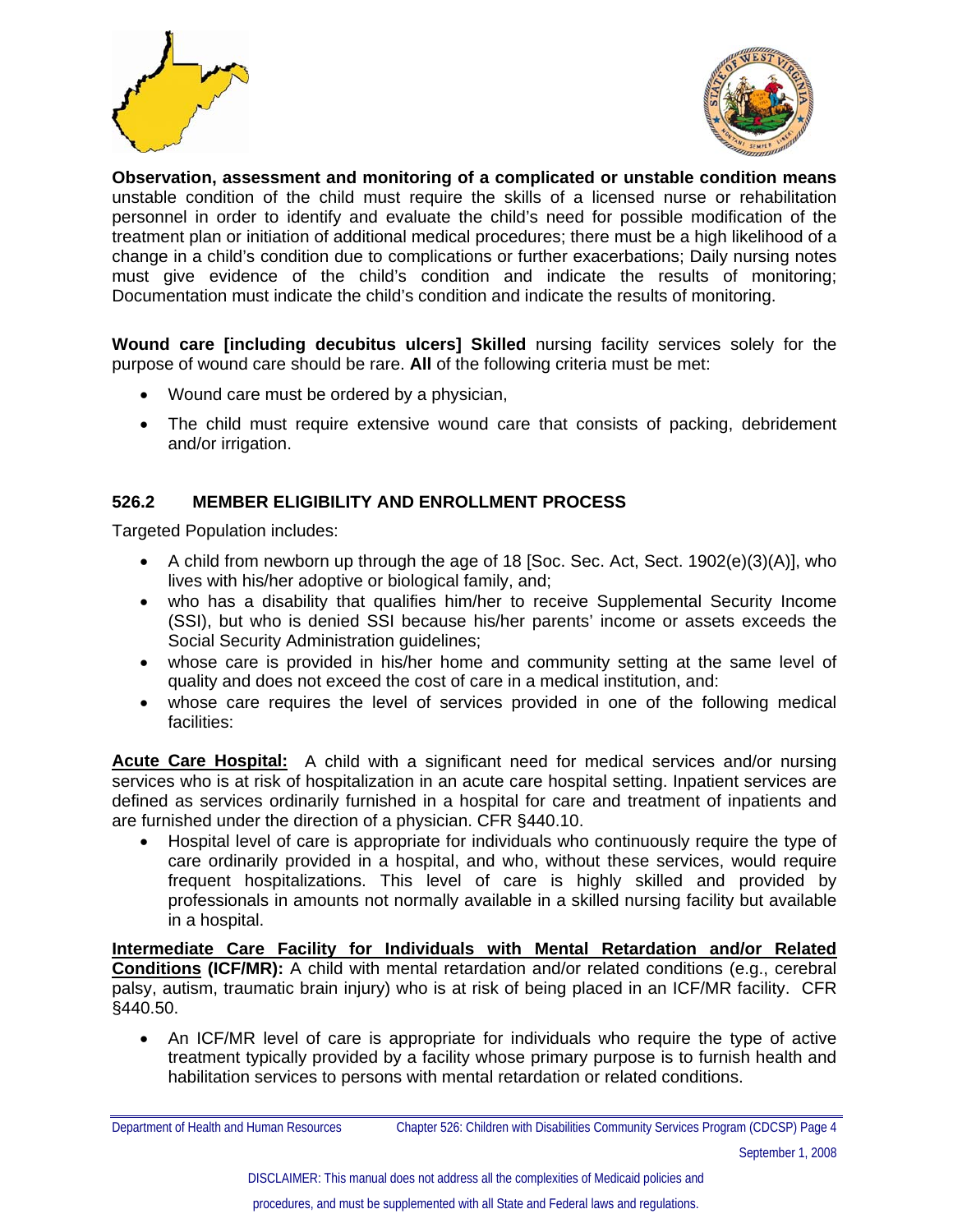



**Nursing facility (NF):** A child with a significant need for medical services and/or nursing services who is at risk of hospitalization or placement in a nursing facility.

- Nursing facility services are skilled services that are needed on a daily basis that must be provided on an inpatient basis and ordered by, and provided under the direction of a physician. (42 CFR)
- Nursing facility level of care is appropriate for individuals who do not require acute hospital care, but, on a regular basis, require nursing services, or other health-related services ordinarily provided in an institution. With respect to an individual who has a mental illness or mental retardation, nursing facility level of care services are usually inappropriate unless that individual's mental health needs are secondary to needs associated with a more acute physical disorder.

#### **526.3 MEMBER MEDICAL AND FINANCIAL ELIGIBILITY**

The member must have a determination of Medical Eligibility. Medical eligibility is comprised of two components:

- **1.** The applicant must meet the level of care stated in the application; and
- **2.** All medical costs [billed charges] the child incurred in the 12 months prior to application are less than the costs that would have been incurred in the institution for the distinct level of care during the same period. The child's proposed costs for the forthcoming year are also compared to the costs in the institution and may not exceed the 'ceiling' for the specific level of care. Please refer to Appendix A.

The member must have a determination of Financial Eligibility. Once medical eligibility is established, members make application at the local Department of Health & Human Resource (DHHR) office for assessment of financial eligibility. A child will be assessed as an individual applicant regardless of his/her family's income. Income and assets of the child will be used in determining his/her financial eligibility for the program.

Financial eligibility will be determined by the local Department of Health and Human Resources (DHHR) Economic Services (ES) Worker. Financial Eligibility will be based on:

- INCOME: Only the applicant's income is considered available to him/her. The parents' income is not considered available to the child. The child's income will be established as a single applicant with eligibility determined independently of other members of his/her family.
- ASSETS: An individual's assets, excluding residence and furnishings, may not exceed \$2,000 for Medicaid eligibility under CDCSP.

Once medical and financial eligibility is determined, the member is eligible for a West Virginia Medicaid card under CDCSP for a period of one year or until the cost exceeds that which can be provided in an institution. The member must be a resident of the State of West Virginia.

Medicaid may pay the premiums, deductibles, coinsurance and other cost sharing obligations for eligible members who have primary insurance. The member will remain eligible for CDCSP

Department of Health and Human Resources Chapter 526: Children with Disabilities Community Services Program (CDCSP) Page 5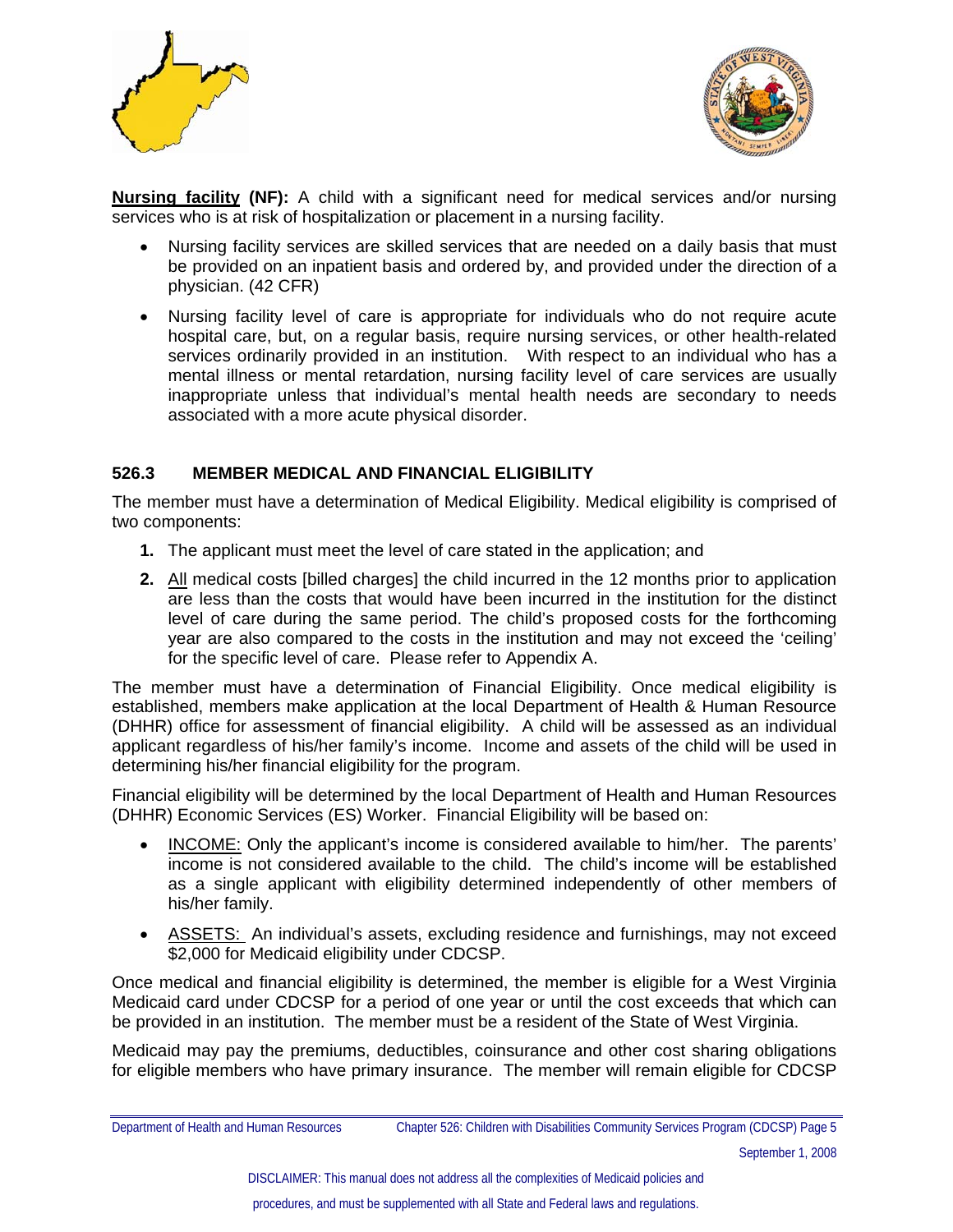



State plan services. CDCSP applicants are encouraged to inquire about the guidelines for this program.

#### **526.4 APPLICATION PROCESS**

- 1. Parent applies at Social Security Administration (SSA) for Supplemental Security Income (SSI).
	- i. If the child is eligible for SSI, he or she receives a Medicaid Card.
	- ii. If the child is ineligible for SSI due to parents' income or assets exceeding the Social Security Administration guidelines, then the application process for CDCSP should be initiated.
- 2. A member (family) may obtain an application for CDCSP and information packet from: the Bureau for Medical Services, the local Behavioral Health Centers, or the local/county DHHR Offices. An application and information packet is also available at www.wvdhhr.org/bms/manuals/bms\_manuals\_main.htm.
- 3. The Application packet must be **fully** completed. The family may select a Service Coordination Agency to support the applicant and/or legal representative to ensure processing without delay or may complete the application packet on their own.
- 4. The Service Coordinator/Case Manager or Parent/Guardian takes the child and the Annual Medical Evaluation [DD2A/CDCSP (for ICF/MR Level of Care)] or the Medical Evaluation [DD-2B/CDCSP (for acute hospital/nursing home level of care)] form to a physician.
	- i. Physician completes assessment documenting on the DD2A or DD2B form. The assessment must indicate that child requires **one** of the institutional levels of care to allow for review to determine medical eligibility to be established and returns it to the Service Coordinator/Case Manager or Parent. **Only one** institutional level of care is to be selected.
	- ii. Other pertinent information may also be obtained and submitted for review.
- 5. The Service Coordinator/Case Manager or Parent completes or may provide the following:
	- DD-6/CDCSP, "Cost Estimate Sheet"
	- DD-4/CDCSP, "Social History"
	- Obtains the Individualized Education Plan (IEP) for school-age children
	- Obtains the West Virginia Birth to Three, Individual Family Service Plan (IFSP), for children three and below
	- Obtains the DD-2A/CDCSP or DD-2B/CDCSP, "Medical Evaluation"
	- DD-3/CDCSP, "Psychological Evaluation" (for ICF/MR Level of Care only)
	- Other documentation if required and/or pertinent to apply for the institutional level of care the individual is seeking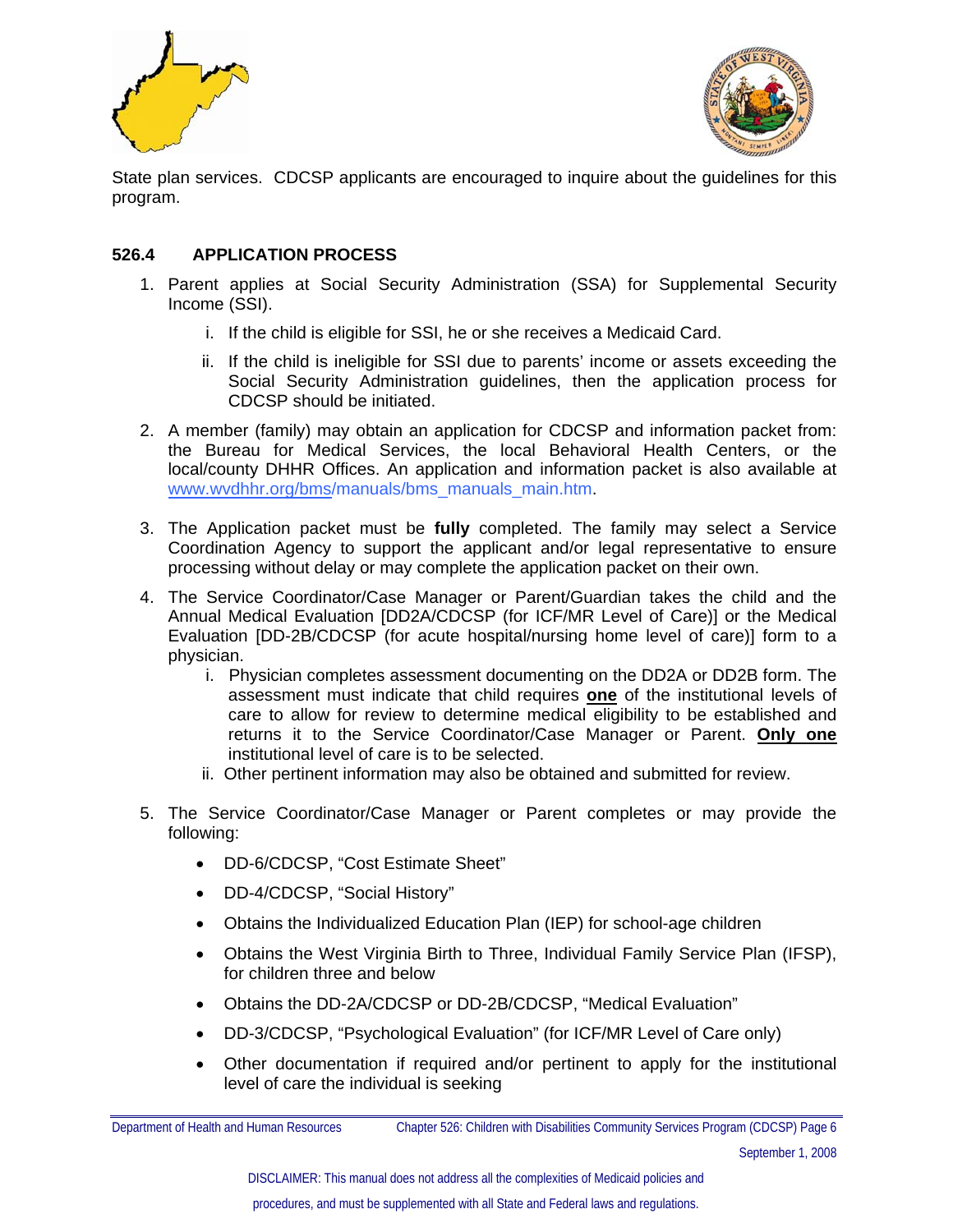



• The packet of information is to be submitted directly to the contracted agency (vendor), dated and logged. Applications will be reviewed in the order received.

Applications should be addressed to Attention: CDCSP, Psychological Consultation and Assessment (contractual agency), 202 Glass Drive, Cross Lanes, West Virginia 25313.

- 6. The Bureau for Medical Services (BMS) or its agent reviews the documentation to determine medical eligibility. Additional information may be requested to support application.
	- If the documentation does not support medical or cost eligibility, BMS informs the Service Coordinator/Case Manager, or parent and the local DHHR office. The parent/applicant is notified of the appeals process.
	- If the documentation substantiates medical eligibility, the local DHHR office, Service Coordinator/Case Manager or parent, is informed.
- 8. The parent applies at the local Department of Health and Human Resources (DHHR) office to determine financial eligibility after medical eligibility has been determined.
	- If child is financially ineligible Child has income and/or resources in excess of limits. Parents are informed of ineligibility and appeals decisions.
	- If child is financially eligible the Medicaid card will be provided.
- 9. Medical and financial eligibility must be re-established annually, following the same guidelines.

#### **526.5 MEDICAL ELIGIBILITY FOR ACUTE CARE HOSPITAL LEVEL OF CARE**

Hospital level of care is appropriate for children who require the type of care ordinarily provided in a hospital, and who, without these services, would require frequent, continuous, or prolonged hospitalizations. This level of care is highly skilled, provided by professionals, and is not normally available in a skilled nursing facility, but available only in an inpatient hospital setting. This level of care is appropriate when a child requires throughout the day an extensive array of services furnished either directly by, or under the direct supervision of, a physician. This daily skilled medical treatment is more complex than nursing facility level of care due to an unstable medical condition.

#### **526.5.1 Medical Necessity for Acute Care Hospital Level of Care**

The child meets hospital level of care when:

- 1. Skilled assessment and intervention multiple times during a 24 hour period, on a daily basis, is required to maintain stability and prevent deterioration including:
	- Medical monitoring, assessment, and intensive medication administration for the medical condition;
	- Monitoring changes in the child's condition that require prompt interventions to avert complications;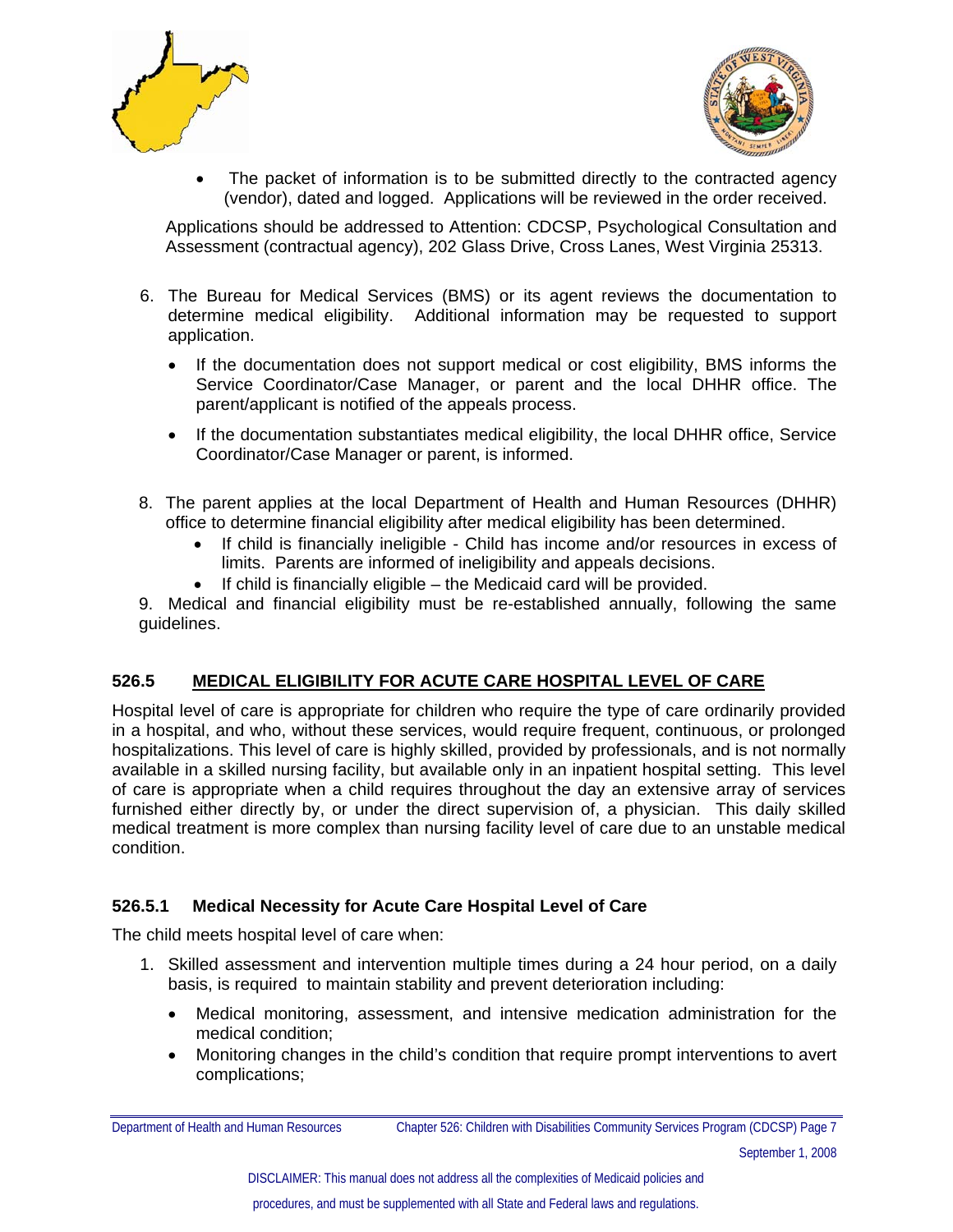



- Provision of physician-supervised, hands-on, comprehensive medical interventions and treatments;
- Modifications of treatment plans throughout the day based on the child's condition;
- The child requires comprehensive medical treatments and skilled services on a daily basis; AND
- 2. As a practical matter, the daily comprehensive medical services can be provided only on an

inpatient basis in a hospital setting; AND

- 3. The child requires acute care services that must be performed by, or under the supervision of, professional or technical personnel and directed by a physician and directed by a treatment plan; AND
- 4. The treatment of the child's illness substantially interferes with the ability to engage in everyday age appropriate activities of daily living at home and in the community, including but not limited to bathing, dressing, toileting, feeding, and walking/mobility; AND
- 5. The child's daily routine is substantially altered by the need to complete these specialized, complex and time consuming treatments and medical interventions or selfcare activities; AND
- 6. The child requires specialized professional training and monitoring beyond those ordinarily expected of parents; AND
- 7. The child's condition meets criteria for an inpatient level of care. Hospital level of care must be furnished pursuant to a physician's orders and be reasonable and necessary for the treatment of an individual's illness or injury and must be consistent with the nature and severity of the child's illness or injury, his/her particular medical needs and accepted standards of medical practice.

#### **526.5.2 Documentation Evidence Required for Acute Care Hospital Level of Care**

- DD1/ CDCSP Cover Sheet
- DD2B/CDCSP Medical Evaluation
- DD4/ CDCSP Social History
- DD6/CDCSP Cost Estimate
- Evidence of Physician directed medical care
- History of recurrent emergency room visits for acute episodes over the last year **AND** history of recurrent hospitalizations over the last year
- Ongoing visits with specialists in an effort to prevent an acute episode
- Medical condition is not stabilized, requiring frequent interventions
- Substantial impairment of daily living activities within the child's developmental level for age due to recurrent acute illnesses requiring hospitalization
- Documentation of frequent need to stabilize in an inpatient setting using medication, surgery, and/or other procedures.

#### **526.5.3 Factors Not Considered Medically Necessary for Acute Hospital Level of Care**  A hospital setting is not considered medically necessary when ANY ONE of the following is present:

• Services do not meet the medically necessary criteria above; OR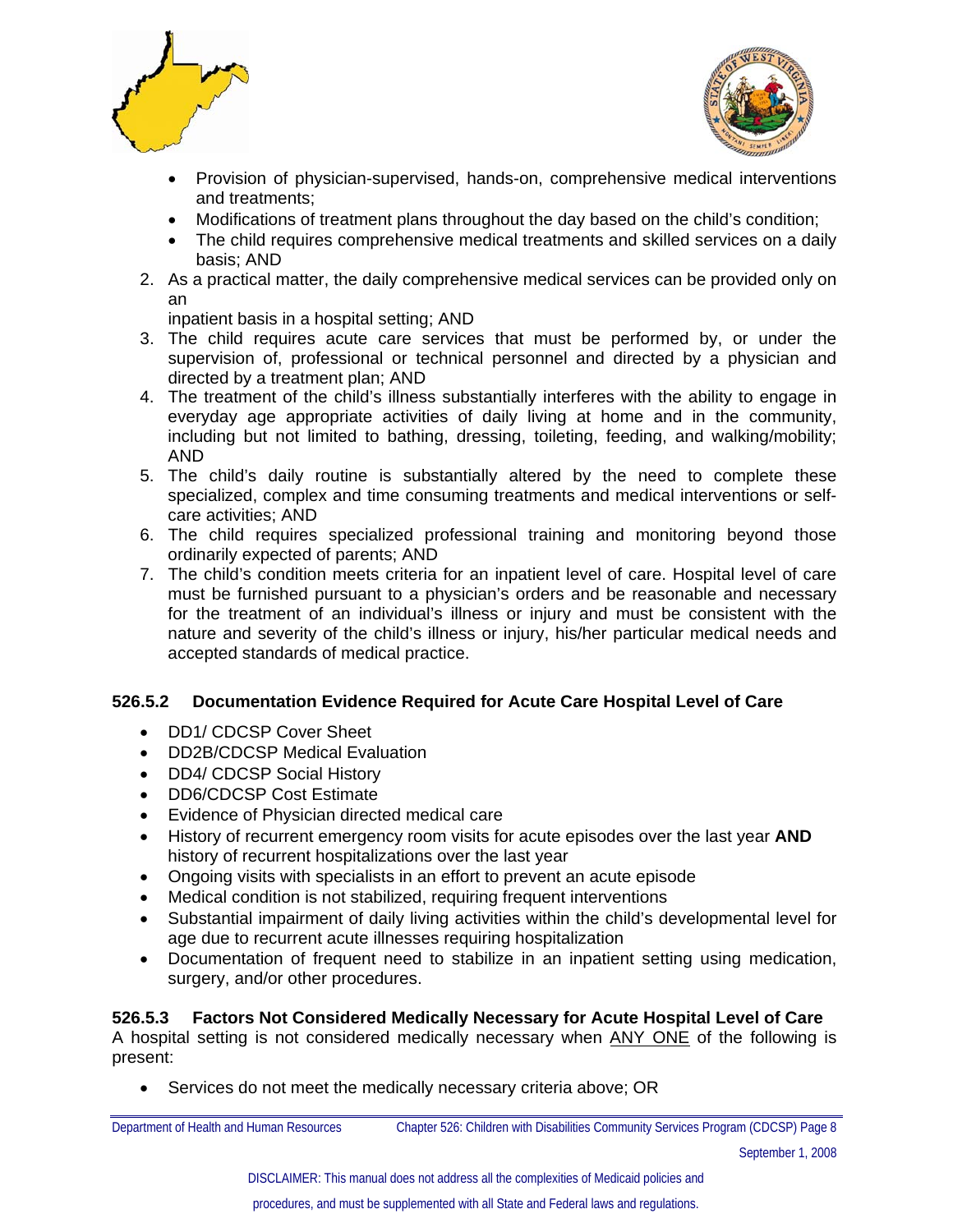



- The child's condition has changed such that hospital care is no longer needed; OR
- Medical monitoring, assessment, frequent medical intervention, comprehensive medical treatment and intensive medication regimen is no longer required and there is no improvement in the level of functioning within a reasonable period of time; OR
- Services that are solely performed to preserve the present level of function or prevent regression of functions for an illness, injury or condition that is resolved or stable; OR
- The child or his/her family refuses to participate in the recommended treatment plan; OR
- The care has become custodial; OR
- The services are provided by a family member or another non-medical person; OR
- When a service can be safely and effectively performed (or self-administered) by the average non-medical person without the direct supervision of a nurse; OR
- The service cannot be regarded as an acute hospital service.

#### **526.6 MEDICAL ELIGIBILITY FOR ICF/MR LEVEL OF CARE**

In order to be eligible to receive ICF/MR Level of Care, an applicant must meet the following medical eligibility criteria:

#### **526.6.1 Diagnostic**

- Have a diagnosis of mental retardation and/or a related condition.
- Require the level of care and services provided in an ICF/MR (Intermediate Care Facility for the Mentally Retarded) as evidenced by required evaluations and corroborated by narrative descriptions of functioning and reported history. An ICF/MR provides services in an institutional setting for persons with mental retardation or related condition. An ICF/MR facility provides monitoring, supervision, training, and supports.
	- o Level of care (medical eligibility) is based on the Annual Medical Evaluation (DD-2A/CDCSP), the Psychological Evaluation (DD-3/CDCSP) and verification if not indicated in the DD-2B/CDCSPand DD-3/CDCSP, that documents that the mental retardation and/or related conditions with associated concurrent adaptive deficits, are severe, and are likely to continue indefinitely. Other documents, if applicable and available, that can be utilized include the Social History, IEP for school age children and Birth to Three assessments.

The evaluations must demonstrate that an applicant has a diagnosis of mental retardation and/or a related developmental condition, which constitutes a severe and chronic disability. For this program individuals must meet the diagnostic criteria for medical eligibility not only by relevant test scores, but also be supported by the narrative descriptions contained in the documentation.

- Must have a diagnosis of mental retardation, with concurrent substantial deficits (substantial limitations associated with the presence of mental retardation), and/or
- Must have a related developmental condition which constitutes a severe and chronic disability with concurrent substantial deficits. Examples of related conditions which, if severe and chronic in nature, may make an individual eligible for the CDCSP (ICF/MR Level of Care) include, but are not limited to, the following: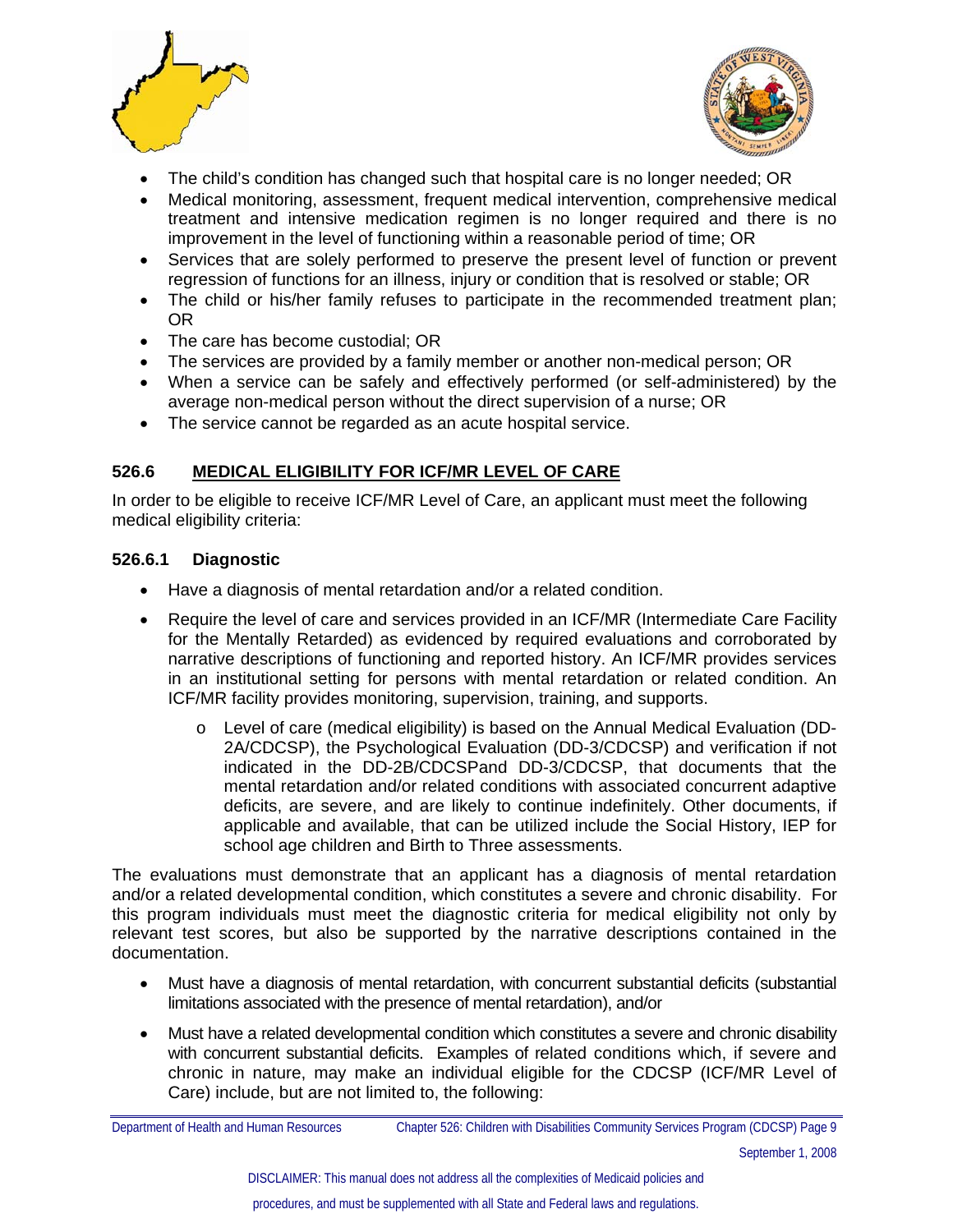



- Autism
- Traumatic brain injury
- Cerebral Palsy
- Spina Bifida
- Tuberous Sclerosis

• Any condition, other than mental illness, found to be closely related to mental retardation that results in an impairment of general intellectual functioning or adaptive behavior similar to that of mentally retarded persons, and requires services similar to those required for persons with mental retardation. Additionally, mental retardation and/or related conditions with associated concurrent adaptive deficits that are likely to continue indefinitely.

• Must result in the presence of a least three (3) substantial deficits as that term is defined in Title 42, Chapter IV, Part 435.1010 of the Code of Federal Regulations (CFR). Substantial deficits associated with a diagnosis other than mental retardation or a related condition do not meet eligibility criteria. Additionally, any individual needing only personal care services does not meet the eligibility criteria for ICF/MR level of care

#### **526.6.2 Functionality**

Substantially limited functioning in three (3) or more of the following major life areas; ("substantially limited" is defined on standardized measures of adaptive behavior scores as three (3) standard deviations below the mean or less than (1) one percentile when derived from non MR normative populations (when mental retardation has not been diagnosed) or in the average range or equal to or below the seventy-fifth (75) percentile when derived from MR normative populations. The presence of substantial deficits must be supported by not only the relevant test scores, but also the narrative descriptions contained in the documentation submitted for review, i.e., psychological, the IEP, Occupational Therapy evaluation, narrative descriptions, etc.)

- − **Self-care** refers to such basic activities such as age appropriate grooming, dressing, toileting, feeding, bathing, and simple meal preparation.
- − **Receptive or expressive language** (communication) refers to the age appropriate ability to communicate by any means whether verbal, nonverbal/gestures, or with assistive devices.
- − **Functional Learning** (age appropriate functional academics)
- − **Mobility (motor skills)** refers to the age appropriate ability to move one's person from one place to another with or without mechanical aids.
- − **Self-direction** refers to the age appropriate ability to make choices and initiate activities, the ability to choose an active lifestyle or remain passive, and the ability to engage in or demonstrate an interest in preferred activities.
- − **Capacity for independent living** encompasses sub-components that are age appropriate for home living, socialization, leisure skills, community use and health and safety.

Department of Health and Human Resources Chapter 526: Children with Disabilities Community Services Program (CDCSP) Page 10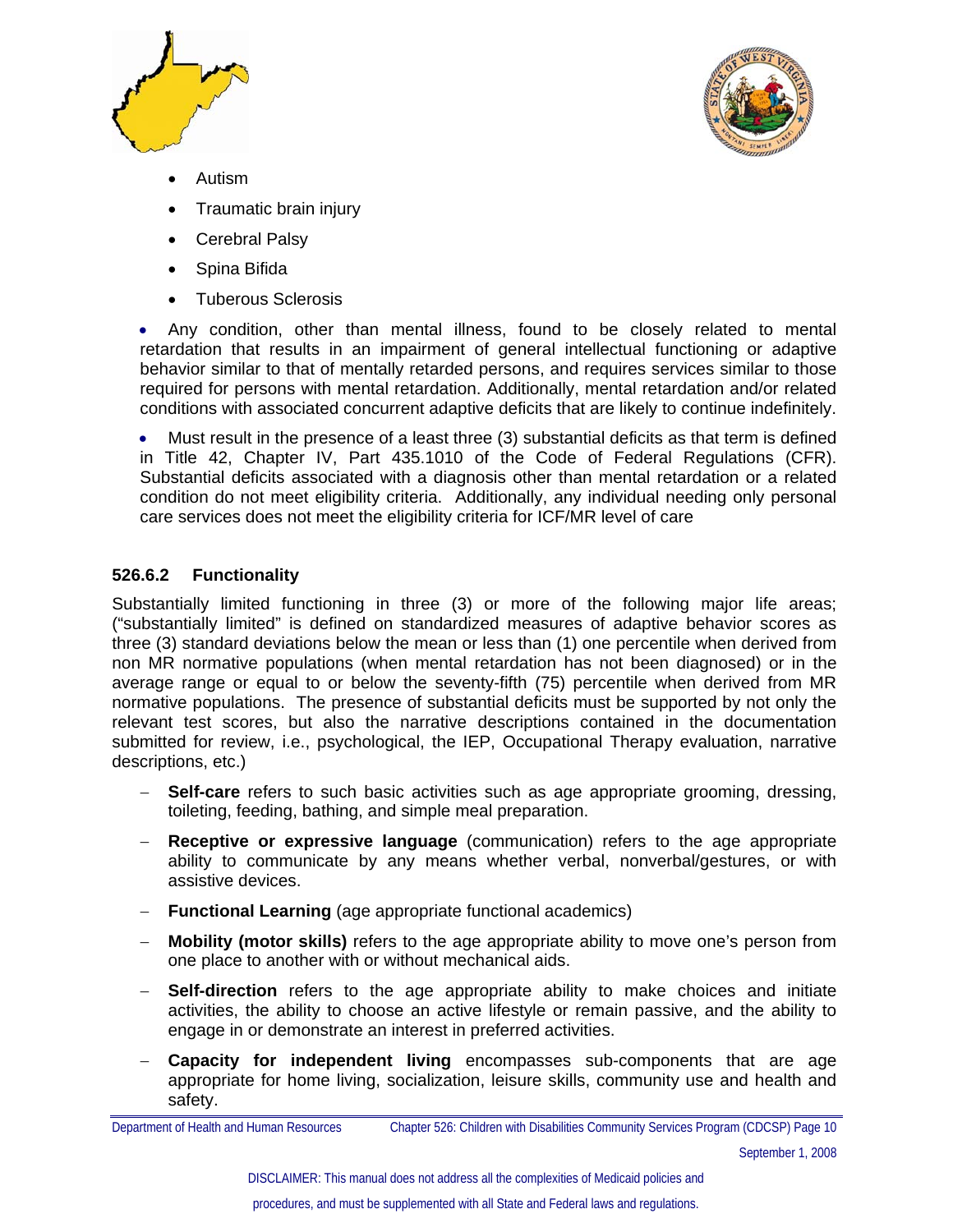



#### **526.6.3 Active Treatment**

The applicant would benefit from continuous active treatment typically provided by a facility whose primary purpose is to furnish health and habilitation services to persons with mental retardation or related conditions.

#### **526.6.4 Child Determined Medically Eligible for Title XIX Home and Community Based Waiver**

If the child has been determined medically eligible for the Title MR/DD XIX Home and Community Based Waiver program and is on the wait list, the medical eligibility will be accepted for the CDCSP. An updated CDCSP Cover Sheet (DD-1/CDCSP), an updated social history (DD- 4/CDCSP) that is signed and dated, and the Cost Estimate (DD-6/CDCSP) will need to be submitted for review.

#### **526.7 MEDICAL ELIGIBILITY FOR NURSING FACILTY LEVEL OF CARE**

Nursing facility level of care is appropriate for children who do not require acute hospital care, but who, on a regular basis, require skilled nursing services, complex rehabilitation services, and other health-related services ordinarily provided in an institution.

Skilled nursing services are provided to children living at home who have significant medical needs and require complex nursing treatments, personal care, specialized therapy, and medical equipment to enhance or sustain their lives. The child's daily routine is substantially altered by the need to complete specialized, complex, and time consuming treatments.

A nursing facility level of care is appropriate when the child requires complex skilled nursing care or comprehensive rehabilitative interventions throughout the day including **ALL** of the following:

- 1. The child requires skilled nursing or skilled rehabilitation services that must be performed by, or under the supervision of professional or technical personnel; AND
- 2. The child requires specialized professional training and monitoring beyond the capability of, and those ordinarily expected of parents; AND
- 3. The child requires skilled observation and assessment several times daily due to significant health needs: AND
- 4. The child requires these skilled services on a daily basis; AND
- 5. A skilled nursing facility setting must be furnished pursuant to a physician's order and be reasonable and necessary for the treatment of a child's illness or injury (i.e.,, be consistent with the nature and severity of the individual's injury or illness, his particular medical needs and accepted standards of medical practice); AND
- 6. The child has unstable health, functional limitations, complicating conditions, or is medically fragile such that there is a need for active care management; AND
- 7. The child's impairment substantially interferes with the ability to engage in everyday activities of daily living at home and in the community, including but not limited to bathing, dressing, toileting, feeding, and walking/mobility; AND
- 8. The child's daily routine is substantially altered by the need to complete these specialized, complex and time consuming treatments and medical interventions or selfcare activities; AND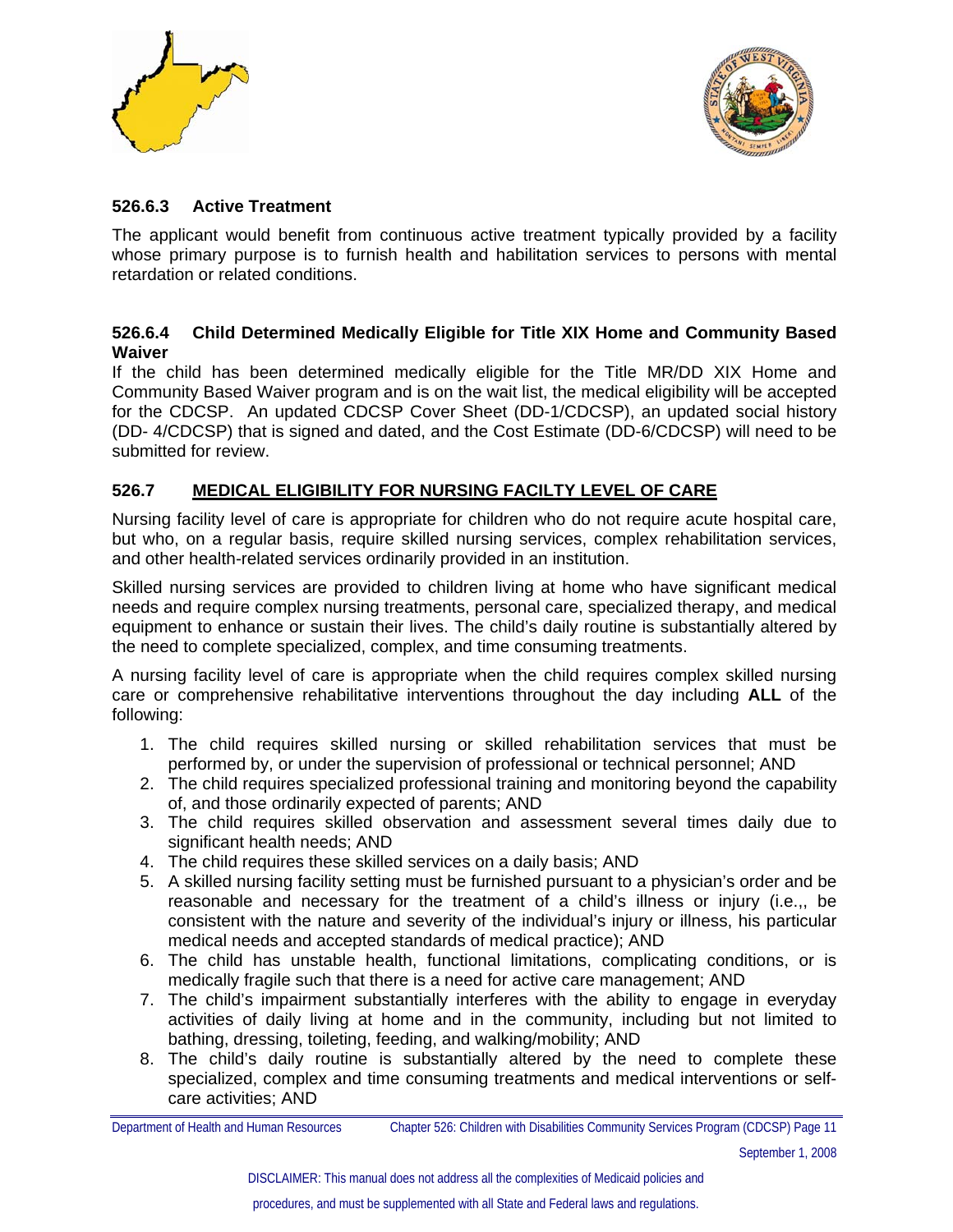



- 9. The child needs complex care management and/or hands on care that substantially exceeds age appropriate assistance; AND
- 10. The child needs complex restorative, rehabilitative and other special treatment of a chronic nature that can be provided only in a skilled nursing facility. In other words, institutionalization in a nursing facility would be necessary in the absence of these services provided in the community setting; AND
- 11. In addition to the general requirements above, the child's condition must require one or more of the following defined settings below on a daily basis:
	- Observation, assessment and monitoring of a complicated or unstable condition; OR
	- Complex teaching services to the child and/or family requiring 24-hour skilled nursing facility (SNF) setting vs. intermittent home health setting; OR
	- Complex medication regimen other than oral medication or medication otherwise deemed self administered, such as insulin or growth hormone; OR
	- *Initiation* of tube feedings; OR
	- Active weaning of ventilator dependent children requiring changing and monitoring of ventilator setting; OR
	- Wound care (including decubitus ulcers) requiring more than just superficial dressing changes, i.e. packing, debridement, etc.

#### **526.7.1 Documentation - Evidence Required for Nursing Level of Care**

Documentation required:

- DD1/ CDCSP Cover Sheet
- DD2B/CDCSP Medical Evaluation
- DD4/CDCSP Social History
- DD6/CSCSP Cost Estimate
- Evidence that Complex rehabilitative services (therapies), wound care, and other intense skilled nursing care of a chronic nature is medically necessary
- The medical condition is stabilized
- Substantial impairment of daily living activities which are not within the child's developmental level for age
- Care is ordered and delegated by the physician to an RN or LPN and/or RN or LPN oversight according to a plan of treatment with short and long term goals
- Medical care can be managed in setting that is less than a acute care setting
- Skilled nursing care is medically necessary.

#### **526.7.2 Factors Not Considered Medically Necessary for Nursing Facility Level of Care**

A skilled nursing facility setting is considered not medically necessary when ANY ONE of the following is present:

- Services do not meet the medically necessary criteria above; OR
- The child's condition has changed such that skilled medical or rehabilitative care is no longer needed; OR
- Physical medicine therapy or rehabilitation services that will not result in improvement in the level of functioning within a reasonable period of time; OR

Department of Health and Human Resources Chapter 526: Children with Disabilities Community Services Program (CDCSP) Page 12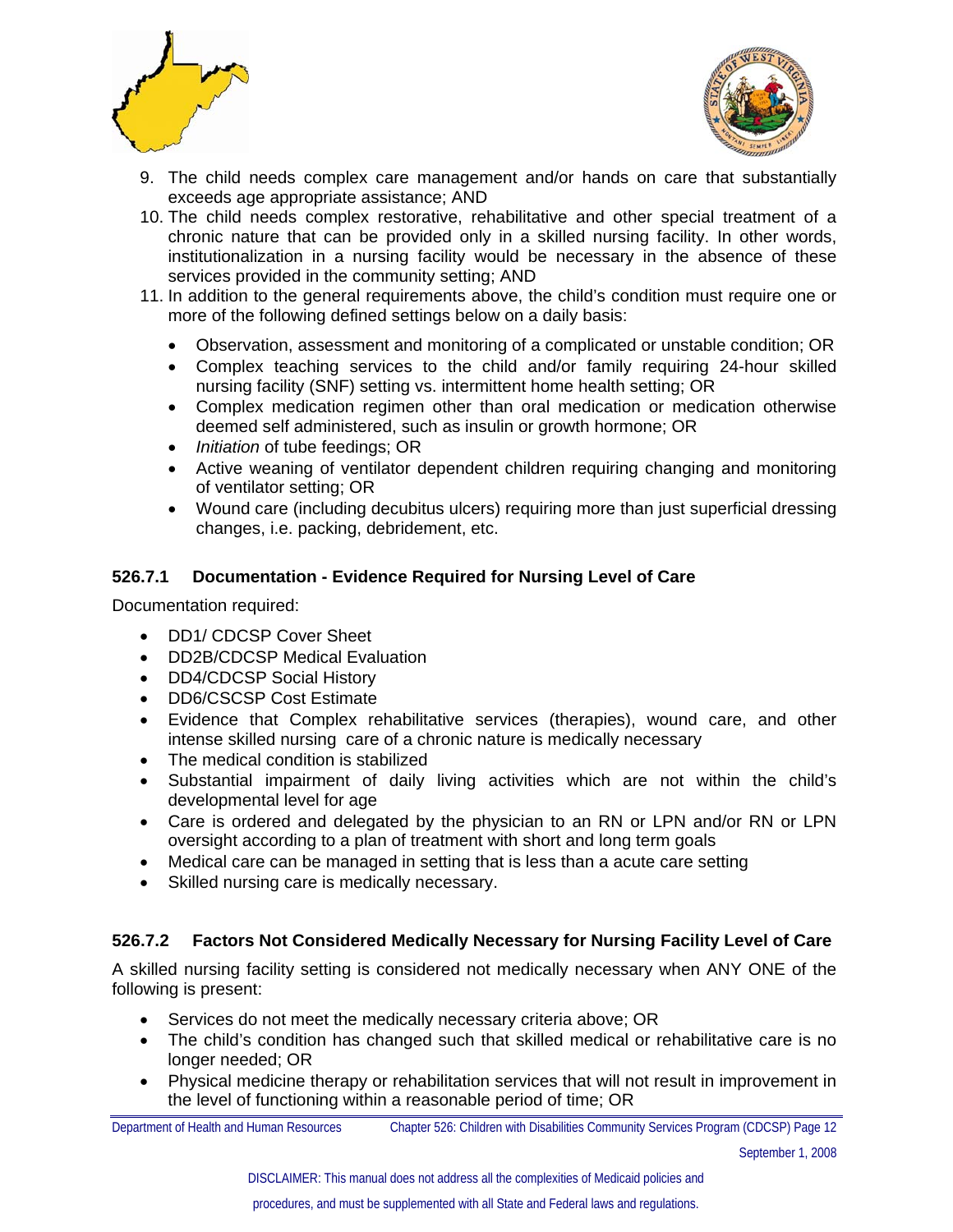



- Services that are solely performed to preserve the present level of function or prevent regression of functions for an illness, injury or condition that is resolved or stable; OR
- The child and or family refuses to participate in the recommended treatment plan; OR
- The care has become custodial; OR
- The services are provided by a family member or another non-medical person. When a service can be safely and effectively performed (or self-administered) by the average non-medical person without the direct supervision of a nurse, the service cannot be regarded as a skilled service.

#### **526.7.2.1 Examples of Services Not Medically Necessary for Nursing Facility Level of Care**

- Routine or maintenance medication administration, including oral medication and other agents deemed by CMS to be 'self-administered drugs'
- Routine enteral feedings
- Medically stable ventilator care that can be safely provided in an alternative setting
- Monitoring of home oxygen therapy
- Routine tracheostomy care
- Routine gastrostomy, jejunostomy or ileostomy care
- CPAP or BiPAP administration or monitoring
- Inhalation care. **The need for respiratory therapy, either by a nurse or by a respiratory therapist, DOES not alone qualify a child for skilled nursing facility care.**
- Personal care services such as bathing.

#### **526.8 CASE MANAGEMENT/SERVICE COORDINATOR FOR THOSE APPLYING FOR ICF/MR LEVEL OF CARE--RECERTIFICATION**

The Case Management/Service Coordinator Agency, if utilized, must:

- $\circ$  Accept referrals of children who are included in the disability group(s) which the agency serves;
- o Ensure that the parents or legal representative establish or re-establish their child's financial eligibility at the county DHHR office on an annual basis and report any changes in the child's finances to the county DHHR office;
- o Ensure that the child has completed all assessments necessary for initial certification and annually thereafter for recertification; Coordinate and obtain appropriate assessments and evaluations (this should include a discharge plan if the child has been recently discharged from a medical facility) to be used in development of the Individual Program Plan (IPP).
- o Convene an Interdisciplinary Team (IDT), consisting of the child, family or legal representative, service providers, advocate, professionals, paraprofessionals and other stakeholders needed to ensure the delivery of the necessary level of services and care, to develop an annual comprehensive IPP in accordance with Medicaid and Office of Health Facility Licensure and Certification (OHFLAC) policies;
- o Complete the Cost Estimate Worksheet (DD-6/CDCSP) on an annual basis;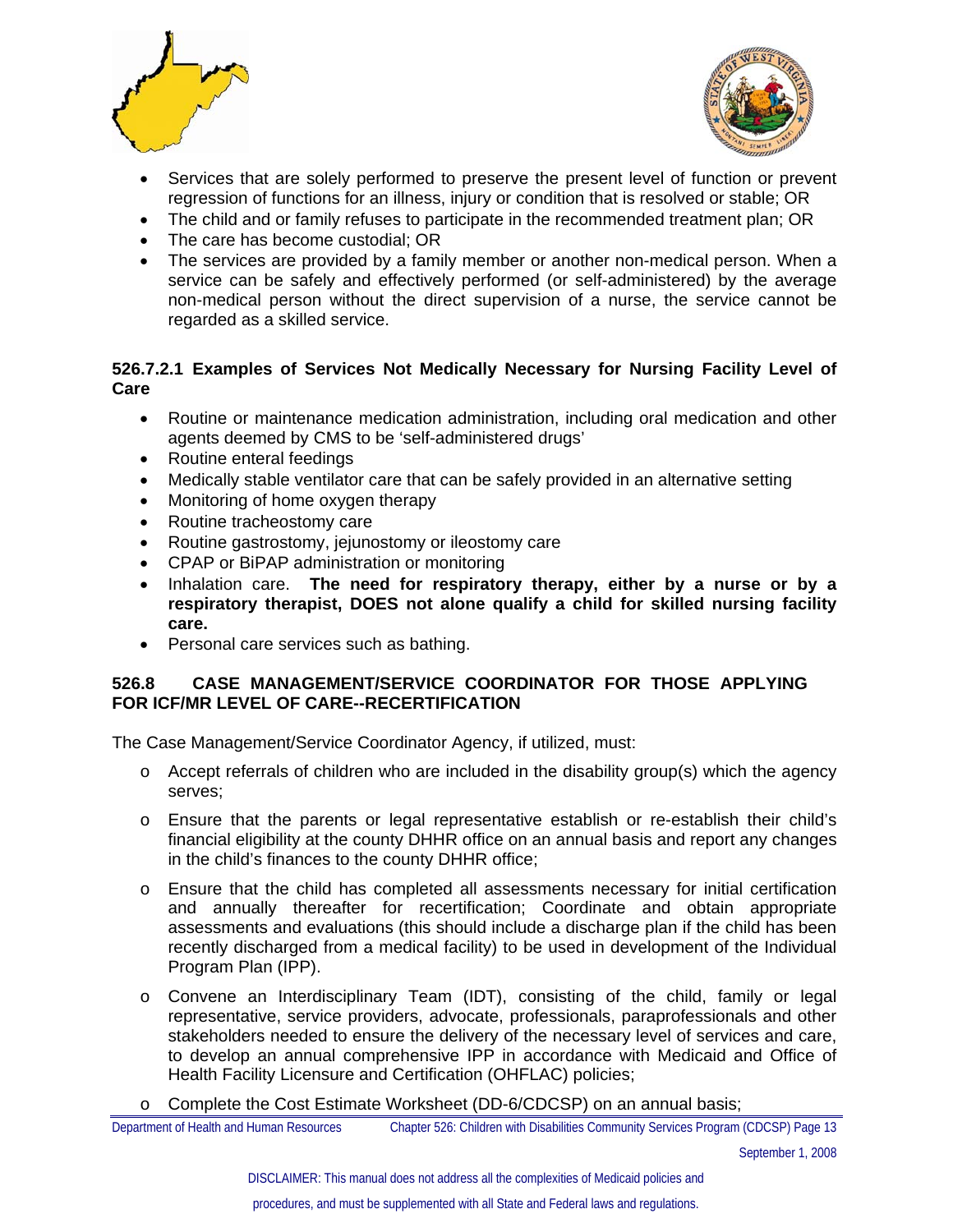



- o Monitor the implementation of the IPP to assure the quality of services and to ensure that the services are delivered in accordance with the relevant State Medicaid manual (e.g., Targeted Case Management, Personal Care, and Clinic Services Manuals) and policies;
- $\circ$  Communicate with the family via home visits, telephone calls and letters to monitor its satisfaction with and the effectiveness of services. The frequency of home visits and other contacts will be determined by the IDT;
- o Monitor the service cost to ensure that the community service costs do not exceed the comparable institutional cost and notify the county DHHR office and BMS if the community service costs exceed the comparable institutional cost;
- o Ensure that all providers of service and the parent are made aware of the cost effective nature of the program and that all community service providers must participate in the development of the IPP and be part of the cost estimate for services;
- o Review and update the IPP as required by Medicaid and OHFLAC policies, to ensure the quality, appropriateness and cost effectiveness of the community services. Substantial changes in the IPP and DD-6/CDCSP will require submission of a new DD-6/CDCSP to BMS.
- o Maintain the required documentation for Medicaid services in the child's record, and provide State level staff with necessary information to establish or maintain eligibility and meet reporting requirements.

#### **526.9 RE-DETERMINATION OF MEDICAL ELIGIBILITY**

Re-determination of medical eligibility must be completed annually for each member, pursuant to federal law. An individual must qualify for recertification at least annually. Eligibility determination must be made on current eligibility criteria, not on past CDCSP eligibility. The fact that a recipient had previously received CDCSP services shall have no bearing on continued eligibility for this program. The date of the member's medical re-eligibility is the date the annual medical evaluation (DD 2A or DD-2B/CDCSP) was signed.

#### **526.10 SERVICES**

Covered Medicaid Services that are appropriate and medically necessary for the individual.

#### **526.11 SERVICE LIMITATIONS**

Services are restricted by limits as set in the Medicaid State Plan/policies/procedures. Services do not include Waiver program services.

#### **526.12 RIGHT TO APPEAL**

If an applicant/member is determined not to be medically eligible by BMS, a Notice of Decision and a Request for Hearing form will be issued to the applicant/member. The decision/denial may be appealed directly through the fair hearing process.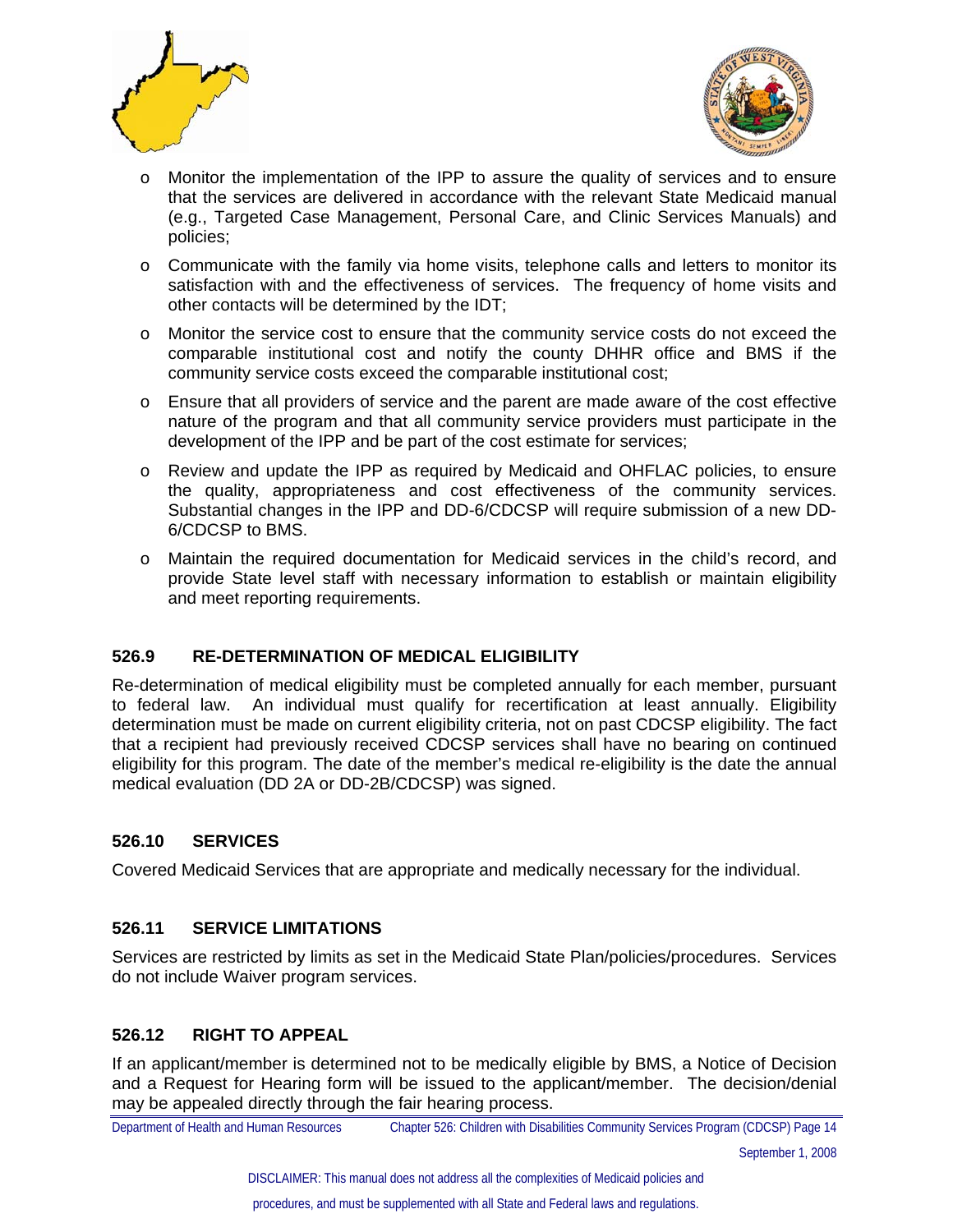



#### **526.13 MOUNTAIN HEALTH TRUST—MANAGED CARE**

Recipients eligible for this program are not eligible for enrollment in a managed care organization.

#### **526.14 MOUNTAIN HEALTH CHOICES**

Recipients eligible for this program are not eligible to participate in Mountain Health Choices.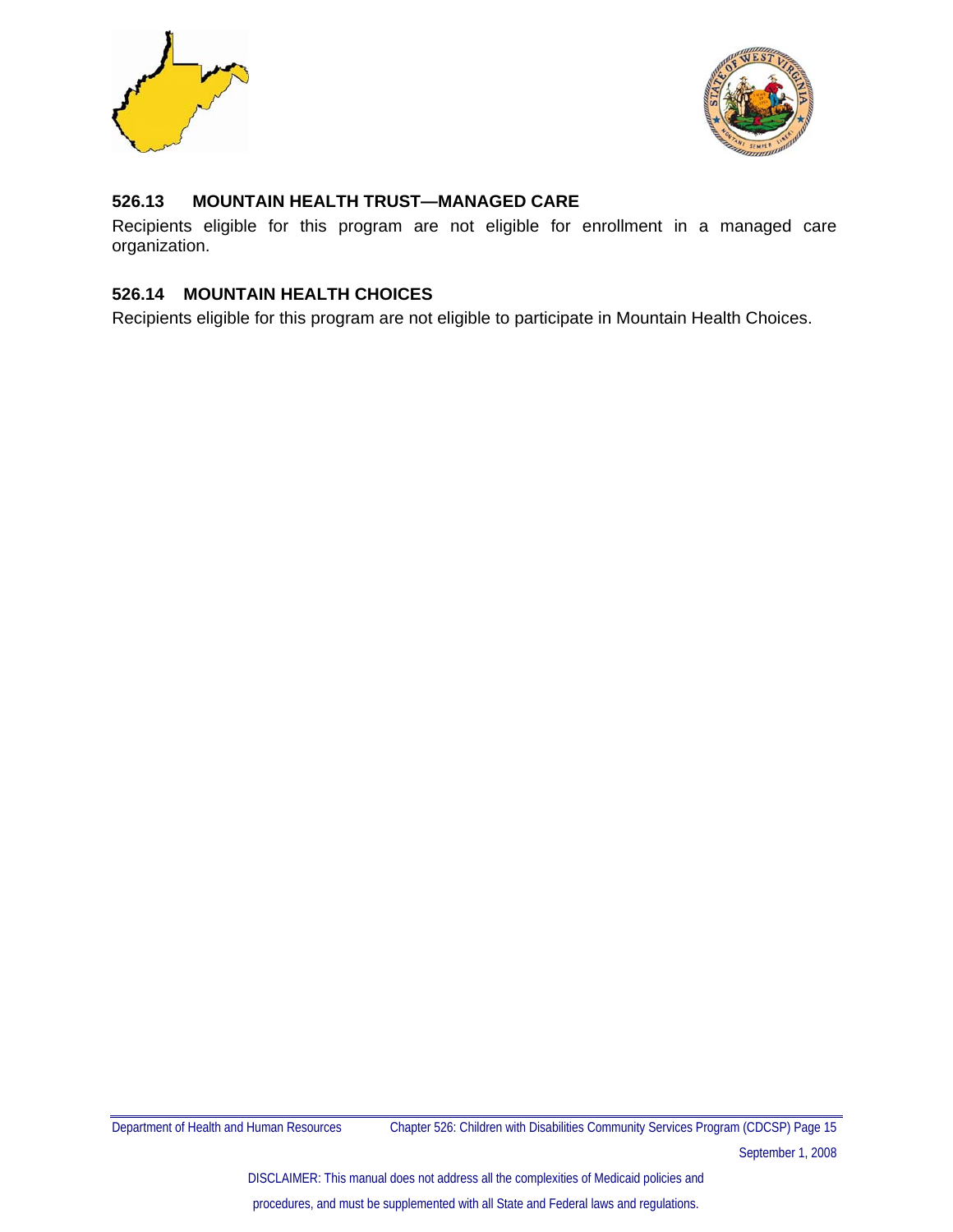## **CHAPTER 526 CHILDREN WITH DISABILITIES COMMUNITY SERVICE PROGRAM (CDCSP) JULY 1, 2008**

**APPENDIX A FINANCIAL LIMITATIONS PAGE 1 OF 2**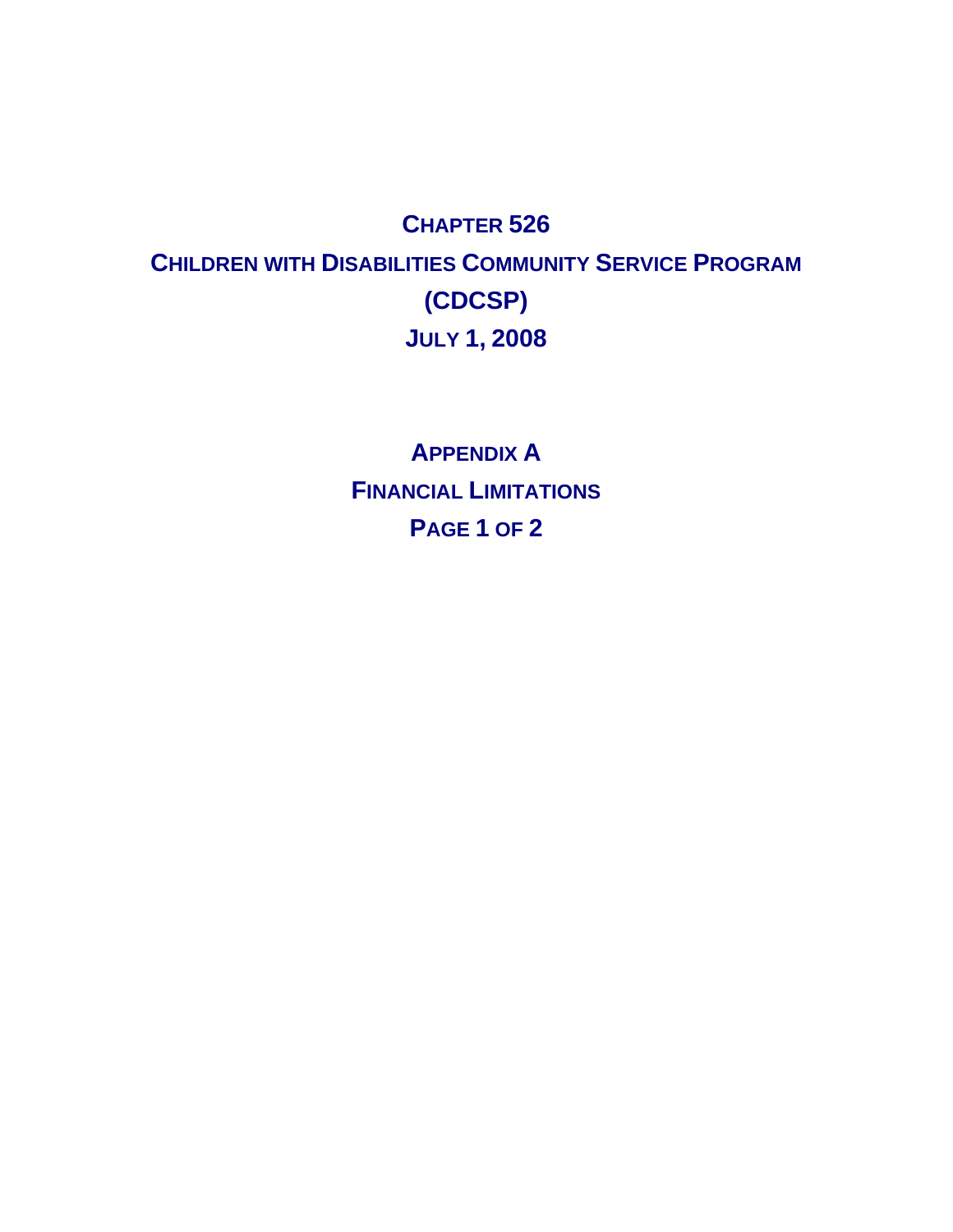### **APPENDIX A**

#### **FINANCIAL LIMITATIONS:**

| Services in a community setting must be cost-effective when compared to the cost of<br>facility-based care. |                  |  |  |  |  |  |
|-------------------------------------------------------------------------------------------------------------|------------------|--|--|--|--|--|
| <b>FACILITY</b>                                                                                             | <b>COST</b>      |  |  |  |  |  |
| Hospital                                                                                                    | \$3,951 per stay |  |  |  |  |  |
| <b>Nursing Facility</b>                                                                                     | \$4,934/month    |  |  |  |  |  |
| ICF/MR Facility                                                                                             | \$9,696/month    |  |  |  |  |  |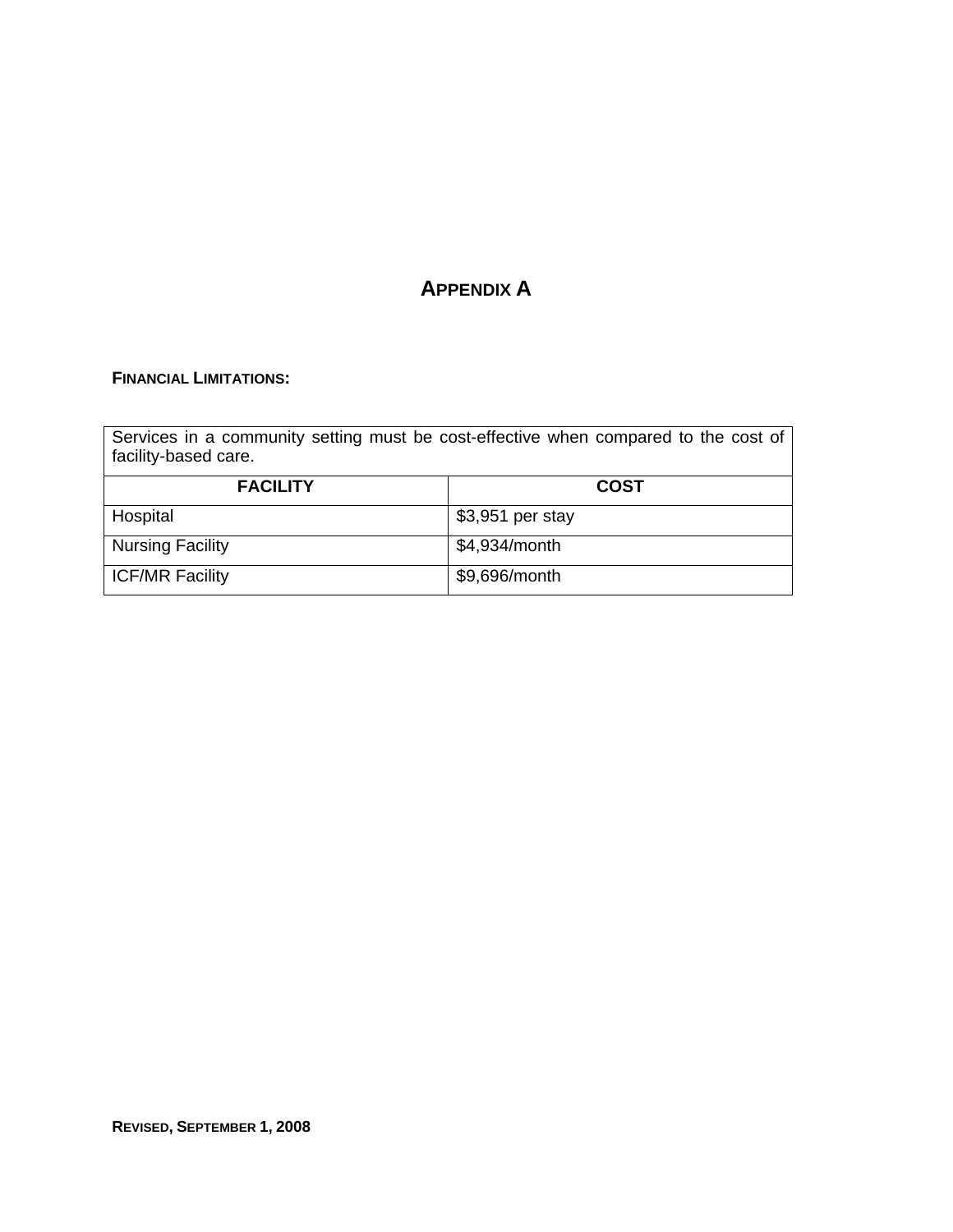## **CHAPTER 526 CHILDREN WITH DISABILITIES COMMUNITY SERVICE PROGRAM (CDCSP) JULY 1, 2008**

**APPENDIX B CDCSP INFORMATION SHEET DD1 PAGE 1 OF 2**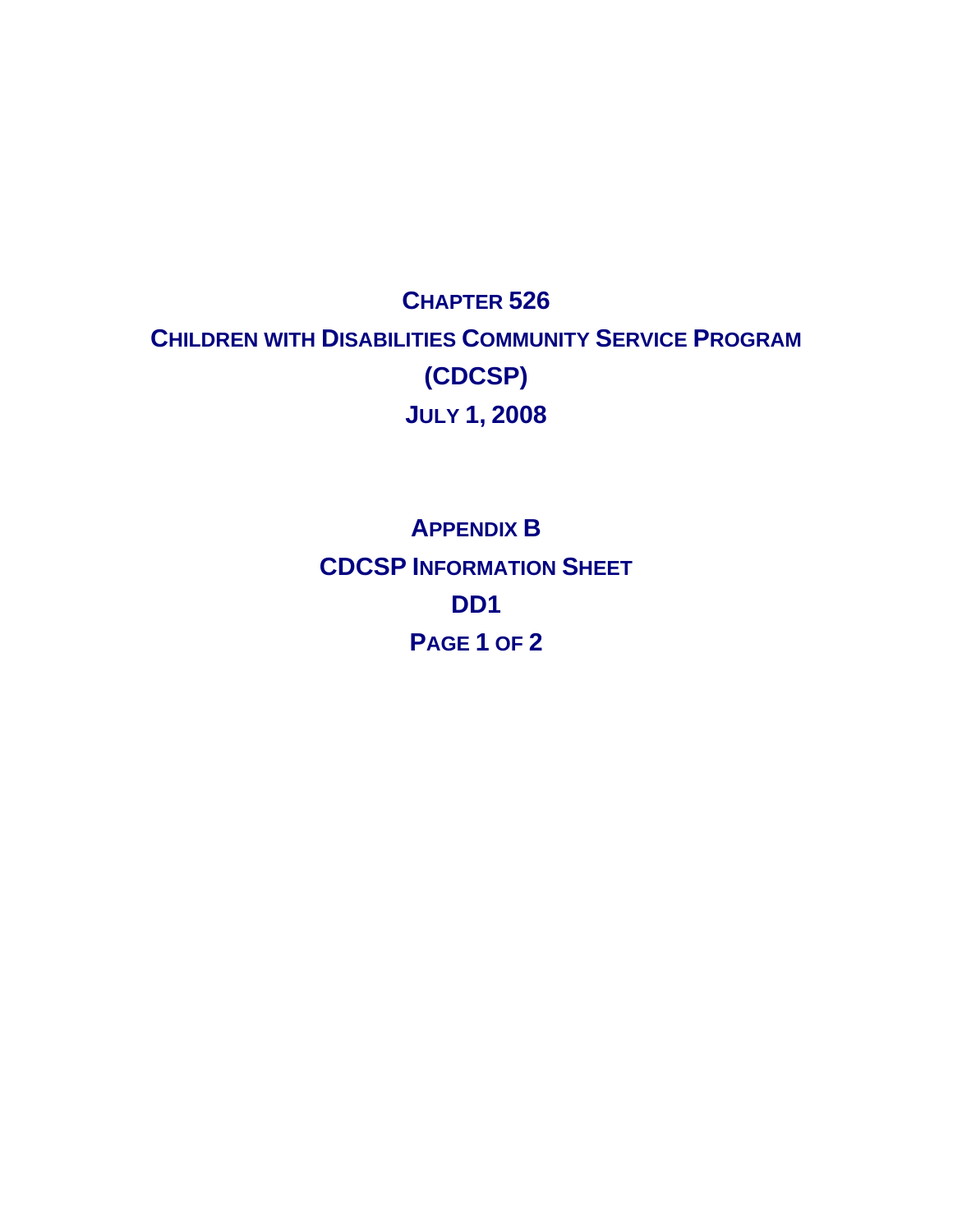# CDCSP INFORMATION SHEET

| □ Initial □ Annual Renewal                                                       |
|----------------------------------------------------------------------------------|
| □ ICF/MR □ Acute Care Hospital □ Nursing Facility                                |
|                                                                                  |
|                                                                                  |
|                                                                                  |
|                                                                                  |
|                                                                                  |
|                                                                                  |
|                                                                                  |
|                                                                                  |
|                                                                                  |
|                                                                                  |
|                                                                                  |
|                                                                                  |
|                                                                                  |
|                                                                                  |
|                                                                                  |
| <b>CASE MANAGER / SERVICE COORDINATOR (if applicable):</b>                       |
|                                                                                  |
|                                                                                  |
|                                                                                  |
|                                                                                  |
|                                                                                  |
| DATE COMPLETED: ________________________COMPLETED BY: __________________________ |
| Revised September 2008                                                           |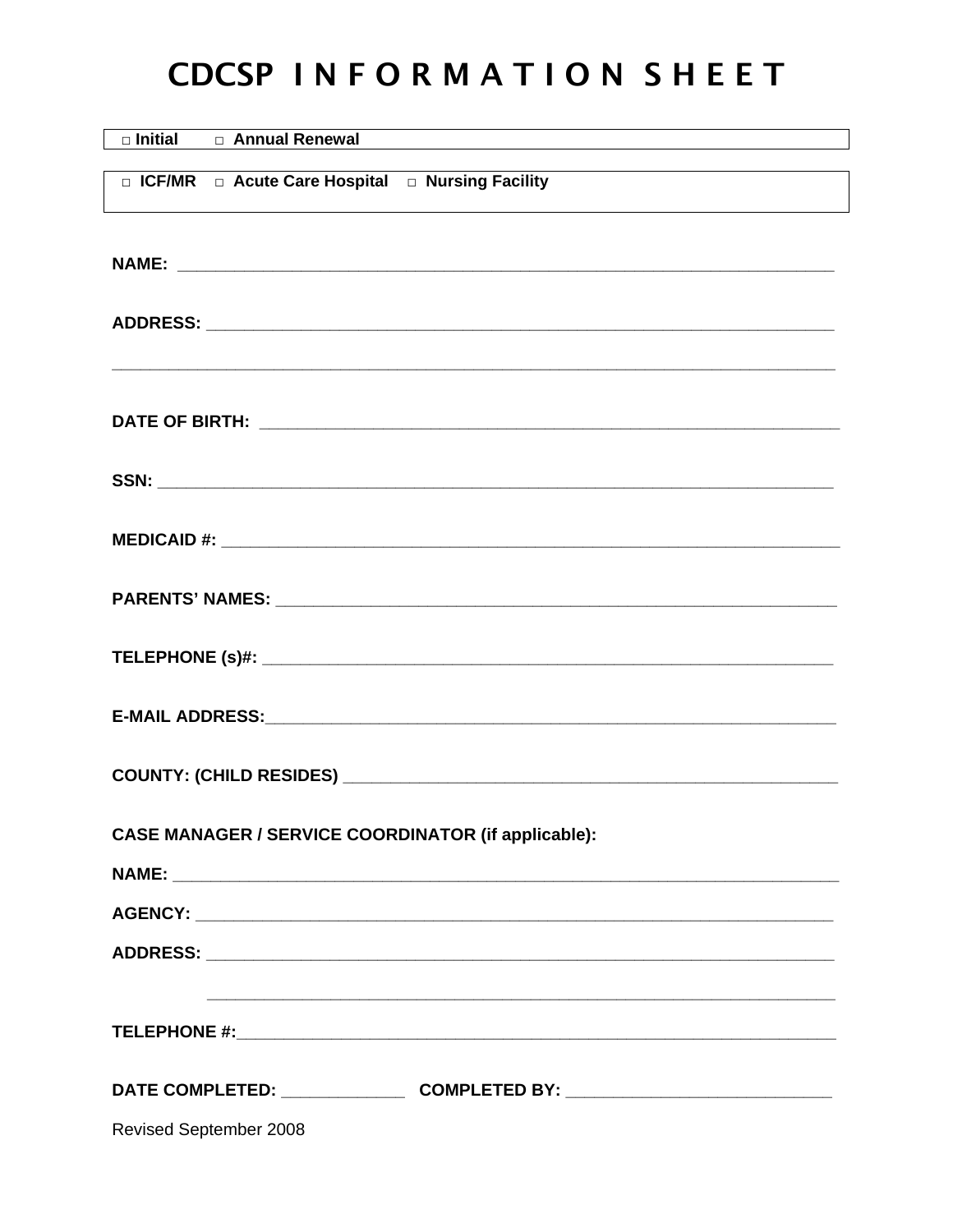## **CHAPTER 526 CHILDREN WITH DISABILITIES COMMUNITY SERVICE PROGRAM (CDCSP) JULY 1, 2008**

# **APPENDIX C MEDICAL EVALUATION (ICF/MR LEVEL OF CARE) DD2A PAGE 1 OF 4**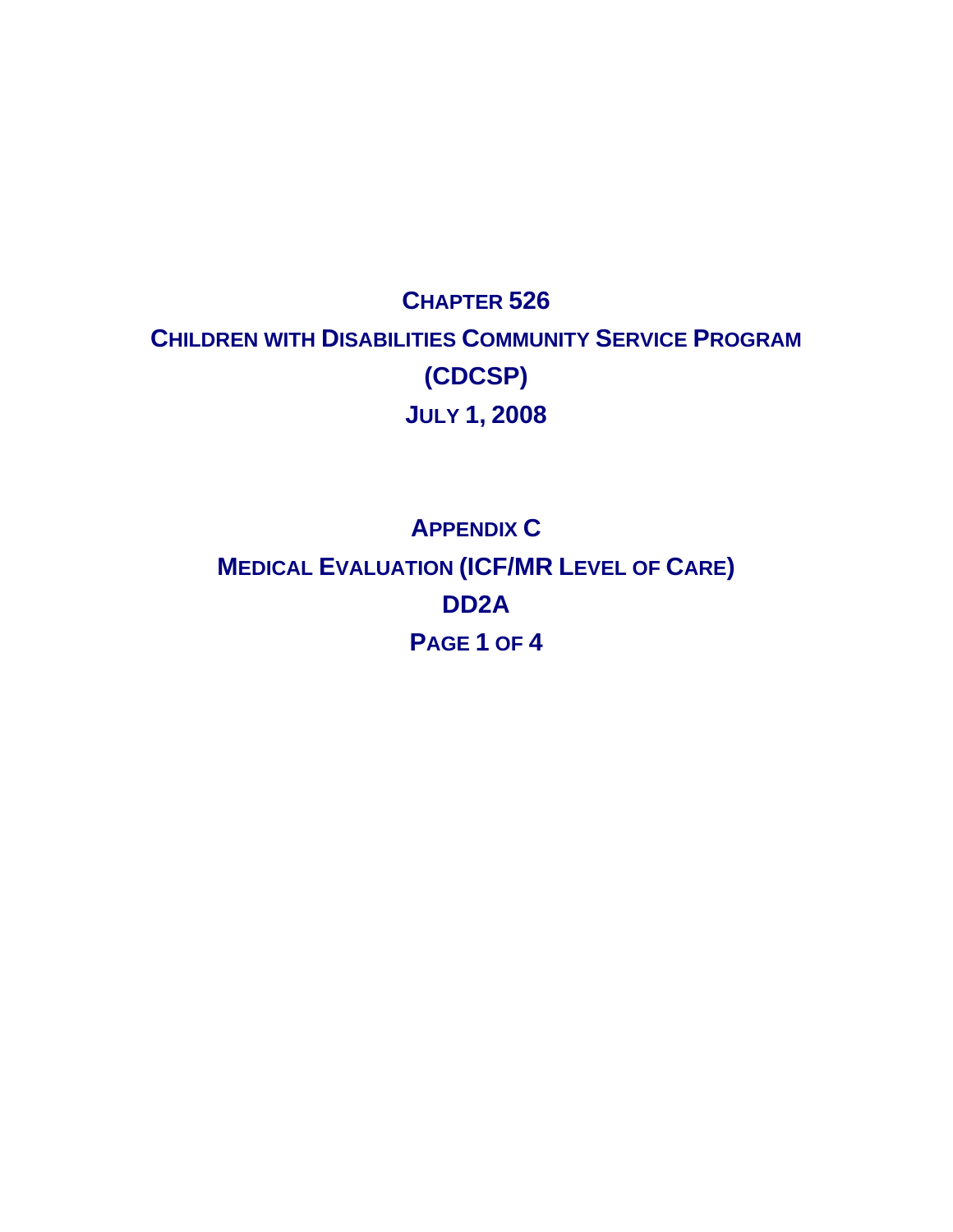# West Virginia Department of Health and Human Resources<br>CDCSP Level of Care Evaluation

 $\square$  Initial □ Annual Renewal

**D ICF/MR Facility** 

| Address: _____________________________ |  |
|----------------------------------------|--|
| <b>Service Coordinator:</b>            |  |
| <b>Contact Person:</b>                 |  |
| Date:                                  |  |

### I. DEMOGRAPHIC INFORMATION (MAY BE COMPLETED BY SERVICE COORDINATOR OR FAMILY MEMBER)

| 1. Individual's Full Name                                                                           |                      | 2. Sex:  |                                   | 3. Medicaid # (Required) |        |                  |
|-----------------------------------------------------------------------------------------------------|----------------------|----------|-----------------------------------|--------------------------|--------|------------------|
|                                                                                                     |                      | $\Box F$ | $\square$ M                       |                          |        |                  |
| 4. Address (including Street/Box, City, State & Zip) _                                              |                      |          |                                   |                          |        |                  |
| Phone: (                                                                                            |                      |          |                                   |                          |        |                  |
| 5. County                                                                                           | 6. Social Security # |          | 7. Birthday (MM/DD/YY)            |                          | 8. Age | 9. Phone         |
|                                                                                                     |                      |          |                                   |                          |        |                  |
| 10. Parents' Name                                                                                   |                      |          | 11. Children with Special Needs # |                          |        |                  |
| 12. List Current Medications                                                                        |                      |          |                                   |                          |        |                  |
| <b>Name of Medication</b>                                                                           |                      |          | <b>Dosage</b>                     |                          |        | <b>Frequency</b> |
|                                                                                                     |                      |          |                                   |                          |        |                  |
|                                                                                                     |                      |          |                                   |                          |        |                  |
|                                                                                                     |                      |          |                                   |                          |        |                  |
|                                                                                                     |                      |          |                                   |                          |        |                  |
|                                                                                                     |                      |          |                                   |                          |        |                  |
|                                                                                                     |                      |          |                                   |                          |        |                  |
|                                                                                                     |                      |          |                                   |                          |        |                  |
| 13. Living Arrangement $\Box$ Natural Family $\Box$ Adoptive Family                                 |                      |          |                                   |                          |        |                  |
| 14. Private Insurance                                                                               | $\Box$ Yes           |          | $\Box$ No                         |                          |        |                  |
| Name of Company ___                                                                                 |                      |          |                                   |                          |        |                  |
| 15. Significant Health history - (include recent hospitalization(s) and/or surgery(ies) with dates, |                      |          |                                   |                          |        |                  |
| history of infectious disease)                                                                      |                      |          |                                   |                          |        |                  |
|                                                                                                     |                      |          |                                   |                          |        |                  |
|                                                                                                     |                      |          |                                   |                          |        |                  |
|                                                                                                     |                      |          |                                   |                          |        |                  |
|                                                                                                     |                      |          |                                   |                          |        |                  |
|                                                                                                     |                      |          |                                   |                          |        |                  |
|                                                                                                     |                      |          |                                   |                          |        |                  |
|                                                                                                     |                      |          |                                   |                          |        |                  |

DD-2A CDCSP - REVISED SEPTEMBER 2008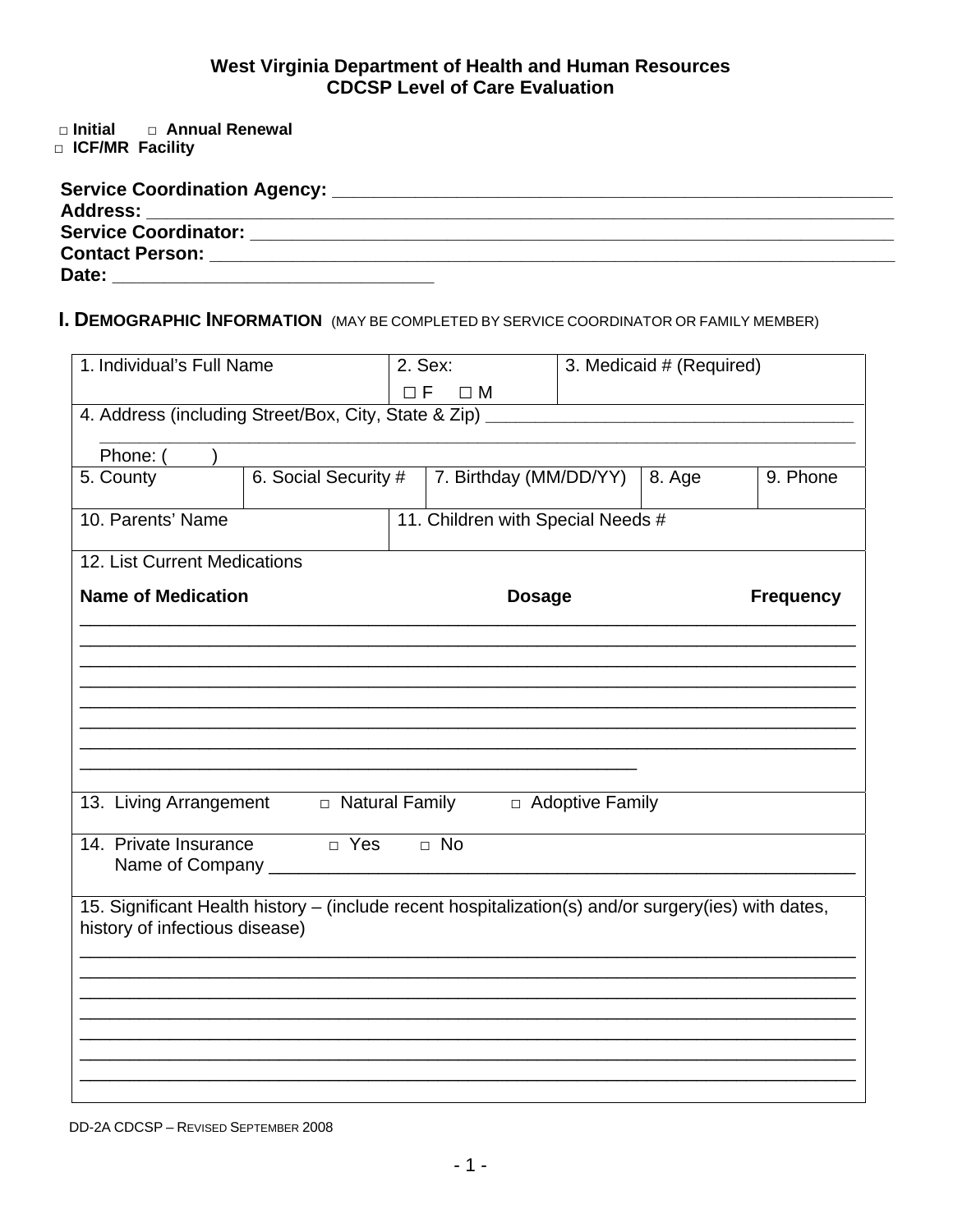#### **II. MEDICAL ASSESSMENT** (MUST BE COMPLETED BY PHYSICIAN) **NAME: \_\_\_\_\_\_\_\_\_\_\_\_\_\_\_\_\_\_\_\_\_\_\_\_**

 **DATE:\_\_\_\_\_\_\_\_\_\_\_\_\_\_\_\_\_\_\_\_\_\_\_\_\_** 

| 16. Height     | Weight | ΒP |  |  |
|----------------|--------|----|--|--|
| 17. Allergies: |        |    |  |  |

#### **CODE: √ = NORMAL N** = **NOT DONE** (PLEASE EXPLAIN WHY) **NA = NOT APPLICABLE X = ABNORMAL** (PLEASE DESCRIBE**)**

| <b>SKIN</b>                     |              |
|---------------------------------|--------------|
| EYES/VISION                     |              |
| <b>NOSE</b>                     |              |
| <b>THROAT</b>                   |              |
| <b>MOUTH</b>                    |              |
| SWALLOWING                      |              |
| <b>LYMPH NODES</b>              |              |
| <b>THYROID</b>                  |              |
| <b>HEART</b>                    |              |
| <b>LUNGS</b>                    |              |
| <b>BREAST</b>                   |              |
| <b>ABDOMEN</b>                  |              |
| <b>EXTREMETIES</b>              |              |
| <b>SPINE</b>                    |              |
| <b>GENITALIA</b>                |              |
| RECTAL (MALES INCLUDE PROSTATE) |              |
| <b>BI-MANUAL VAGINAL</b>        |              |
| <b>VISION</b>                   |              |
| <b>DENTAL</b>                   |              |
| <b>HEARING</b>                  |              |
|                                 | NEUROLOGICAL |
| <b>ALERTNESS</b>                |              |
| <b>COHERENCE</b>                |              |
| <b>ATTENTION SPAN</b>           |              |
| <b>SPEECH</b>                   |              |
| <b>SENSATION</b>                |              |
| <b>COORDINATION</b>             |              |
| <b>GAIT</b>                     |              |
| MUSCLE TONE                     |              |
| <b>REFLEXES</b>                 |              |

DD-2A CDCSP – REVISED, SEPTEMBER 2008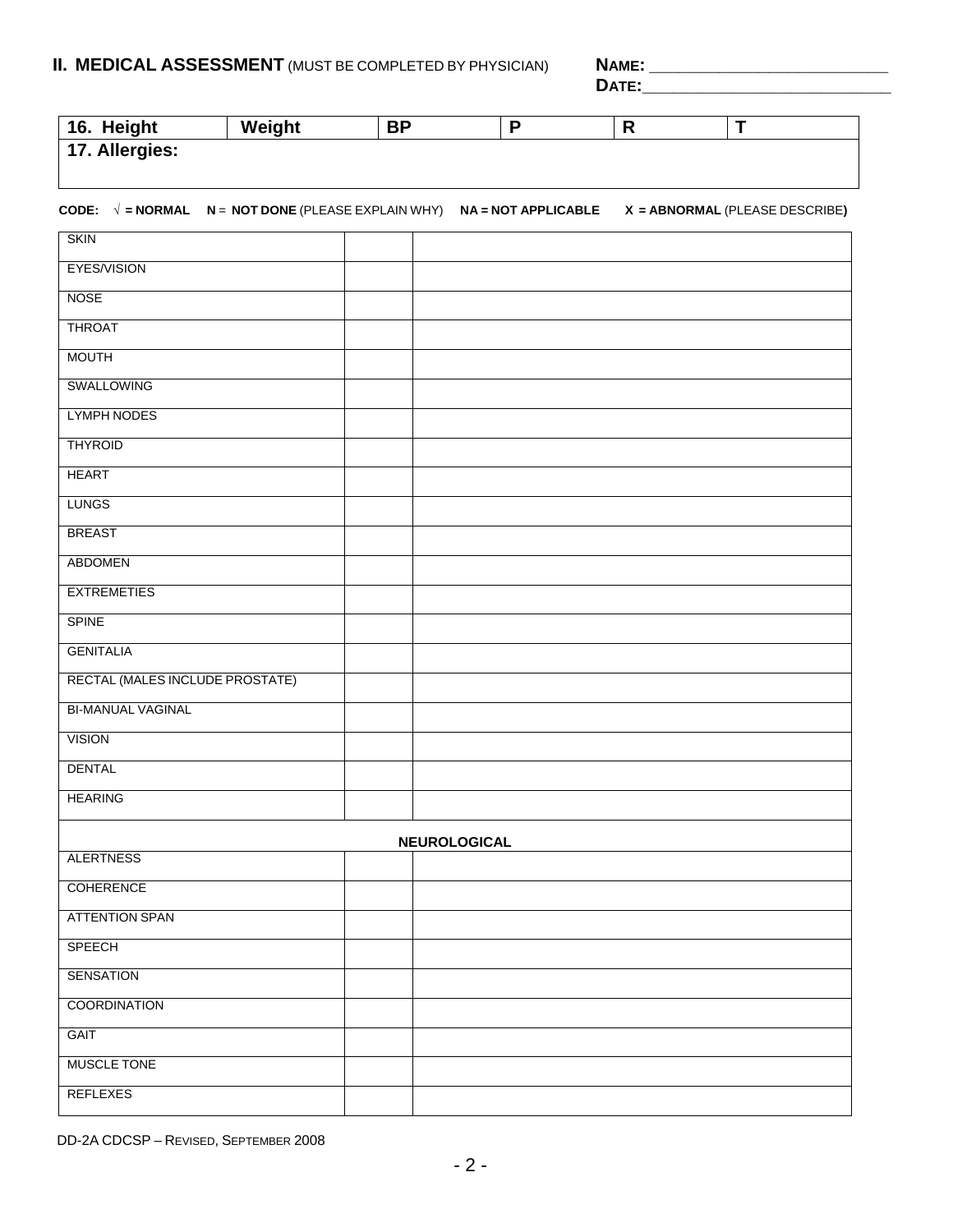|                                                                                 |                                                                | <b>DATE DATE</b>                               |                                                                                                     |
|---------------------------------------------------------------------------------|----------------------------------------------------------------|------------------------------------------------|-----------------------------------------------------------------------------------------------------|
| <b>II. MEDICAL ASSESSMENT (CONTINUED)</b>                                       |                                                                |                                                |                                                                                                     |
|                                                                                 | Problems requiring Special Care (check all appropriate blanks) |                                                |                                                                                                     |
| <b>MOBILITY</b><br>Ambulatory                                                   | <b>CONTINENCE STATUS</b><br><b>Continent</b>                   | <b>MEAL TIMES</b><br><b>Eats independently</b> |                                                                                                     |
| Ambulatory w/human help ______                                                  | Incontinent                                                    | <b>Needs Assistance</b>                        |                                                                                                     |
| Ambul. w/mechanical help _____<br>Wheelchair self propelled _____               | Not Toilet trained _____<br><b>Catheter</b>                    | Needs to be fed<br><b>Gastric/J tube</b>       | $\overline{\phantom{a}}$<br>$\overline{\phantom{a}}$                                                |
| Wheelchair w/assistance ______                                                  | <b>Ileostomy</b><br>$\frac{1}{2}$                              | <b>Special Diet</b>                            |                                                                                                     |
| <b>Transfer w/assistance</b><br><b>Immobile</b>                                 | Colostomy                                                      |                                                |                                                                                                     |
| PERSONAL HYGIENE/SELF CARE                                                      | <b>MENTAL/BEHAVIORAL DIFFICULTIES</b>                          | <b>COMMUNICATION</b>                           |                                                                                                     |
| Independent                                                                     | Alert                                                          | <b>Communicates verbally</b>                   |                                                                                                     |
| Needs assistance<br>$\mathcal{L}^{\text{max}}$ , and $\mathcal{L}^{\text{max}}$ | <b>Confused/Disoriented</b>                                    | <b>Communicates with sign</b>                  | $\frac{\partial \mathbf{u}}{\partial \mathbf{u}} = \frac{\partial \mathbf{u}}{\partial \mathbf{u}}$ |
| Needs total care                                                                | <b>Irrational behavior</b>                                     | Communicates/assistive device                  |                                                                                                     |
|                                                                                 | Needs close supervision ____                                   | <b>Communicates/hearing aid</b>                | $\mathbb{R}^n$                                                                                      |
|                                                                                 | Self-injurious behavior<br>$\frac{1}{2}$                       | <b>Communicates/gestures</b>                   |                                                                                                     |
|                                                                                 | <b>EPS/Tardive Dyskinesia</b>                                  | <b>Limited communication</b>                   |                                                                                                     |
|                                                                                 |                                                                |                                                |                                                                                                     |

#### **CURRENT THERAPEUTIC MODALITIES**

| <b>VISION THERAPY</b>   | ________ | <b>TRACTION, CASTS</b> | <b>SOAKS. DRESSINGS</b>    |  |
|-------------------------|----------|------------------------|----------------------------|--|
| <b>SPEECH THERAPY</b>   |          | <b>OXYGEN THERAPY</b>  | <b>IV FLUIDS</b>           |  |
| OCCUPATIONAL THERAPY    |          | <b>SUCTIONING</b>      | <b>VENTILATOR</b>          |  |
| <b>PHYSICAL THERAPY</b> |          | <b>TRACHEOSTOMY</b>    | <b>DIAGNOSTIC SERVICES</b> |  |

**ADD ADDITIONAL SHEET IF NECESSARY.** 

#### **PLEASE COMPLETE ALL SECTIONS BELOW TO ENSURE CERTIFICATION FOR THE PROGRAM**

#### **DIAGNOSTIC SECTION:**

 **AXIS I: (List all Emotional and/or Psychiatric conditions)** 

 **AXIS II: (List all Cognitive, Developmental conditions and Personality disorders)** 

 **AXIS III: (List all Medical conditions)** 

 **PROGNOSIS AND RECOMMENDATIONS FOR FURTHER CARE:** 

 **I CERTIFY THAT THIS INDIVIDUAL'S DEVELOPMENTAL DISABILITY, MEDICAL CONDITION AND/OR RELATED HEALTH NEEDS ARE AS DOCUMENTED ABOVE AND HE/SHE REQUIRES THE LEVEL OF CARE PROVIDED IN AN ICF/MR.** 

|                                                           | AS AN ALTERNATIVE, THIS CHILD CAN BE SERVED BY:<br><b>CHILDREN WITH DISABILITIES COMMUNITY SERVICES PROGRAM</b><br><b>Yes</b> | No              |
|-----------------------------------------------------------|-------------------------------------------------------------------------------------------------------------------------------|-----------------|
| <b>DATE</b>                                               | <b>PHYSICIAN'S SIGNATURE</b>                                                                                                  | <b>LICENSE#</b> |
|                                                           | FOR DEPARTMENT OF HEALTH AND HUMAN RESOURCES USE ONLY                                                                         |                 |
| Name of Reviewer:<br>DD-2A CDCSP - Revised September 2008 | Approved for Children with Disabilities Community Services Program _______ Yes<br>a No<br>Date:                               |                 |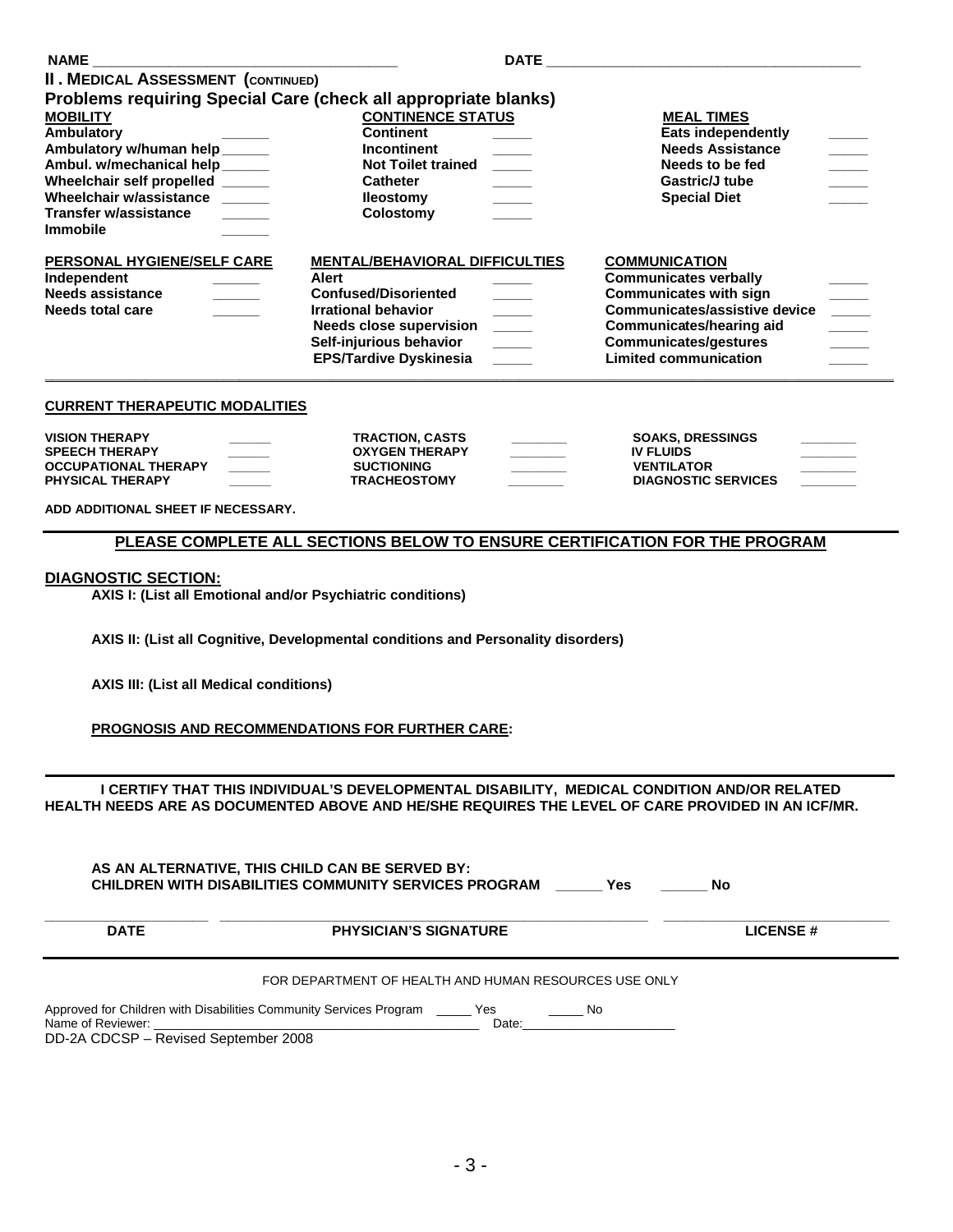# **CHAPTER 526 CHILDREN WITH DISABILITIES COMMUNITY SERVICE PROGRAM (CDCSP) JULY 1, 2008**

### **APPENDIX D**

**MEDICAL EVALUATION (ACUTE HOSPITAL/NURSING HOME LEVEL OF CARE)** 

#### **DD2B**

#### **PAGE 1 OF 6**

INSTRUCTIONS:

- Initial Application –must be completed by the physician within ninety (90) days of submission.
- Re-determination Application must be completed by the physician ninety (90) days of submission.
- Physician completes assessment documenting on the DD-2B/CDCSP form. (must indicate that child requires **one** of the institutional levels of care to allow medical eligibility to be established) and returns it to the Service Coordinator/Case Manager or Parent. **Only one** institutional level of care can be selected. The capabilities of the children will be compared to other children his/her own age. Note: the recommendation that the child requires one of the institutional levels of care is only one piece of information that will be taken into consideration. The process of defining the institutional level of care takes into account all pieces of information submitted in the packet.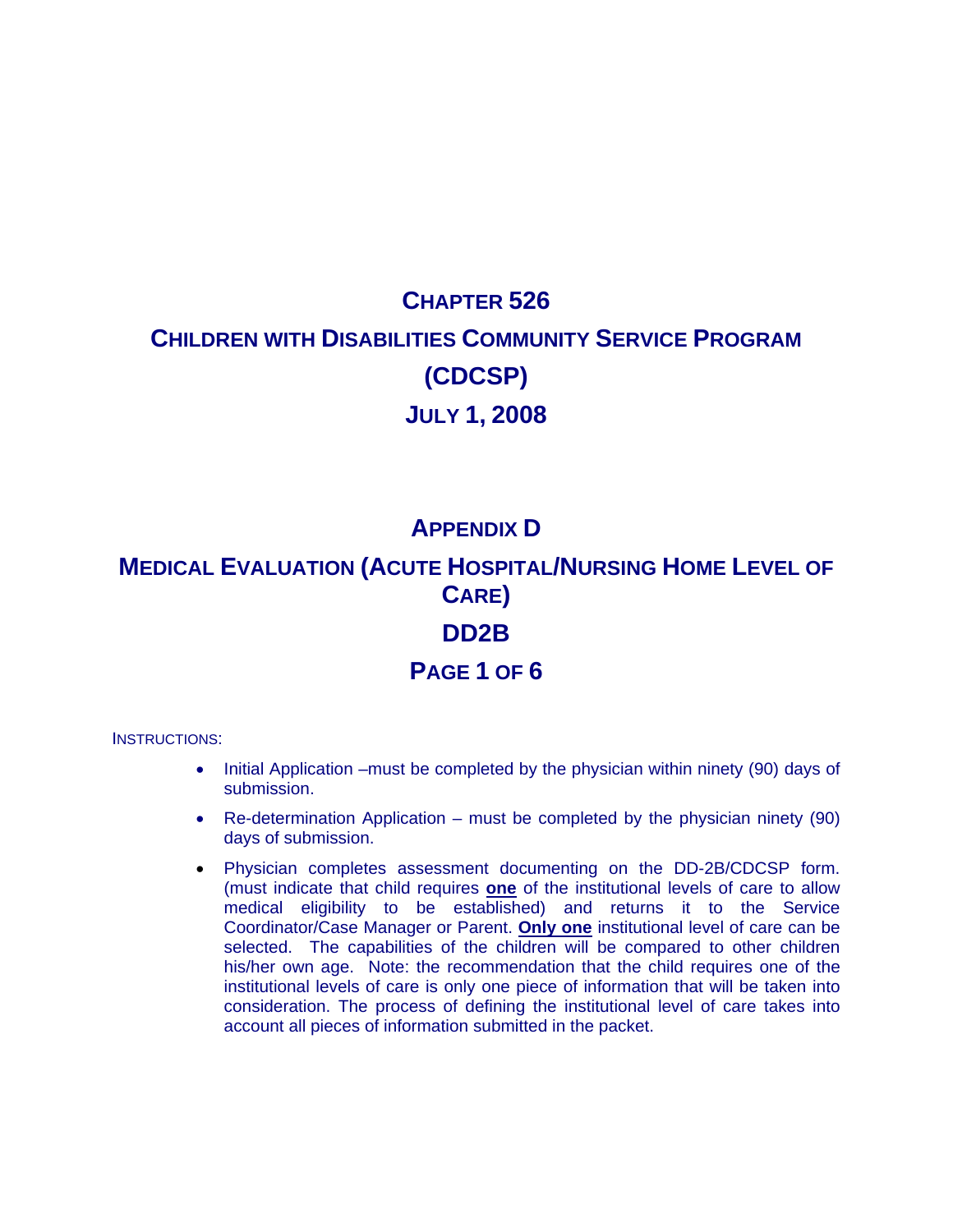### West Virginia Department of Health and Human Resources MEDICAL EVALUATION Children With Disabilities Community Services Program (CDCSP)

#### **I. DEMOGRAPHIC INFORMATION** (can be completed by Parent/Guardian or Case Manager)

| 1. Individual's Full Name<br>(Last, First, Middle)                                                                                                                                                                                                                                                            |                           |   | 2. Sex |                        | 3. Medicaid Number                                                                                                                                                                                 | 4. Medicare Number                                                            |                                            |  |
|---------------------------------------------------------------------------------------------------------------------------------------------------------------------------------------------------------------------------------------------------------------------------------------------------------------|---------------------------|---|--------|------------------------|----------------------------------------------------------------------------------------------------------------------------------------------------------------------------------------------------|-------------------------------------------------------------------------------|--------------------------------------------|--|
|                                                                                                                                                                                                                                                                                                               |                           | F | M      |                        | $\Box$ Yes (give number) $\Box$ No                                                                                                                                                                 | $\Box$ Yes (give number) $\Box$ no                                            |                                            |  |
|                                                                                                                                                                                                                                                                                                               |                           |   |        |                        |                                                                                                                                                                                                    |                                                                               |                                            |  |
| 5. Address (Including Street/Box, City, State & Zip)                                                                                                                                                                                                                                                          |                           |   |        |                        |                                                                                                                                                                                                    | 6. Private Insurance<br>$\Box$ Yes (give information including policy number) |                                            |  |
|                                                                                                                                                                                                                                                                                                               |                           |   |        |                        |                                                                                                                                                                                                    | $\Box$ No                                                                     |                                            |  |
| 7. County                                                                                                                                                                                                                                                                                                     | 8. Social Security Number |   |        | 9. Birth date (M/D/YY) | <b>10. Age</b>                                                                                                                                                                                     | 11. Phone Number(s)                                                           |                                            |  |
| 12. Parent/Guardian Name:<br>13. Address (If different from above)                                                                                                                                                                                                                                            |                           |   |        |                        |                                                                                                                                                                                                    |                                                                               |                                            |  |
| services)                                                                                                                                                                                                                                                                                                     |                           |   |        |                        | 14. Current living arrangements, including formal and informal support (i.e., family, friends, other                                                                                               |                                                                               |                                            |  |
| 15. Name and Address of Provider, if applicable                                                                                                                                                                                                                                                               |                           |   |        |                        |                                                                                                                                                                                                    |                                                                               |                                            |  |
| 16. Medicaid Waiver Wait List A. D Yes                                                                                                                                                                                                                                                                        |                           |   |        |                        | $B. \Box$ No                                                                                                                                                                                       |                                                                               |                                            |  |
|                                                                                                                                                                                                                                                                                                               |                           |   |        |                        | 17. Has the option of Medicaid Waiver been explained to the applicant? $A. \Box$ Yes $B. \Box$ No                                                                                                  |                                                                               |                                            |  |
| representative.                                                                                                                                                                                                                                                                                               |                           |   |        |                        | 18. For the purpose of determining my need for appropriate services, I authorize the release of any<br>medical information by the physician to the Department of Health and Human Resources or its |                                                                               |                                            |  |
| <b>SIGNATURE - Parent or Legal Guardian for Applicant</b>                                                                                                                                                                                                                                                     |                           |   |        |                        | <b>Relationship</b>                                                                                                                                                                                |                                                                               | <b>Date</b>                                |  |
| 19. Check if Applicant has any of the following:<br>Guardian<br>$d.$ $\Box$<br><b>Power of Attorney</b><br>g.  □ Other ____________<br>$\Box$<br>а.<br>□ Committee<br>$e.$ $\Box$<br><b>Durable Power of Attorney</b><br>b.<br>□ Medical Power of Attorney<br>$f_{\rm{m}}$ $\Box$<br><b>Living Will</b><br>c. |                           |   |        |                        |                                                                                                                                                                                                    |                                                                               |                                            |  |
|                                                                                                                                                                                                                                                                                                               |                           |   |        |                        |                                                                                                                                                                                                    |                                                                               |                                            |  |
| Name of Person completing the form                                                                                                                                                                                                                                                                            |                           |   |        |                        |                                                                                                                                                                                                    |                                                                               | Telephone number of person completing form |  |

**\_\_\_\_\_\_\_\_\_\_\_\_\_\_\_\_\_\_\_\_\_\_\_\_\_\_\_\_\_\_\_\_\_\_\_\_\_\_\_\_\_ \_\_\_\_\_\_\_\_\_\_\_\_\_\_\_\_\_\_\_\_\_\_\_\_\_\_\_\_\_\_\_\_\_\_\_\_\_\_**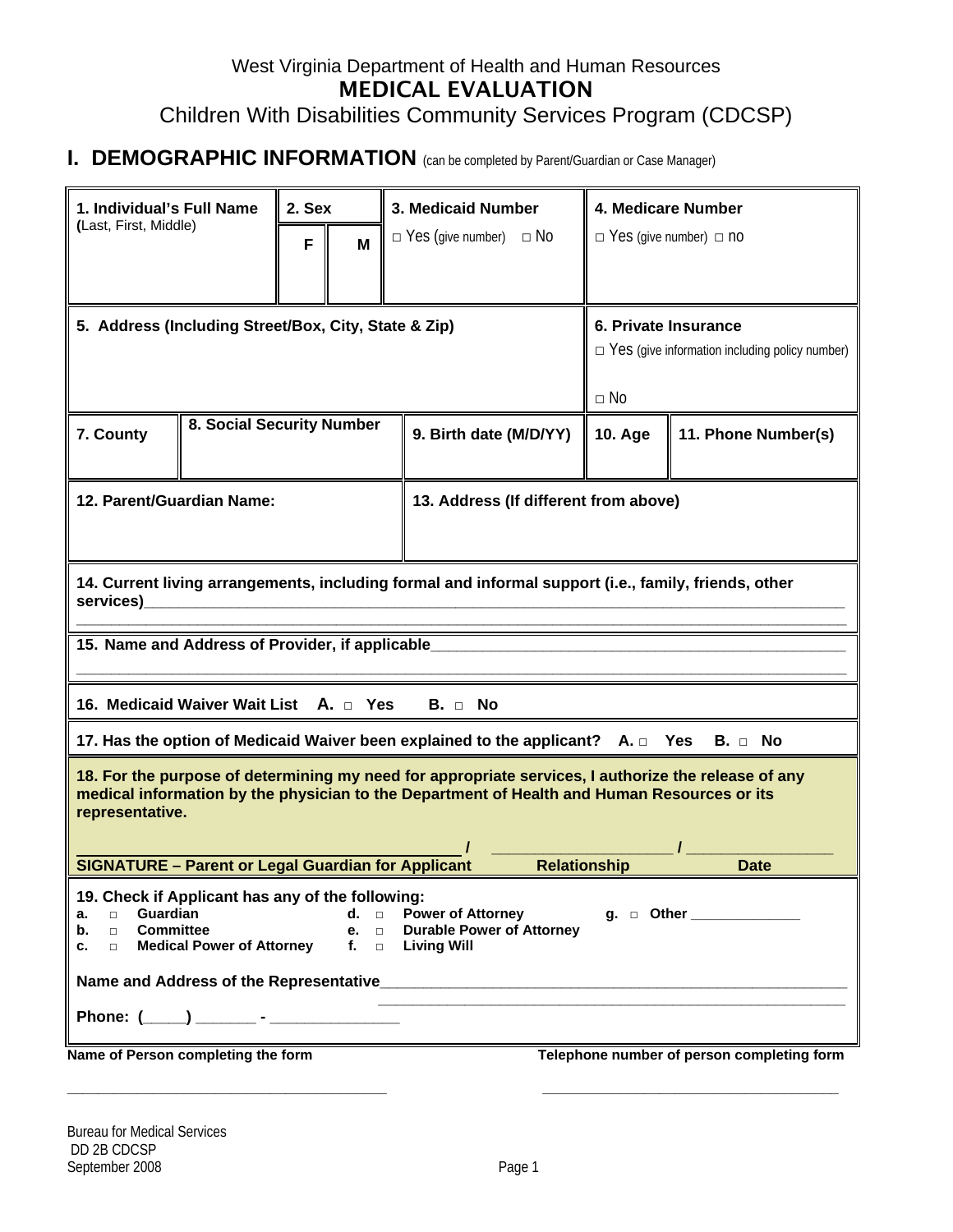**DATE: \_\_\_\_\_\_\_\_\_\_\_\_\_\_\_**\_\_**\_\_\_\_\_\_\_\_\_\_ NAME: \_\_\_\_\_\_\_\_\_\_\_\_\_\_\_\_\_\_\_\_\_\_\_\_\_\_\_\_\_\_\_\_** 

#### **II. MEDICAL ASSESSMENT**

| <b>DIAGNOSIS:</b><br><b>Primary Diagnosis</b> | <b>Secondary Diagnosis</b> |  |
|-----------------------------------------------|----------------------------|--|
|                                               |                            |  |
|                                               |                            |  |
|                                               |                            |  |
|                                               |                            |  |

| <b>NORMAL VITAL SIGNS FOR THE INDIVIDUAL:</b> |           |                   |                           |  |                                   |  |
|-----------------------------------------------|-----------|-------------------|---------------------------|--|-----------------------------------|--|
| a. Height                                     | b. Weight | c. Blood Pressure | d. Temperature   e. Pulse |  | <b>Respiratory</b><br>t.,<br>Rate |  |
|                                               |           |                   |                           |  |                                   |  |

| PHYSICAL EXAMINATION: |                               |                                     |                       |                          |  |  |  |
|-----------------------|-------------------------------|-------------------------------------|-----------------------|--------------------------|--|--|--|
| <b>RESULTS:</b>       | $\sqrt{\frac{1}{2}}$ = Normal | <b>NC</b> = Not completed (explain) | $N/A$ =not applicable | $X =$ Abnormal (explain) |  |  |  |
| <b>AREA</b>           | <b>RESULTS</b>                | <b>EXPLANATION</b>                  |                       |                          |  |  |  |
| Eyes/Vision           |                               |                                     |                       |                          |  |  |  |
| <b>Nose</b>           |                               |                                     |                       |                          |  |  |  |
| <b>Throat</b>         |                               |                                     |                       |                          |  |  |  |
| <b>Mouth</b>          |                               |                                     |                       |                          |  |  |  |
| Swallowing            |                               |                                     |                       |                          |  |  |  |
| <b>Lymph Nodes</b>    |                               |                                     |                       |                          |  |  |  |
| <b>Thyroid</b>        |                               |                                     |                       |                          |  |  |  |
| Heart                 |                               |                                     |                       |                          |  |  |  |
| Lungs                 |                               |                                     |                       |                          |  |  |  |
| <b>Breast</b>         |                               |                                     |                       |                          |  |  |  |
| Abdomen               |                               |                                     |                       |                          |  |  |  |
| <b>Extremities</b>    |                               |                                     |                       |                          |  |  |  |
| Spine                 |                               |                                     |                       |                          |  |  |  |
| Genitalia             |                               |                                     |                       |                          |  |  |  |
| Rectal                |                               |                                     |                       |                          |  |  |  |
| Prostrate (Males)     |                               |                                     |                       |                          |  |  |  |
| Bi-Manual Vaginal     |                               |                                     |                       |                          |  |  |  |
| <b>Vision</b>         |                               |                                     |                       |                          |  |  |  |
| Dental                |                               |                                     |                       |                          |  |  |  |
| Hearing               |                               |                                     |                       |                          |  |  |  |
| <b>NEUROLOGICAL</b>   |                               |                                     |                       |                          |  |  |  |
| <b>Alertness</b>      |                               |                                     |                       |                          |  |  |  |
| Coherence             |                               |                                     |                       |                          |  |  |  |
| <b>Attention Span</b> |                               |                                     |                       |                          |  |  |  |
| Speech                |                               |                                     |                       |                          |  |  |  |
| Sensation             |                               |                                     |                       |                          |  |  |  |
| Coordination          |                               |                                     |                       |                          |  |  |  |
| Gait                  |                               |                                     |                       |                          |  |  |  |
| <b>Muscle Tone</b>    |                               |                                     |                       |                          |  |  |  |
| <b>Reflexes</b>       |                               |                                     |                       |                          |  |  |  |

Bureau for Medical Services DD 2B CDCSP September 2008 Page 2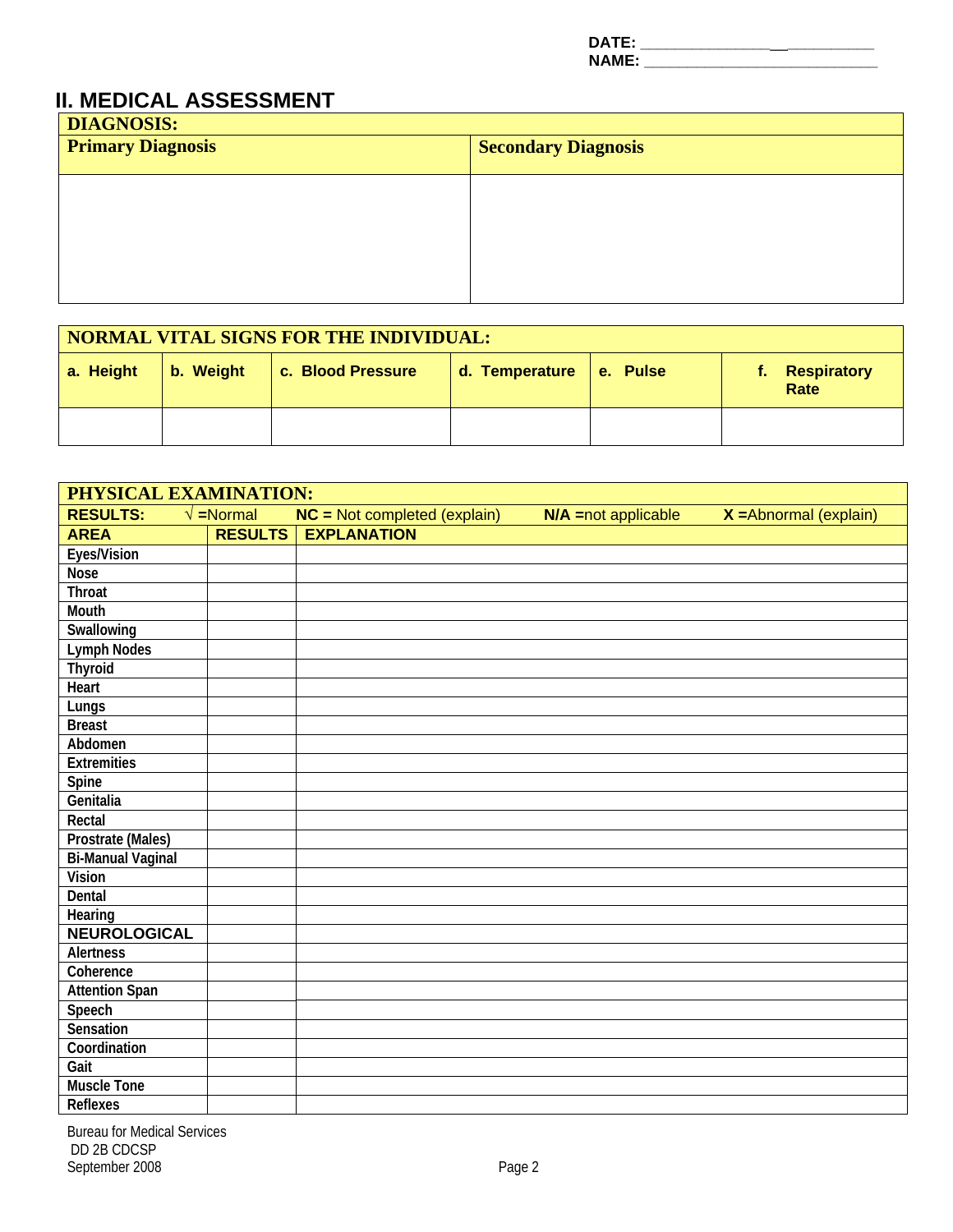**DATE: \_\_\_\_\_\_\_\_\_\_\_\_\_\_\_**\_\_**\_\_\_\_\_\_\_\_\_\_** 

**NAME: \_\_\_\_\_\_\_\_\_\_\_\_\_\_\_\_\_\_\_\_\_\_\_\_\_\_\_\_\_\_\_** 

| <b>AREAS REQUIRING SPECIAL CARE</b>                                                                                                                                                                                                                                |                |                                                                                                                           |  |  |  |  |  |  |
|--------------------------------------------------------------------------------------------------------------------------------------------------------------------------------------------------------------------------------------------------------------------|----------------|---------------------------------------------------------------------------------------------------------------------------|--|--|--|--|--|--|
| <b>RESULTS:</b>                                                                                                                                                                                                                                                    |                | $\sqrt{}$ = within developmental limits AD= Age Appropriate Dependent X = Problems Requiring Special Care (Explain below) |  |  |  |  |  |  |
| <b>AREA</b>                                                                                                                                                                                                                                                        | <b>RESULTS</b> | PLEASE PROVIDE A DESCRIPTIVE - SPECIFIC EXPLANATION                                                                       |  |  |  |  |  |  |
| Grooming / Hygiene                                                                                                                                                                                                                                                 |                |                                                                                                                           |  |  |  |  |  |  |
| <b>Dressing</b>                                                                                                                                                                                                                                                    |                |                                                                                                                           |  |  |  |  |  |  |
|                                                                                                                                                                                                                                                                    |                |                                                                                                                           |  |  |  |  |  |  |
| <b>Bathing</b>                                                                                                                                                                                                                                                     |                |                                                                                                                           |  |  |  |  |  |  |
| Toileting                                                                                                                                                                                                                                                          |                |                                                                                                                           |  |  |  |  |  |  |
| <b>Eating/Feeding</b>                                                                                                                                                                                                                                              |                |                                                                                                                           |  |  |  |  |  |  |
| <b>Simple Meal Preparation</b>                                                                                                                                                                                                                                     |                |                                                                                                                           |  |  |  |  |  |  |
| Communication<br>(communication) refers to the age<br>appropriate ability to<br>communicate by any means<br>whether verbal,<br>nonverbal/gestures, or with<br>assistive devices.                                                                                   |                |                                                                                                                           |  |  |  |  |  |  |
| Mobility - Motor Skills<br>refers to the age appropriate<br>ability to move one's person from<br>one place to another with or<br>without mechanical aids.                                                                                                          |                |                                                                                                                           |  |  |  |  |  |  |
| Self Direction: refers to the<br>age appropriate ability to<br>make choices and initiate<br>activities, the ability to choose<br>an active life style or remain<br>passive, and the ability to<br>engage in or demonstrate an<br>interest in preferred activities. |                |                                                                                                                           |  |  |  |  |  |  |
| <b>Household Skills</b><br>(cleaning laundry,<br>dishes, etc)                                                                                                                                                                                                      |                |                                                                                                                           |  |  |  |  |  |  |
| Health and safety                                                                                                                                                                                                                                                  |                |                                                                                                                           |  |  |  |  |  |  |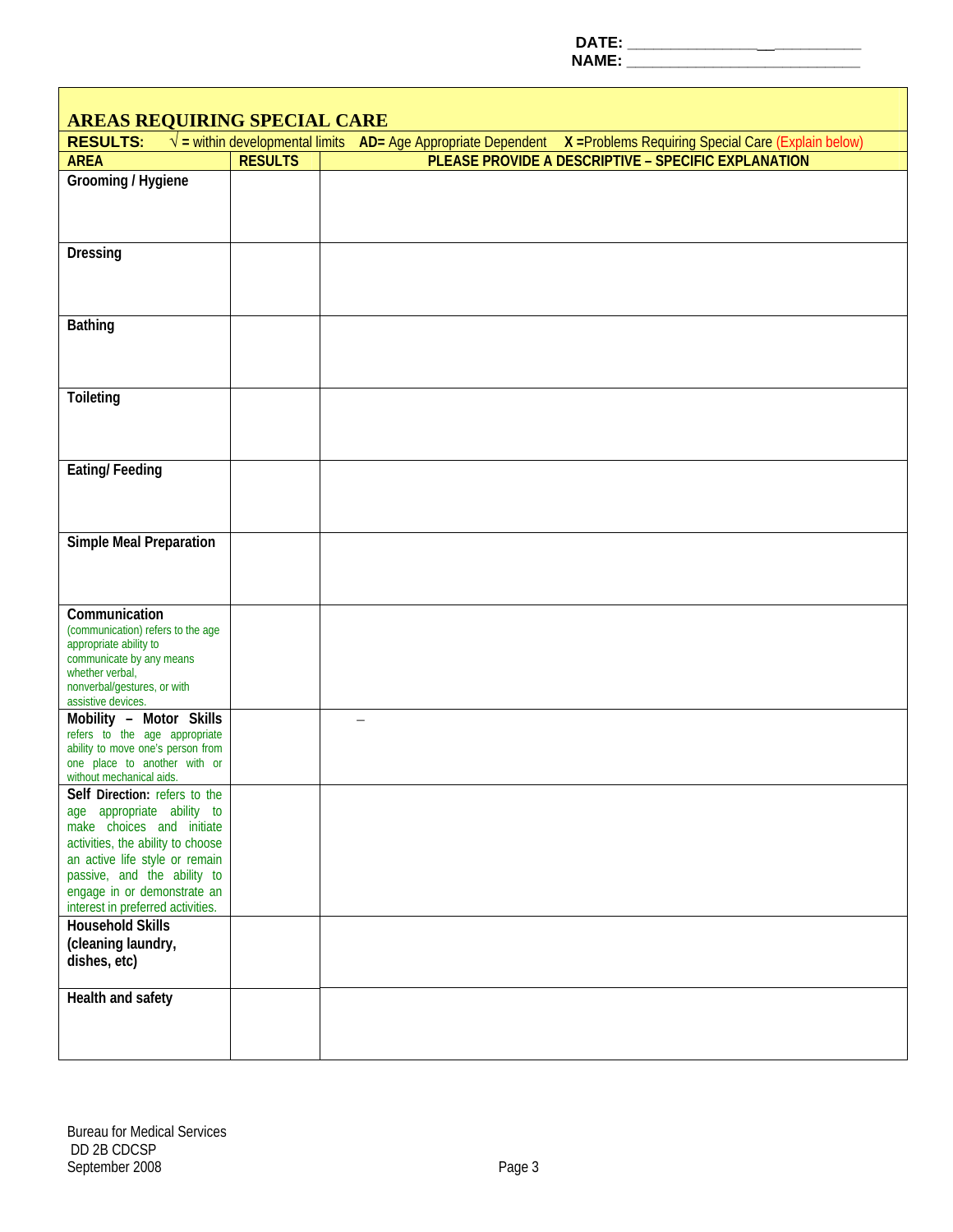|                            | <b>CURRENT TREATMENT</b>    |                                                                 |  |  |  |  |  |  |
|----------------------------|-----------------------------|-----------------------------------------------------------------|--|--|--|--|--|--|
|                            | <b>EXAMPLES</b>             | PLEASE PROVIDE A DESCRIPTIVE- SPECIFIC EXPLANATION OF TREATMENT |  |  |  |  |  |  |
|                            |                             |                                                                 |  |  |  |  |  |  |
| <b>Nutrition</b>           | Tube feeding, N/G Tube,     |                                                                 |  |  |  |  |  |  |
|                            | IV use, Medications,        |                                                                 |  |  |  |  |  |  |
|                            | Special diets, etc.         |                                                                 |  |  |  |  |  |  |
| <b>Bowel</b>               | Colostomy                   |                                                                 |  |  |  |  |  |  |
|                            |                             |                                                                 |  |  |  |  |  |  |
| Urogential                 | Dialysis in the home,       |                                                                 |  |  |  |  |  |  |
|                            | Ostomy, Catheterization     |                                                                 |  |  |  |  |  |  |
|                            |                             |                                                                 |  |  |  |  |  |  |
| Cardiopulmonary            | CPAP/Bi-PAP, CP             |                                                                 |  |  |  |  |  |  |
|                            | Monitor, Home Vent,         |                                                                 |  |  |  |  |  |  |
|                            | Tracheostomy, Inhalation    |                                                                 |  |  |  |  |  |  |
|                            | Therapy, Continuous         |                                                                 |  |  |  |  |  |  |
|                            | Oxygen, Suctioning          |                                                                 |  |  |  |  |  |  |
| <b>Integument System</b>   | Sterile Dressing, Decubiti, |                                                                 |  |  |  |  |  |  |
|                            | Bedridden, Special Skin     |                                                                 |  |  |  |  |  |  |
|                            | Care                        |                                                                 |  |  |  |  |  |  |
| <b>Neurological Status</b> | Seizures, Paralysis         |                                                                 |  |  |  |  |  |  |
|                            |                             |                                                                 |  |  |  |  |  |  |
| Other                      |                             |                                                                 |  |  |  |  |  |  |
|                            |                             |                                                                 |  |  |  |  |  |  |

| <b>MEDICATION(s) INDIVIDUAL IS CURRENTLY BEING PRESCRIBED</b> |                                                                     |  |  |  |  |  |  |
|---------------------------------------------------------------|---------------------------------------------------------------------|--|--|--|--|--|--|
| <b>Medication</b>                                             | <b>Dosage/Route</b><br><b>Reason Prescribed</b><br><b>Frequency</b> |  |  |  |  |  |  |
|                                                               |                                                                     |  |  |  |  |  |  |
|                                                               |                                                                     |  |  |  |  |  |  |
|                                                               |                                                                     |  |  |  |  |  |  |
|                                                               |                                                                     |  |  |  |  |  |  |
|                                                               |                                                                     |  |  |  |  |  |  |
|                                                               |                                                                     |  |  |  |  |  |  |
|                                                               |                                                                     |  |  |  |  |  |  |
|                                                               |                                                                     |  |  |  |  |  |  |

### **III. HOSPITAL LEVEL OF CARE ASSESSMENT (only required for Hospital Level of Care)**

| Skilled Assessment (ONLY REQUIRED FOR HOSPITAL LEVEL OF CARE)<br>(See Section IV) |                      |                                                    |  |  |  |
|-----------------------------------------------------------------------------------|----------------------|----------------------------------------------------|--|--|--|
|                                                                                   |                      | Specific Description and frequency of intervention |  |  |  |
| The individual requires acute care services that must                             | $\Box$ Yes (explain) |                                                    |  |  |  |
| be performed by, or under the supervision of                                      | $\Box$ No            |                                                    |  |  |  |
| professional or technical personnel and directed by                               |                      |                                                    |  |  |  |
| a physician.                                                                      |                      |                                                    |  |  |  |
| The individual requires specialized professional                                  | $\Box$ Yes (explain) |                                                    |  |  |  |
| training and monitoring beyond those ordinarily                                   | $\Box$ No            |                                                    |  |  |  |
| expected of parents.                                                              |                      |                                                    |  |  |  |
| Individual has a history of recurrent emergency room                              | $\Box$ Yes (explain) |                                                    |  |  |  |
| visits for acute episodes over the last year AND/OR                               | $\Box$ No            |                                                    |  |  |  |
| history of recurrent hospitalizations over the last year                          |                      |                                                    |  |  |  |
| Individual has had ongoing visits with specialists in                             | $\Box$ Yes (explain) |                                                    |  |  |  |
| an effort to prevent an acute episode                                             | No.<br>П.            |                                                    |  |  |  |
| The Individuals' medical condition is not stabilized,                             | $\Box$ Yes (explain) |                                                    |  |  |  |
| requiring frequent interventions                                                  | No.<br>$\Box$        |                                                    |  |  |  |
| Individual has had a history in the past year of a                                | $\Box$ Yes (explain) |                                                    |  |  |  |
| need to frequently stabilize in an inpatient setting                              | $\Box$ No            |                                                    |  |  |  |
| using medication, surgery, and/or other procedures                                |                      |                                                    |  |  |  |
|                                                                                   |                      |                                                    |  |  |  |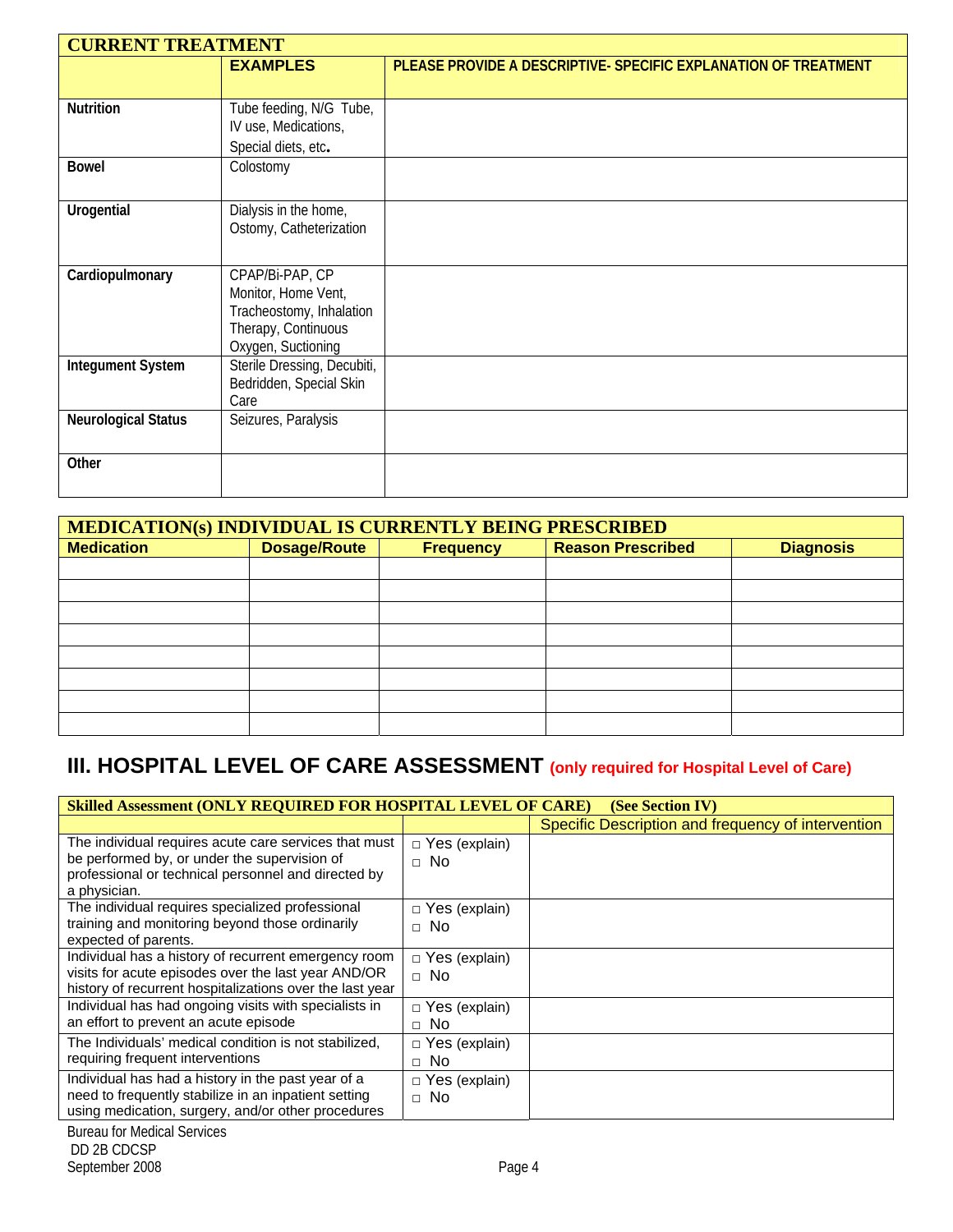#### **IV. NURSING FACILITY LEVEL OF CARE ASSESSMENT(only required for Nursing Facility Level of Care)**

| <b>Skilled Assessment (ONLY REQUIRED FOR HOSPITAL LEVEL OF CARE)</b><br>(See Section IV)                                                                                                                                                                       |                                   |                                                    |  |  |  |  |
|----------------------------------------------------------------------------------------------------------------------------------------------------------------------------------------------------------------------------------------------------------------|-----------------------------------|----------------------------------------------------|--|--|--|--|
|                                                                                                                                                                                                                                                                |                                   | Specific Description and frequency of intervention |  |  |  |  |
| The individual requires rehabilitative services<br>(therapies), wound care, and other intense nursing<br>care of a chronic nature that is medically necessary<br>and must be performed by, or under the supervision<br>of professional or technical personnel. | $\Box$ Yes (explain)<br>$\Box$ No |                                                    |  |  |  |  |
| The individual requires specialized professional<br>training and monitoring beyond the capability of, and<br>those ordinarily expected of parents.<br>The individual's medical condition is stabilized.                                                        | $\Box$ Yes (explain)<br>$\Box$ No |                                                    |  |  |  |  |
| The individual's care is order and delegated by the<br>physician to an RN or LPN and/or RN or LPN<br>oversight according to a plan to treatment with sort<br>and long term goals.                                                                              | $\Box$ Yes (explain)<br>$\Box$ No |                                                    |  |  |  |  |
| The individual's medical care can be managed in a<br>setting that is less than an acute care setting.                                                                                                                                                          | $\Box$ Yes (explain)<br>$\Box$ No |                                                    |  |  |  |  |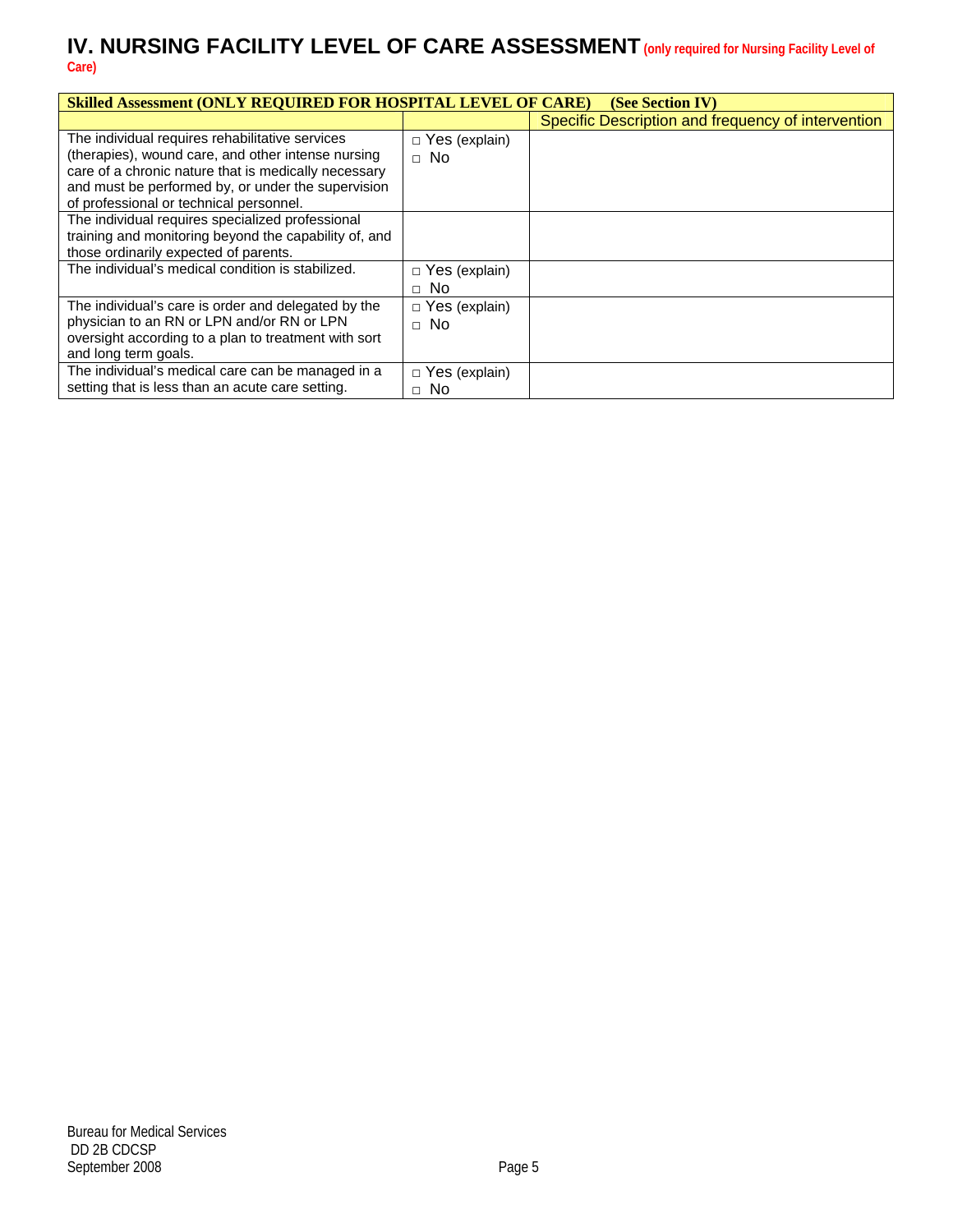|     | ______________________ |
|-----|------------------------|
|     | ______                 |
| --- | __                     |

### **IV. PHYSICIAN RECOMMENDATION (recommendation by physician necessary)**

 Recommendation for the following level of Care for the Children with Disabilities Community Services Program **(only one can be checked).**

- **Acute Care Hospital:** A child with a high need for medical services and/or nursing services who is at risk of hospitalization in an acute care hospital setting. Inpatient services are defined as services ordinarily furnished in a hospital for care and treatment of inpatients and are furnished under the direction of a physician. Hospital level of care is appropriate for individuals who continuously require the type of care ordinarily provided in a hospital, and who, without these services, would require frequent hospitalizations. This level of care is highly skilled and provided by professionals in amounts not normally available in a skilled nursing facility but available in a hospital.
- **Intermediate Care Facility for Individuals with Mental Retardation and/or Related Conditions (ICF/MR)**: A child with *mental retardation and/or related conditions* (e.g., cerebral palsy, autism, traumatic brain injury) and *substantial* deficits in self-care (age appropriate grooming, dressing, toileting, feeding, bathing, and simple meal preparation), receptive or expressive language functional learning (age appropriate functional academics), mobility (motor skills—age appropriate ability to move one's person from one place to another with or without mechanical aids, self-direction (age appropriate ability to make choices and initiate activities, the ability to choose an active life style or remain passive, and the ability to engage in or demonstrate an interest in preferred activities), and capacity for independent living (age appropriate for home living, socialization, leisure skills, community use and health and safety); and who is at risk of being placed in an ICF/MR facility An ICF/MR level of care is appropriate for individuals who require the type of active treatment typically provided by a facility whose primary purpose is to furnish health and habilitation services to persons with mental retardation or related conditions.
- **Nursing facility (NF):** A child with a high need for medical services and/or nursing services who is at risk of hospitalization or placement in nursing facility. Nursing facility services are services that are needed on a daily basis that must be provided on an inpatient basis and that ordered by and provided under the direction of a physician. Nursing level of care is appropriate for individuals who do not require acute hospital care, but, on a regular basis, require licensed nursing services, or other health-related services ordinarily provided in an institution. With respect to an individual who has a mental illness or mental retardation, nursing facility level of care services are usually inappropriate unless that individual's mental health needs are secondary to needs associated with a more acute physical disorder.

**I RECOMMEND THAT THIS INDIVIDUAL'S DEVELOPMENTAL DISABILITY, MEDICAL CONDITION AND/OR RELATED HEALTH NEEDS ARE AS DOCUMENTED ABOVE AND HE/SHE REQUIRES THE LEVEL OF CARE PROVIDED IN ONE OF THE ABOVE CHECKED FACILITIES:** 

|                                       |              | TYPE OR PRINT Physician's name/address below: |
|---------------------------------------|--------------|-----------------------------------------------|
| <b>Physician's Signature</b>          | <b>MD/DO</b> |                                               |
| <b>Physician's License Number</b>     |              |                                               |
| <b>Date This Assessment Completed</b> |              |                                               |

 **DISCLAIMER:** Approval of this form does not guarantee eligibility for payment under the State Medicaid Plan.

 **NOTE:** Information gathered from this form may be utilized for statistical/data collection.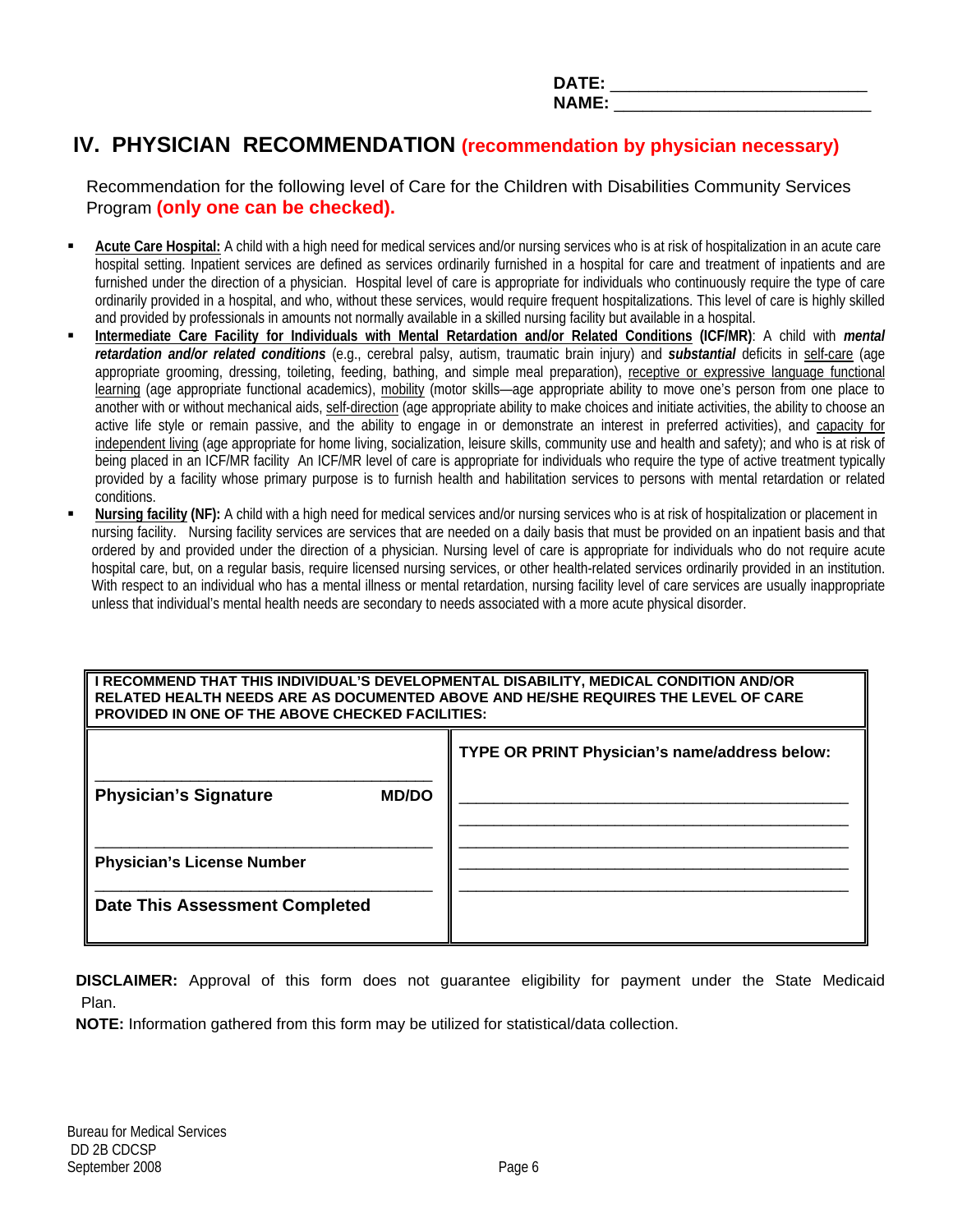# **CHAPTER 526 CHILDREN WITH DISABILITIES COMMUNITY SERVICE PROGRAM (CDCSP) JULY 1, 2008**

## **APPENDIX E COMPREHENSIVE PSYCHOLOGICAL EVALUATION DD3 PAGE 1 OF 4**

INSTRUCTIONS:

- Initial Application –must be completed by the psychologist within ninety (90) days of submission.
- Re-determination Application must be completed by the psychologist within ninety (90) days of submission.
- MR/DD Waiver Wait List will accept verification of established medical eligibility for the MR/DD Waiver Program for ICF/MR Level of Care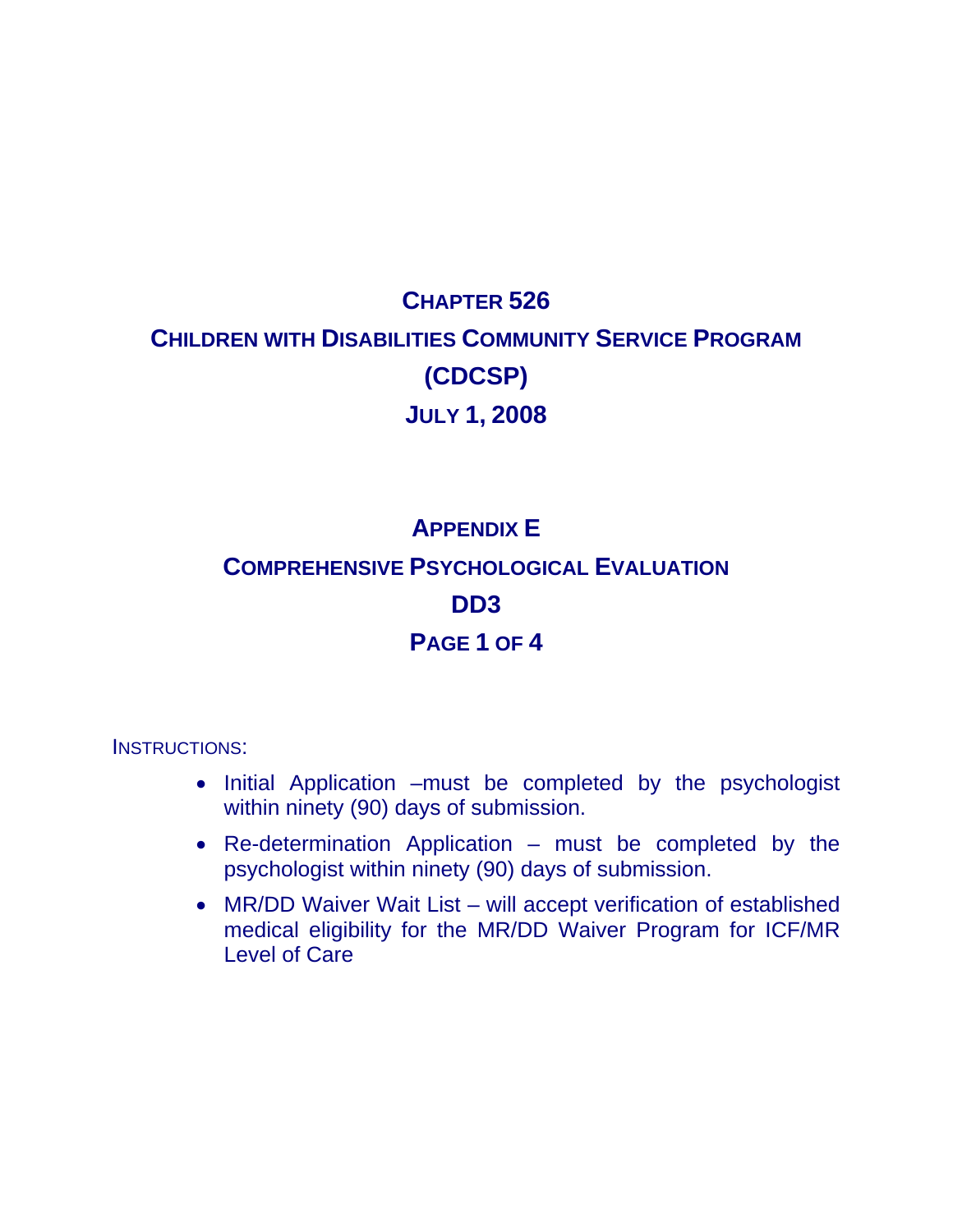West Virginia Department of Health and Human Resources

### Comprehensive Psychological Evaluation

| Birth Date: 1 1               |  |  |  |
|-------------------------------|--|--|--|
|                               |  |  |  |
| <b>Reason for Evaluation:</b> |  |  |  |
|                               |  |  |  |
|                               |  |  |  |
|                               |  |  |  |

#### **I. Relevant History:**

- A. Prior Hospitalization/Institutionalization:
- B. Prior Psychological Testing:
- C. Behavioral History:

#### **II. Current Status:**

- A. Physical/Sensory Deficits:
- B. Medications (type, frequency and dosage):
- C. Current Behaviors:
	- 1. Psychomotor:
	- 2. Self-help:
	- 3. Language:
	- 4. Affective:
	- 5. Mental Status:
	- 6. Other (social interaction, use of time, leisure activities)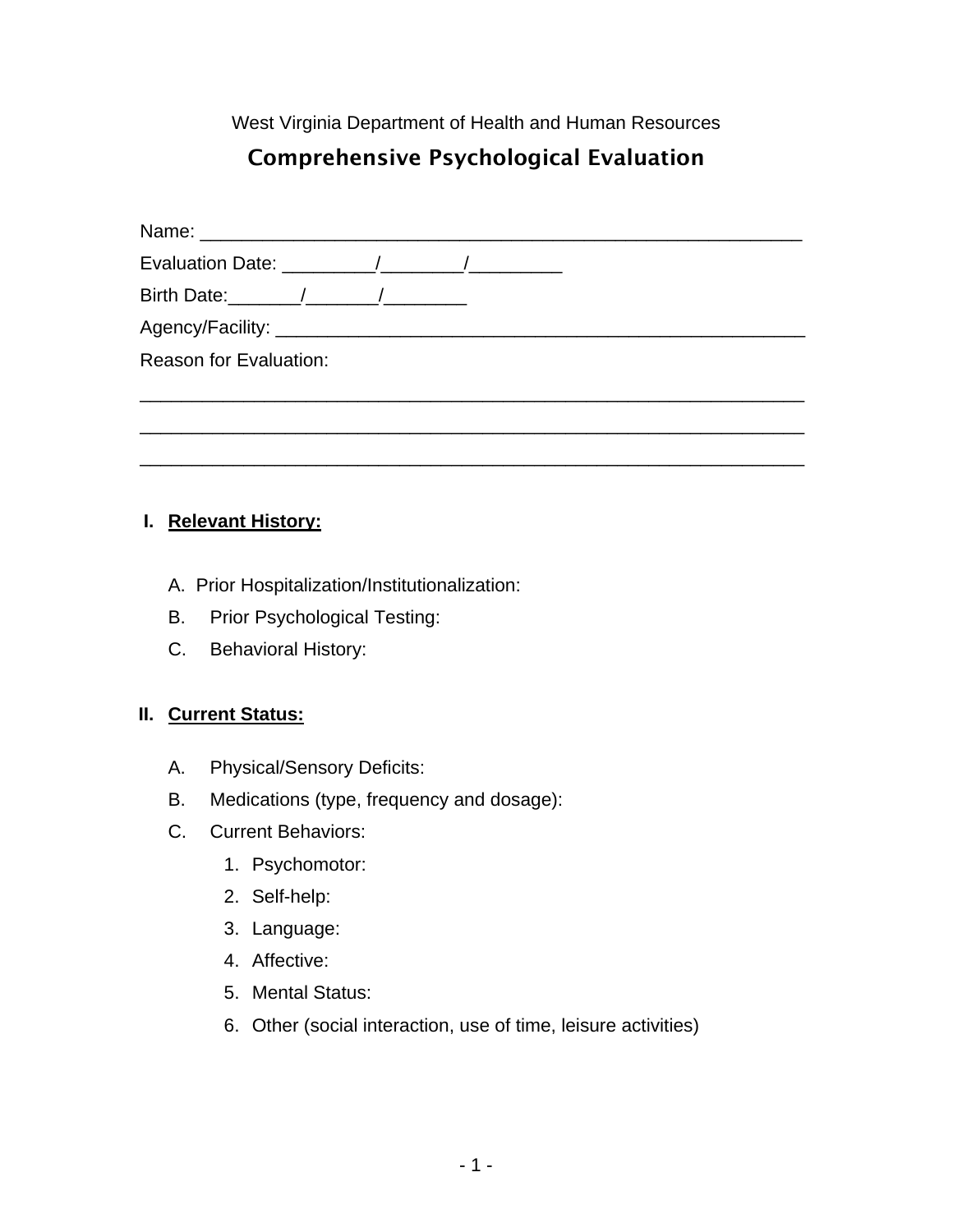#### **III.** Current Evaluation:

- A. Intellectual/Cognitive
	- 1. Instruments used:
	- 2. Results:
	- 3. Discussion:
- B. Adaptive Behavior
	- 1. Instruments used: ABS I & II Other (list)
	- 2. Results:
	- 3. Discussion

#### C. Other

- 1. Instruments used:
- 2. Results:
- 3. Discussion

| D. Indicate the individual's level of acquisition of these skills commonly |
|----------------------------------------------------------------------------|
| associate with needs for active treatment.                                 |

| 1. Able to take care of most personal care needs                              | Yes No |        |
|-------------------------------------------------------------------------------|--------|--------|
| 2. Able to understand simple commands                                         | Yes No |        |
| 3. Able to communicate basic needs and wants                                  | Yes    | No     |
| 4. Able to be employed at a productive wage level without systematic          |        |        |
| long-term supervision or support                                              | Yes No |        |
| 5. Able to learn new skills without aggression and consistent training        |        |        |
|                                                                               |        | Yes No |
| 6. Able to apply skills learned in a training situation to other environments |        |        |
| or setting without aggressive and consistent training                         |        |        |
|                                                                               | Yes No |        |
| 7. Able to demonstrate behavior appropriate to the time, situation or place   |        |        |
| without direct supervision                                                    |        | Yes No |
| 8. Demonstrates severe maladaptive behavior(s) which place the person         |        |        |
| or others in jeopardy to health and safety Yes No                             |        |        |
| 9. Able to make decisions requiring informed consent without extreme          |        |        |
| difficulty                                                                    |        | Yes No |
| 10. Identify other skill deficits or specialized training needs which         |        |        |
| necessitates the availability of trained NR personnel, 24 hours per day,      |        |        |
| to teach the person to learn functional skills Yes                            |        | No.    |
|                                                                               |        |        |

E. Developmental Findings/Conclusions: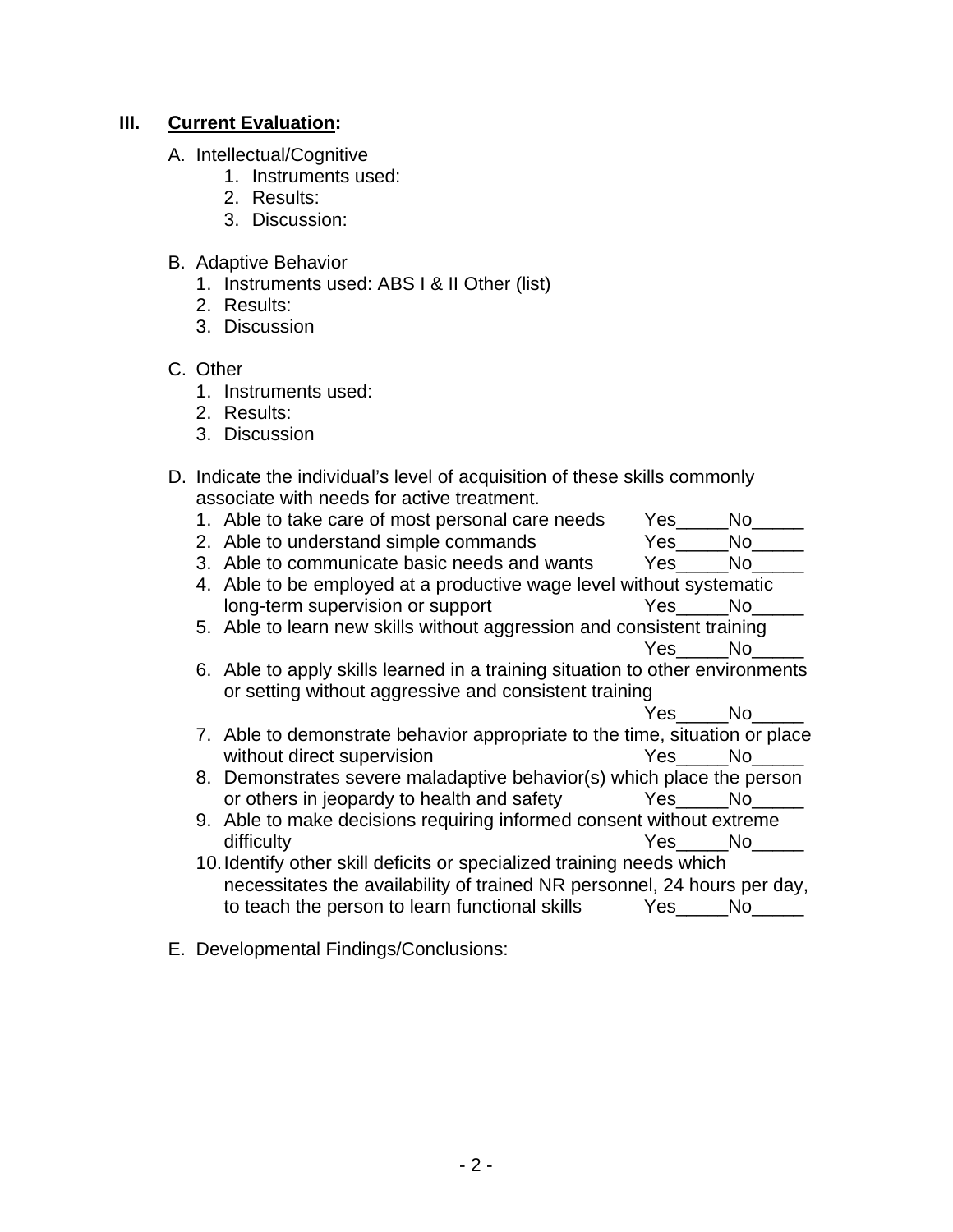### **IV. Recommendations:**

- **A.** Training:
- **B.** Activities:
- **C.** Therapy/Counseling/Behavioral Intervention:

### **V. Diagnosis:**

### **VI. Prognosis:**

#### **VII. Placement Recommendations:**

Signature of Supervised Psychologist **Date** Date Date

\_\_\_\_\_\_\_\_\_\_\_\_\_\_\_\_\_\_\_\_\_\_\_\_\_\_\_\_\_\_\_\_\_\_\_\_\_\_\_\_\_\_\_\_\_\_\_\_\_\_\_\_\_\_\_\_\_\_\_\_\_\_\_\_ **Title** 

\_\_\_\_\_\_\_\_\_\_\_\_\_\_\_\_\_\_\_\_\_\_\_\_\_\_\_\_\_\_\_\_\_\_\_\_\_\_\_\_\_\_\_\_\_\_\_\_\_\_\_\_\_\_\_\_\_\_\_\_\_\_\_\_ Signature of Licensed Psychologist Date

\_\_\_\_\_\_\_\_\_\_\_\_\_\_\_\_\_\_\_\_\_\_\_\_\_\_\_\_\_\_\_\_\_\_\_\_\_\_\_\_\_\_\_\_\_\_\_\_\_\_\_\_\_\_\_\_\_\_\_\_\_\_\_\_ License#/Title

Revised September 2008

\_\_\_\_\_\_\_\_\_\_\_\_\_\_\_\_\_\_\_\_\_\_\_\_\_\_\_\_\_\_\_\_\_\_\_\_\_\_\_\_\_\_\_\_\_\_\_\_\_\_\_\_\_\_\_\_\_\_\_\_\_\_\_\_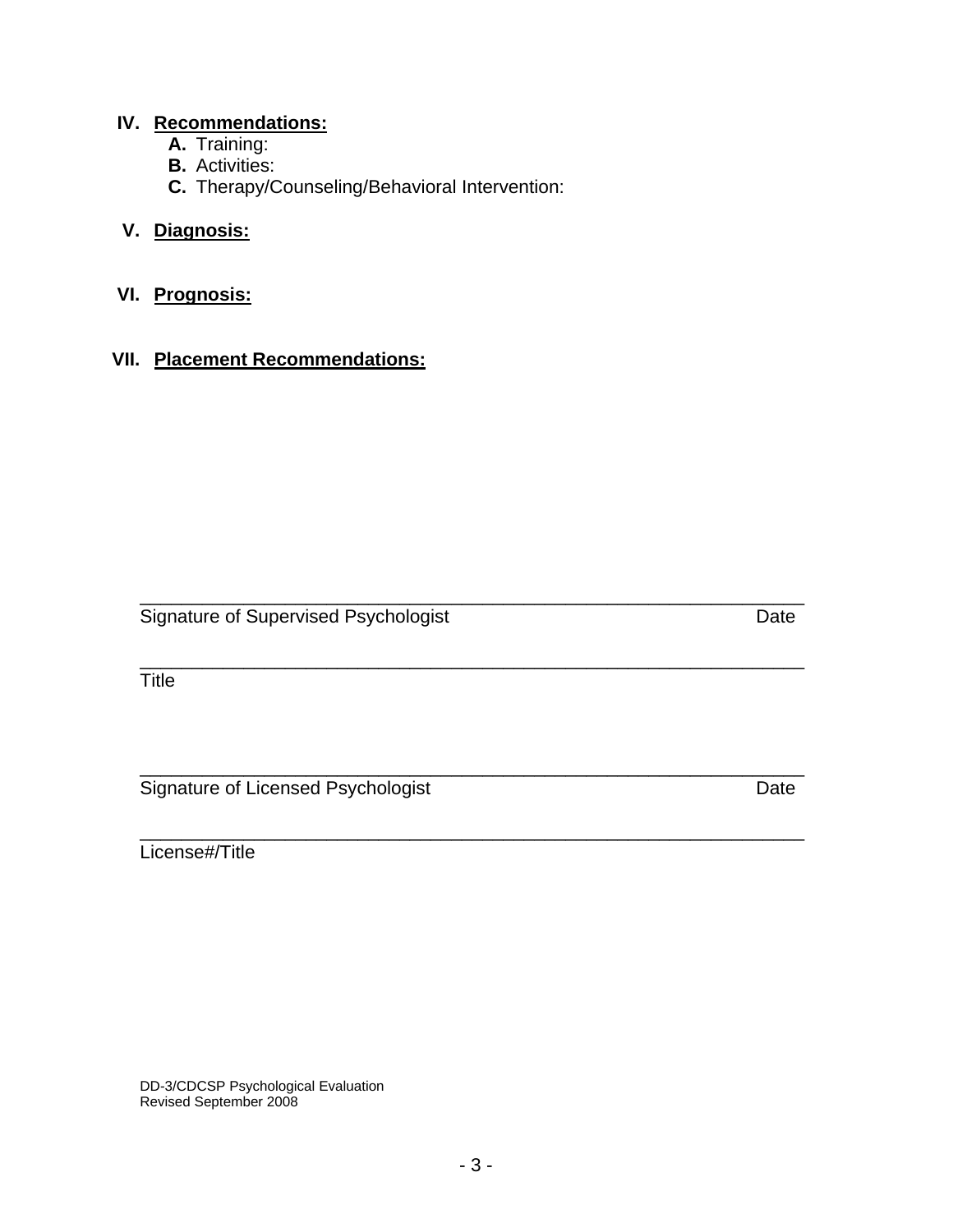## **CHAPTER 526 CHILDREN WITH DISABILITIES COMMUNITY SERVICE PROGRAM (CDCSP) JULY 1, 2008**

**APPENDIX F SOCIAL HISTORY DD4 PAGE 1 OF 4** 

The Social History is the DD-4/CDCSP. It is not necessary for a social worker to complete the social history if the family is completing the application without the assistance of the case management service coordinator. The family may complete the social history.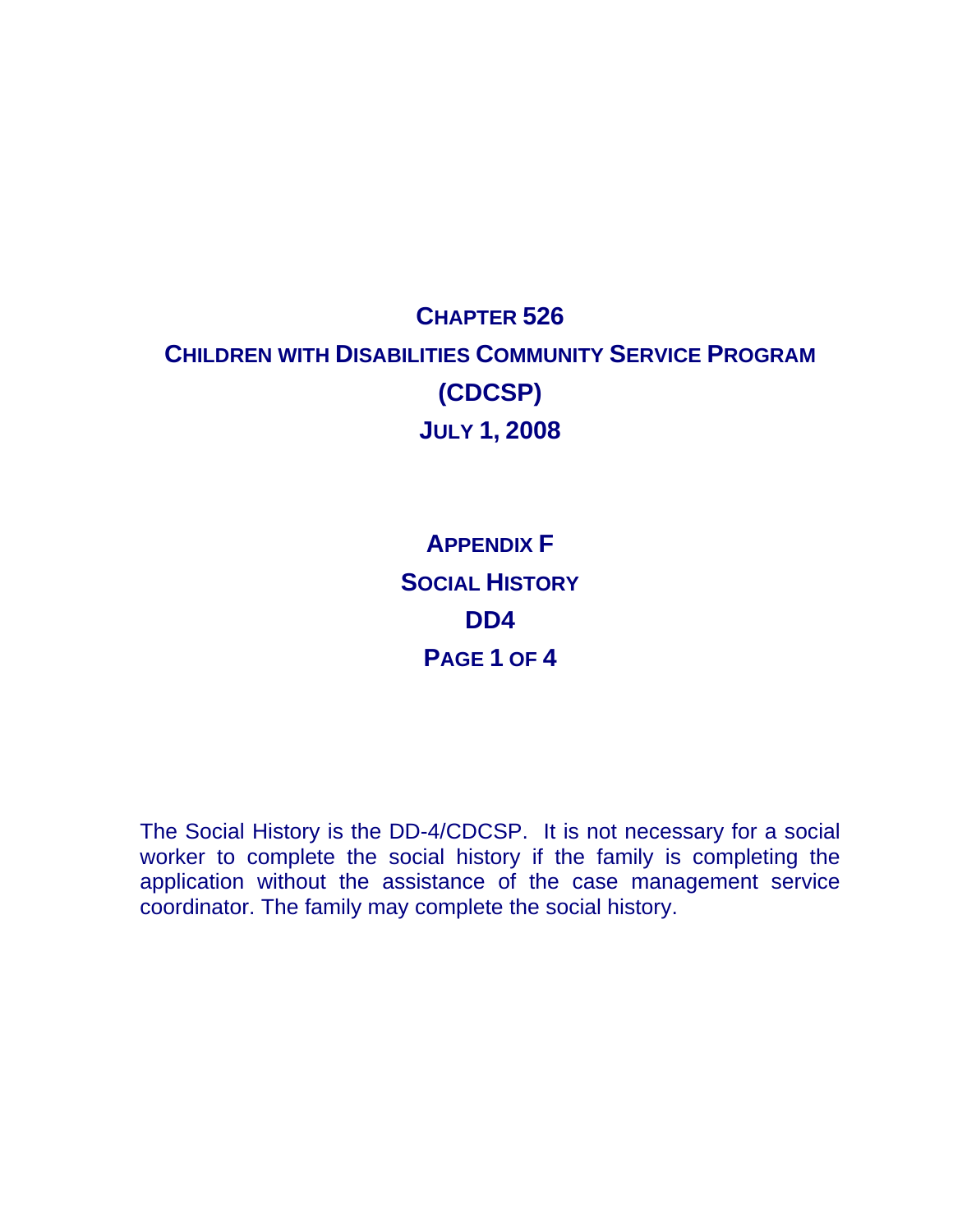West Virginia Department of Health and Human Resources

### Social History

Participant Name: \_\_\_\_\_\_\_\_\_\_\_\_\_\_\_\_\_\_\_\_\_\_\_\_\_\_\_\_\_ Date: \_\_\_\_\_\_\_\_\_\_\_\_\_\_\_\_\_\_\_\_\_

**I.** Developmental History: Provide information summarizing personal growth from infancy through adolescence with attention to the development of his/her physical, social, and emotional competencies. As outlined below, if developmental is delayed, describe the circumstances or conditions associated with the delay and date of onset. If more space is needed, use back of this sheet and identify information by Roman Numeral and Letter.

a. Physical

b. Social

c. Emotional

**II. Family:** List parents, spouse, children, siblings, significant other, and type of relationships, i.e., are they an available source of support and/or resources. Include description of family's socioeconomic circumstances, and family composition. Past and current living arrangements, special problems, such as alcohol, substance abuse, and mental illness should be included.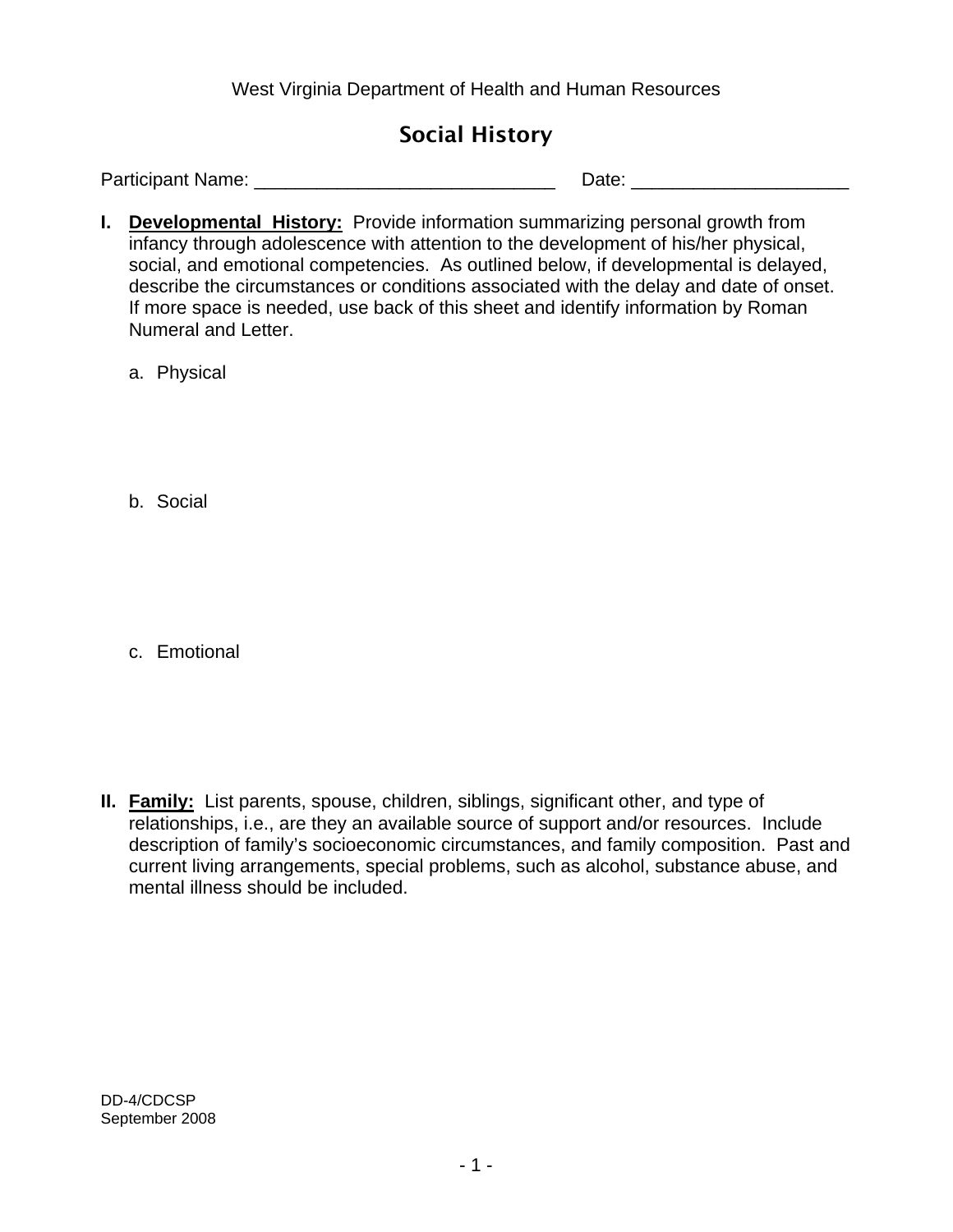**III. Education/Training:** Describe education and training experiences. Identify schools and programs attended, relationships with peers and teachers, any adjustment problems, levels of accomplishment and any other pertinent information.

**IV. Functional Status:** Describe levels of functioning relevant to the activities of daily living and self-care skills. Indicate level of care recommendations.

**V. Recreation/Leisure Activities:** Identify and describe recreational and leisure time activities, frequencies, accessibility and degree of involvement.

**VI. Hospitalizations:** List all hospitalization dates and reason for admissions.

DD-4/CDCSP September 2008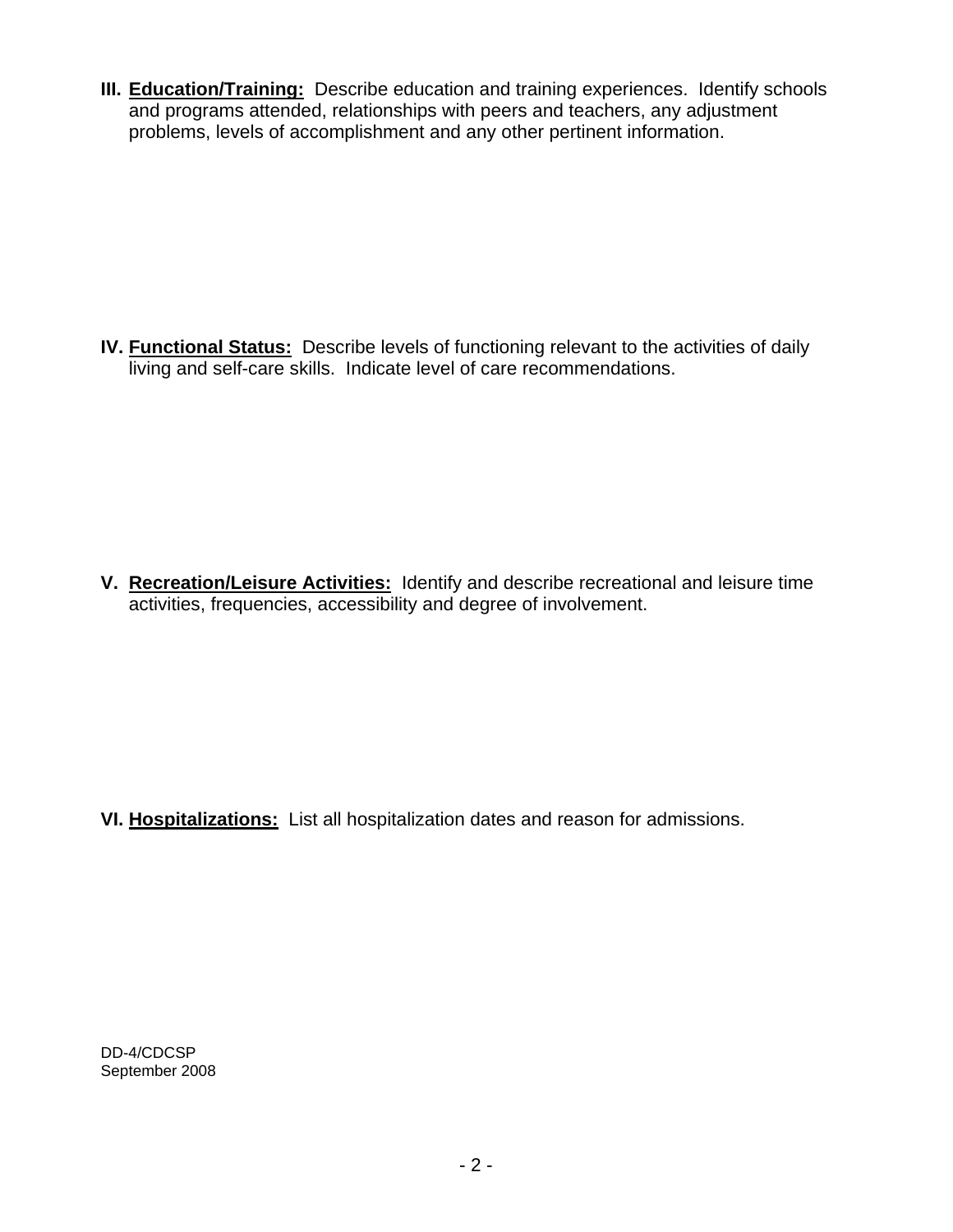#### **VII. Family Medical History (identify relationship to the participant):**

| MR/DD            | <b>Heart Disease</b>   | <b>Cerebral Palsy</b>     |
|------------------|------------------------|---------------------------|
| Autism           | <b>Diabetes</b>        | <b>Tuberculosis</b>       |
| <b>Hepatitis</b> | <b>Mental Illness</b>  | <b>Kidney Disease</b>     |
| Cancer           | Hypertension           | <b>Metabolic Disease</b>  |
| Allergies        | <b>Thyroid Disease</b> | <b>Muscular Dystrophy</b> |
| Epilepsy         | Other                  | Other                     |
|                  |                        |                           |

\_\_\_\_\_\_\_\_\_\_\_\_\_\_\_\_\_\_\_\_\_\_\_\_\_\_\_\_\_\_\_\_\_\_\_\_\_\_\_\_\_\_\_\_\_\_\_\_\_\_\_\_\_\_\_\_\_\_\_\_\_\_\_\_\_\_\_\_\_\_\_\_\_

\_\_\_\_\_\_\_\_\_\_\_\_\_\_\_\_\_\_\_\_\_\_\_\_\_\_\_\_\_\_\_\_\_\_\_\_\_\_\_\_\_\_\_\_\_\_\_\_\_\_\_\_\_\_\_\_\_\_\_\_\_\_\_\_\_\_\_\_\_\_\_\_\_

Deceased Siblings (cause of death):

**VIII. Legal Status:** (guardianship, committee, custody)

**IX.** Other Relevant Information: (family medical history; religious preference or significant events or circumstances not covered in other sections)

| Date                         | Date                            |
|------------------------------|---------------------------------|
| Signature of Temporary LSW   | Signature/Co-Sign of Degree/LSW |
| License #/Degree             | License #/Degree                |
| <b>Parent Signature</b>      | Date                            |
| DD-4/CDCSP<br>September 2008 |                                 |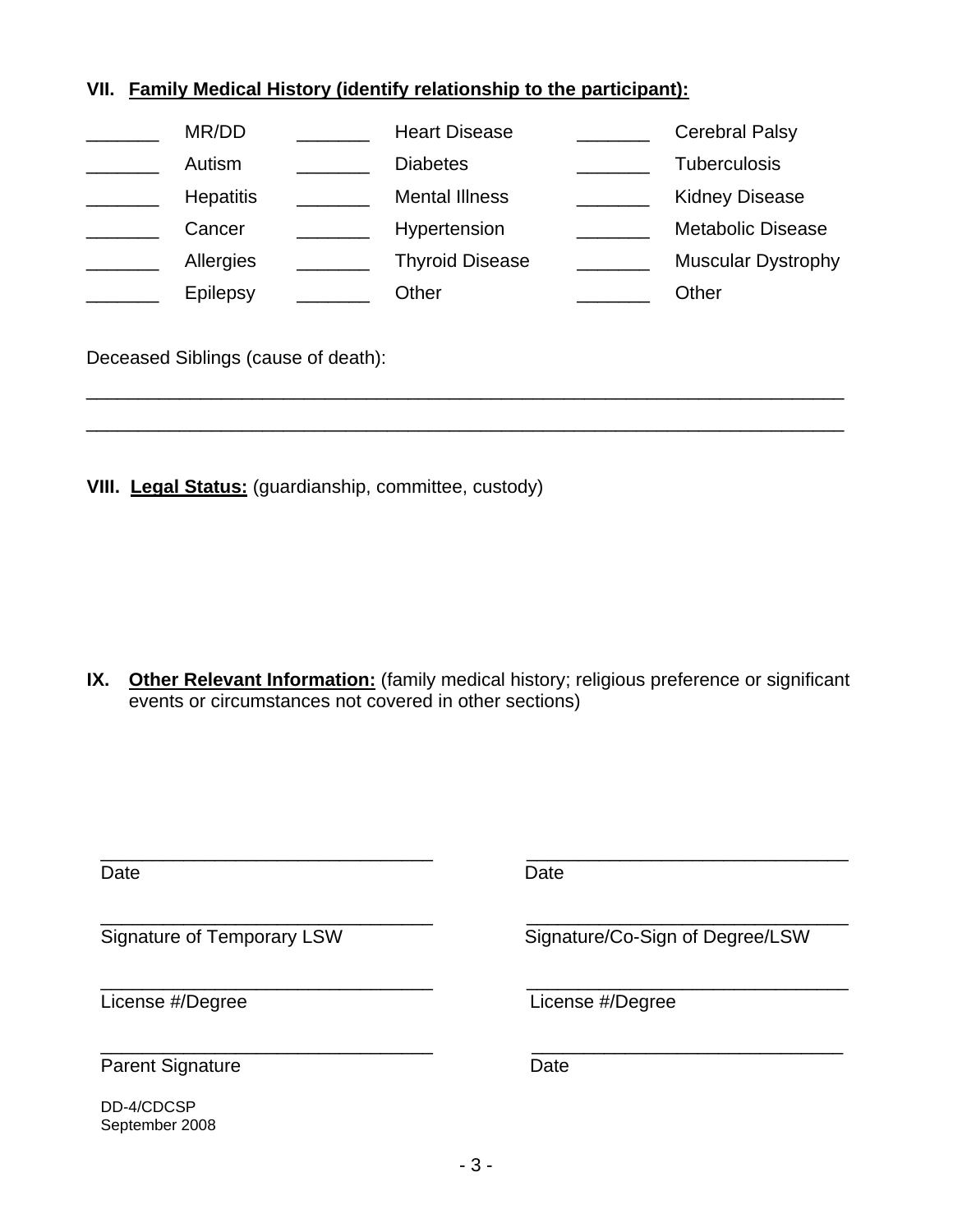# **CHAPTER 526 CHILDREN WITH DISABILITIES COMMUNITY SERVICE PROGRAM (CDCSP) JULY 1, 2008**

## **APPENDIX G COST ESTIMATE WORKSHEET INSTRUCTIONS DD6 PAGE 1 OF 6**

All medical costs [billed charges] the child incurred in the twelve [12] months prior to application are less than the costs that would have been incurred in/out of the institution for the distinct level of care during the same period. The child's proposed costs for the forthcoming year are also compared to the costs in/out of the institution and may not exceed the 'ceiling' for the specific level of care.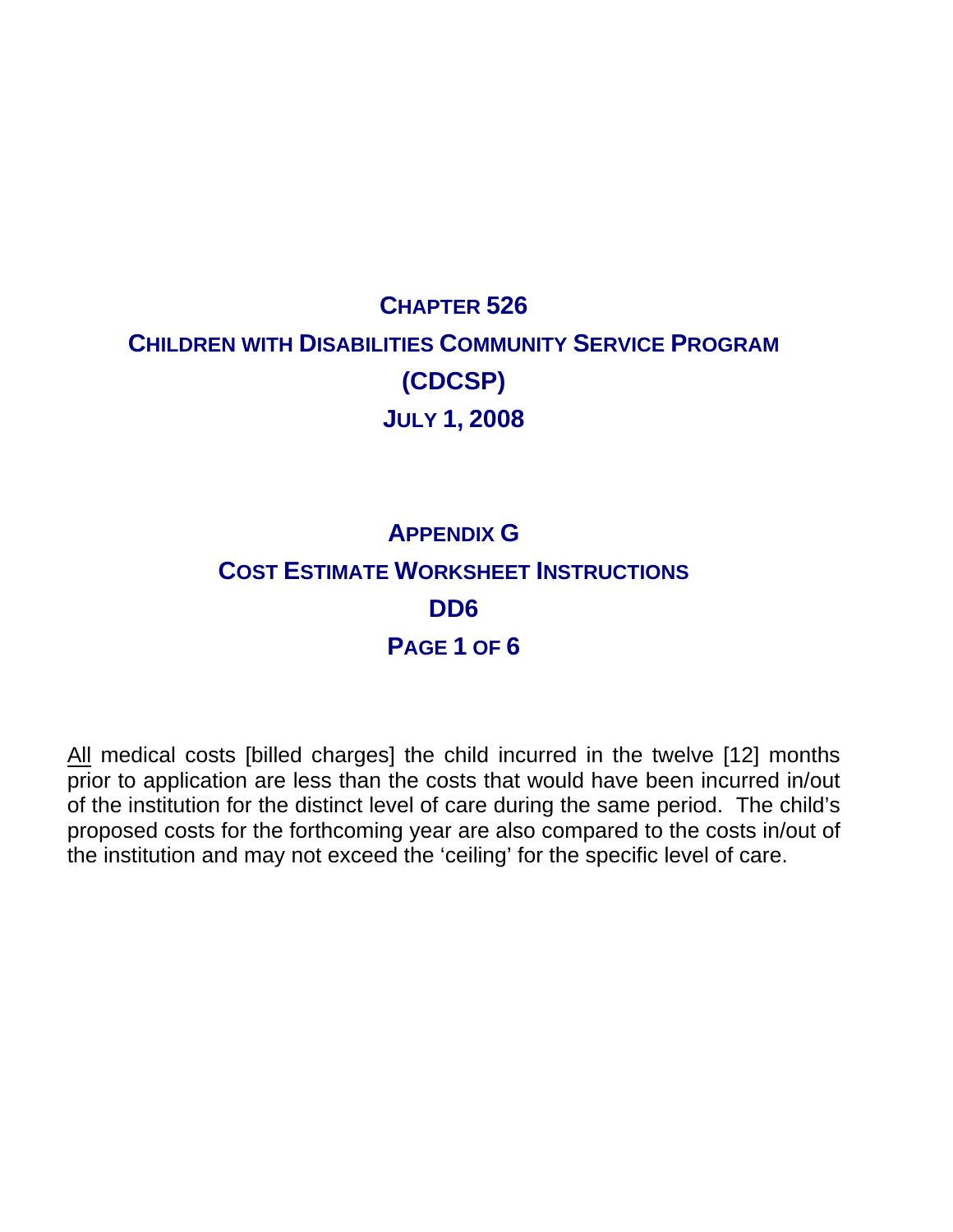### **Cost Estimate Worksheet Instructions**

- **1. COMPLETE DEMOGRAPHIC INFORMATION.**
- **2. INDICATE THE SPECIFIC PERIOD OF TIME: FROM \_\_\_\_\_\_\_\_\_\_\_\_\_\_\_\_\_ TO \_\_\_\_\_\_\_\_\_\_\_\_\_\_\_.**
- **3. LIST ALL SERVICES THE CHILD HAS RECEIVED IN THE TWELVE (12) MONTHS PRIOR TO SUBMISSION OF THE PACKET. ON THE FORM "HISTORY OF MEDICALTREATMENT PRIOR TO SUBMISSION OF THE PACKET". COMPLETE ALL INFORMATION REQUESTED INCLUDING BILLED CHARGES\*\*.** 
	- **a. Out-patient Services Include: physician, dental, behavioral health, specialized tests, lab work, Children with Special Health Care Needs services, home health, private duty nursing, therapies, etc.**
	- **b. In-hospital Services Include: all hospital stays (include number of times and days), surgeries, physician visits, anesthesia, tests, medications, procedures, therapies, etc.**
	- **c. School-Based Services: provided by the school system, e.g., physical, occupational, speech, aide, transportation, monthly case management, etc.**
	- **d. Birth to Three Services: provided by the Birth to Three Program**
	- **e. Pharmacy Includes: medications that have been dispensed by a pharmacist\*\*\*, prescribed nutritional supplements, etc.**
	- **f. Durable Medical Equipment Includes: diapers, assistive technology, wheelchairs, orthotics, dressings, etc.**

#### **4. ON The FORM "SERVICES THE CHILD IS EXPECTED TO RECEIVE IN THE UPCOMING TWELVE (12) MONTHS" LIST ALL SERVICES THE CHILD IS EXPECTED TO RECEIVE IN THE NEXT TWELVE (12) MONTHS. SEE ABOVE CATEGORIES.**

\* IF YOUR CHILD HAS PRIVATE INSURANCE IN LIEU OF THE ABOVE LISTING, PROVIDE COPIES OF THE EXPLANATION OF BENEFITS (EOBs) FROM YOUR INSURANCE COMPANY. ASSURE THAT ALL ABOVE CATEGORIES ARE INCLUDED. \*\* BILLED CHARGES ARE THE CHARGES THE PROVIDER CHARGES NOT WHAT YOU HAVE PAID OUT OF POCKET. \*\*\* A PRINT-OUT FROM THE PHARMACY SHOULD INCLUDE TOTAL BILLED CHARGES.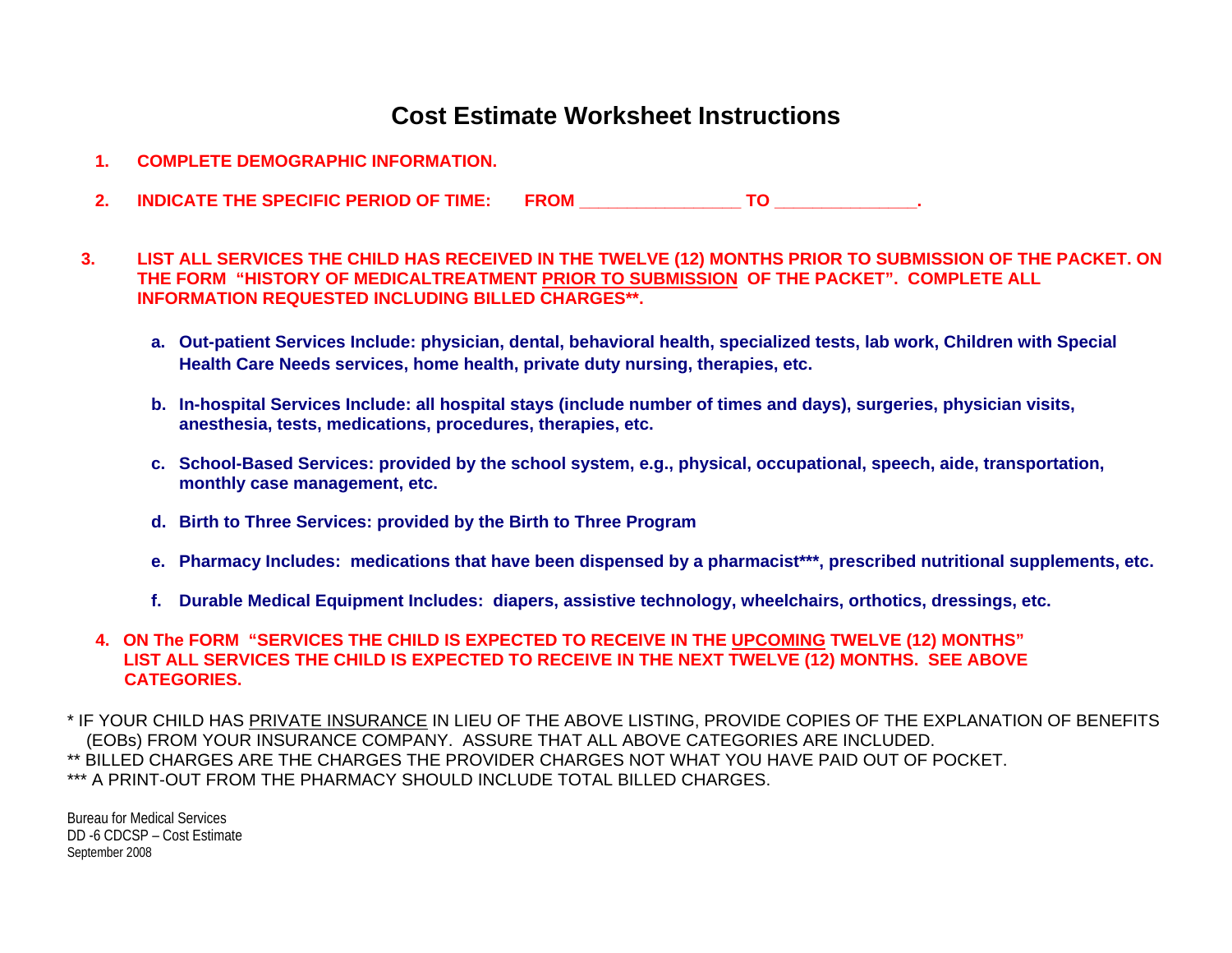|  | $\Box$ Initial $\Box$ Annual Review                                                        |  |
|--|--------------------------------------------------------------------------------------------|--|
|  | (check only one) $\Box$ ICF-MR $\Box$ Nursing Facility Hospital $\Box$ Acute Care Hospital |  |

| 'HISTORY OF MEDICAL TREATMENT PRIOR TO SUBMISSION OF THE PACKET<br>(can be completed by Parent/Guardian, Nurse and/or Case Manager) |                                                               |                                                                                    |                                                                         |                                               |                             |  |  |
|-------------------------------------------------------------------------------------------------------------------------------------|---------------------------------------------------------------|------------------------------------------------------------------------------------|-------------------------------------------------------------------------|-----------------------------------------------|-----------------------------|--|--|
|                                                                                                                                     | <b>West Virginia Department of Health and Human Resources</b> |                                                                                    |                                                                         |                                               |                             |  |  |
|                                                                                                                                     |                                                               | BUREAU FOR MEDICAL SERVICES- CHILDREN WITH DISABILITIES COMMUNITY SERVICES PROGRAM |                                                                         |                                               |                             |  |  |
|                                                                                                                                     |                                                               | <b>COST ESTIMATE WORKSHEET</b>                                                     |                                                                         |                                               |                             |  |  |
|                                                                                                                                     |                                                               | Demographic Information (may be completed by Service Coordinator or family member) |                                                                         |                                               |                             |  |  |
| Individual's Full Name:                                                                                                             |                                                               |                                                                                    |                                                                         |                                               |                             |  |  |
| 12 Month Period from                                                                                                                |                                                               | to                                                                                 |                                                                         |                                               |                             |  |  |
|                                                                                                                                     |                                                               | PHYSICIAN AND INPATIENT VISITS DURING THE PAST YEAR                                |                                                                         |                                               |                             |  |  |
| <b>Admission</b><br>and/or Date<br>seen                                                                                             | <b>Discharge</b><br><b>Date</b><br>(if applicable)            | <b>Name of Medical Facility</b><br>and/or Physician                                | <b>Type of Visit</b><br>(OP)<br><b>Outpatient</b><br>(I P)<br>Inpatient | <b>Purpose of Medical</b><br><b>Treatment</b> | <b>BILLED CHARGES (EOB)</b> |  |  |
|                                                                                                                                     |                                                               |                                                                                    |                                                                         |                                               |                             |  |  |
|                                                                                                                                     |                                                               |                                                                                    |                                                                         |                                               |                             |  |  |
|                                                                                                                                     |                                                               |                                                                                    |                                                                         |                                               |                             |  |  |
|                                                                                                                                     |                                                               |                                                                                    |                                                                         |                                               |                             |  |  |
|                                                                                                                                     |                                                               |                                                                                    |                                                                         |                                               |                             |  |  |
|                                                                                                                                     |                                                               |                                                                                    |                                                                         |                                               |                             |  |  |
|                                                                                                                                     |                                                               |                                                                                    |                                                                         |                                               |                             |  |  |
|                                                                                                                                     |                                                               |                                                                                    |                                                                         |                                               |                             |  |  |
|                                                                                                                                     |                                                               |                                                                                    |                                                                         |                                               |                             |  |  |
|                                                                                                                                     |                                                               |                                                                                    |                                                                         |                                               |                             |  |  |
|                                                                                                                                     |                                                               |                                                                                    |                                                                         |                                               |                             |  |  |
|                                                                                                                                     |                                                               |                                                                                    |                                                                         |                                               |                             |  |  |
|                                                                                                                                     |                                                               |                                                                                    |                                                                         |                                               |                             |  |  |
|                                                                                                                                     |                                                               |                                                                                    |                                                                         |                                               |                             |  |  |
|                                                                                                                                     |                                                               |                                                                                    |                                                                         |                                               |                             |  |  |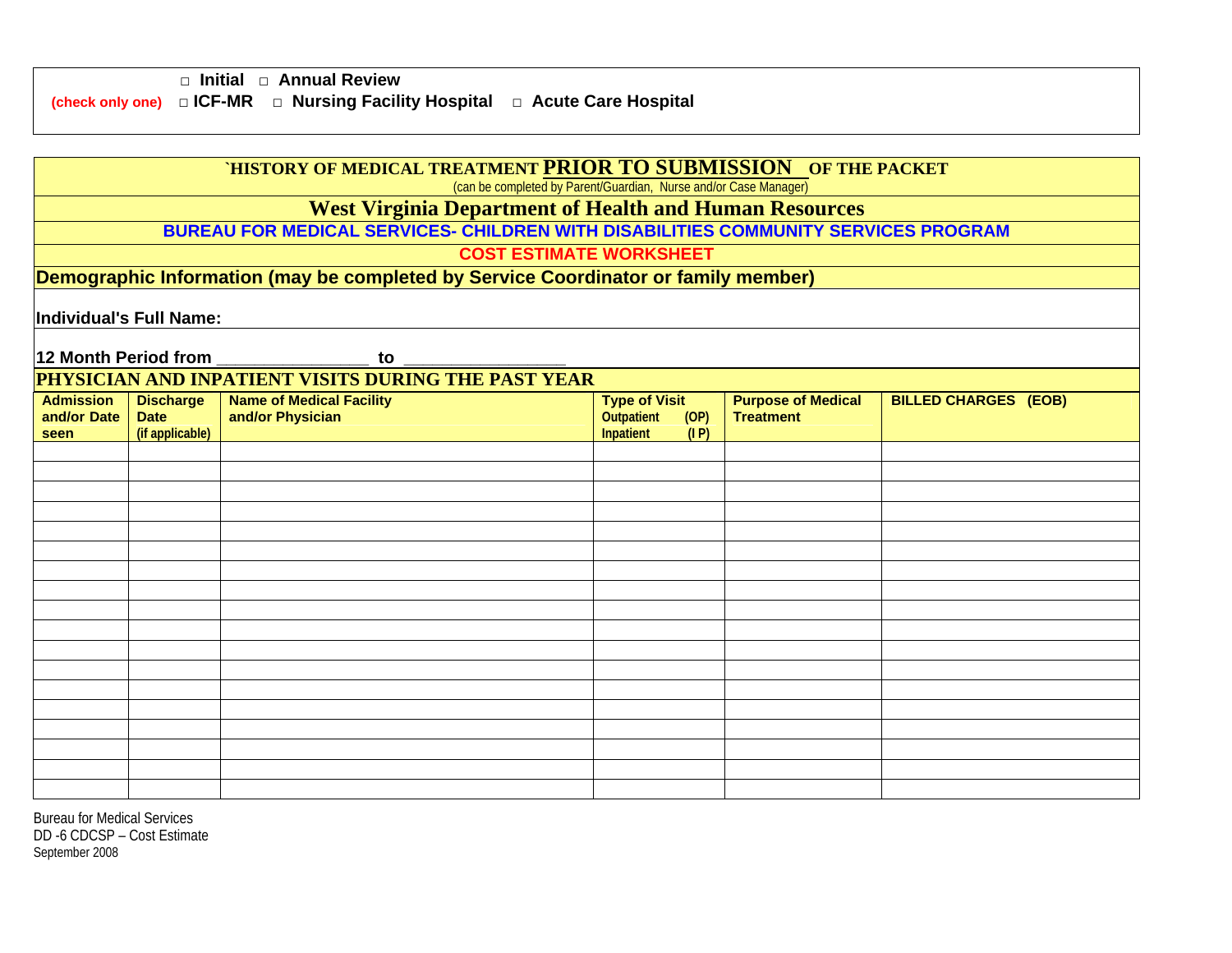| <b>SCHOOL BASED SERVICES - BIRTH TO THREE SERVICES (if applicable)</b> |                           |                       |  |  |  |
|------------------------------------------------------------------------|---------------------------|-----------------------|--|--|--|
| <b>SERVICE</b>                                                         | <b>FREQUENCY</b>          | <b>BILLED CHARGES</b> |  |  |  |
|                                                                        |                           |                       |  |  |  |
|                                                                        |                           |                       |  |  |  |
|                                                                        |                           |                       |  |  |  |
|                                                                        |                           |                       |  |  |  |
|                                                                        |                           |                       |  |  |  |
|                                                                        |                           |                       |  |  |  |
|                                                                        |                           |                       |  |  |  |
|                                                                        |                           |                       |  |  |  |
| <b>PHARMACY</b>                                                        |                           |                       |  |  |  |
| <b>MEDICATION</b>                                                      | <b>COST OF MEDICATION</b> |                       |  |  |  |
|                                                                        |                           |                       |  |  |  |
|                                                                        |                           |                       |  |  |  |
|                                                                        |                           |                       |  |  |  |
|                                                                        |                           |                       |  |  |  |
|                                                                        |                           |                       |  |  |  |
|                                                                        |                           |                       |  |  |  |
|                                                                        |                           |                       |  |  |  |
|                                                                        |                           |                       |  |  |  |
| <b>DURABLE MEDICAL EQUIPMENT / SUPPLIES</b>                            |                           |                       |  |  |  |
| <b>MEDICATION</b>                                                      | <b>BILLED CHARGES</b>     |                       |  |  |  |
|                                                                        |                           |                       |  |  |  |
|                                                                        |                           |                       |  |  |  |
|                                                                        |                           |                       |  |  |  |
|                                                                        |                           |                       |  |  |  |
|                                                                        |                           |                       |  |  |  |
|                                                                        |                           |                       |  |  |  |
|                                                                        |                           |                       |  |  |  |
|                                                                        |                           |                       |  |  |  |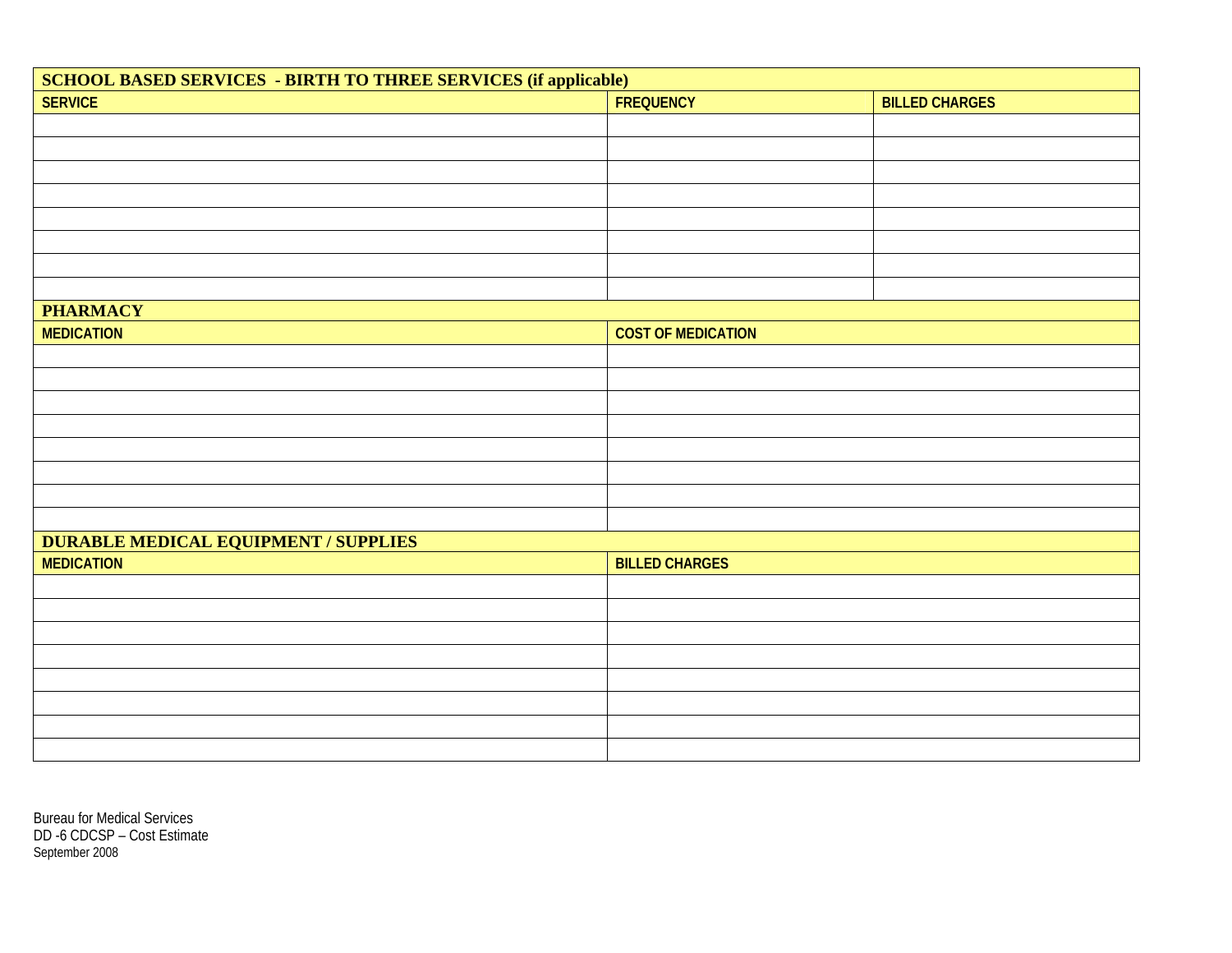| SERVICES THE CHILD IS EXPECTED TO RECEIVE IN THE UPCOMING TWELVE (12) MONTHS     |                                |                                                   |                       |  |
|----------------------------------------------------------------------------------|--------------------------------|---------------------------------------------------|-----------------------|--|
| <b>TYPE OF SERVICES</b>                                                          | <b>ANTICIPATED SERVICE (s)</b> | <b>ANTICIPATED FREQUENCY</b><br><b>OF SERVICE</b> | <b>ESTIMATED COST</b> |  |
| <b>Out-patient Services Include:</b>                                             |                                |                                                   |                       |  |
| physician, dental, behavioral health,,<br>specialized tests, lab work, Children  |                                |                                                   |                       |  |
| with Special Health Care Needs                                                   |                                |                                                   |                       |  |
| services, home health, private duty<br>nursing, therapies, etc.                  |                                |                                                   |                       |  |
|                                                                                  |                                |                                                   |                       |  |
|                                                                                  |                                |                                                   |                       |  |
|                                                                                  |                                |                                                   |                       |  |
| In-hospital Services Include: all                                                |                                |                                                   |                       |  |
| hospital stays (include number of                                                |                                |                                                   |                       |  |
| times and days), surgeries, physician<br>visits, anesthesia, tests, medications, |                                |                                                   |                       |  |
| procedures, therapies, etc.                                                      |                                |                                                   |                       |  |
|                                                                                  |                                |                                                   |                       |  |
| <b>School-Based Services: provided by</b>                                        |                                |                                                   |                       |  |
| the school system, e.g., physical,<br>occupational, speech, aide,                |                                |                                                   |                       |  |
| transportation, monthly case                                                     |                                |                                                   |                       |  |
| management, etc.                                                                 |                                |                                                   |                       |  |
|                                                                                  |                                |                                                   |                       |  |
| School-Based Services: e.g.,<br>physical, occupational, speech, case             |                                |                                                   |                       |  |
| management, etc.                                                                 |                                |                                                   |                       |  |
|                                                                                  |                                |                                                   |                       |  |
|                                                                                  |                                |                                                   |                       |  |
|                                                                                  |                                |                                                   |                       |  |